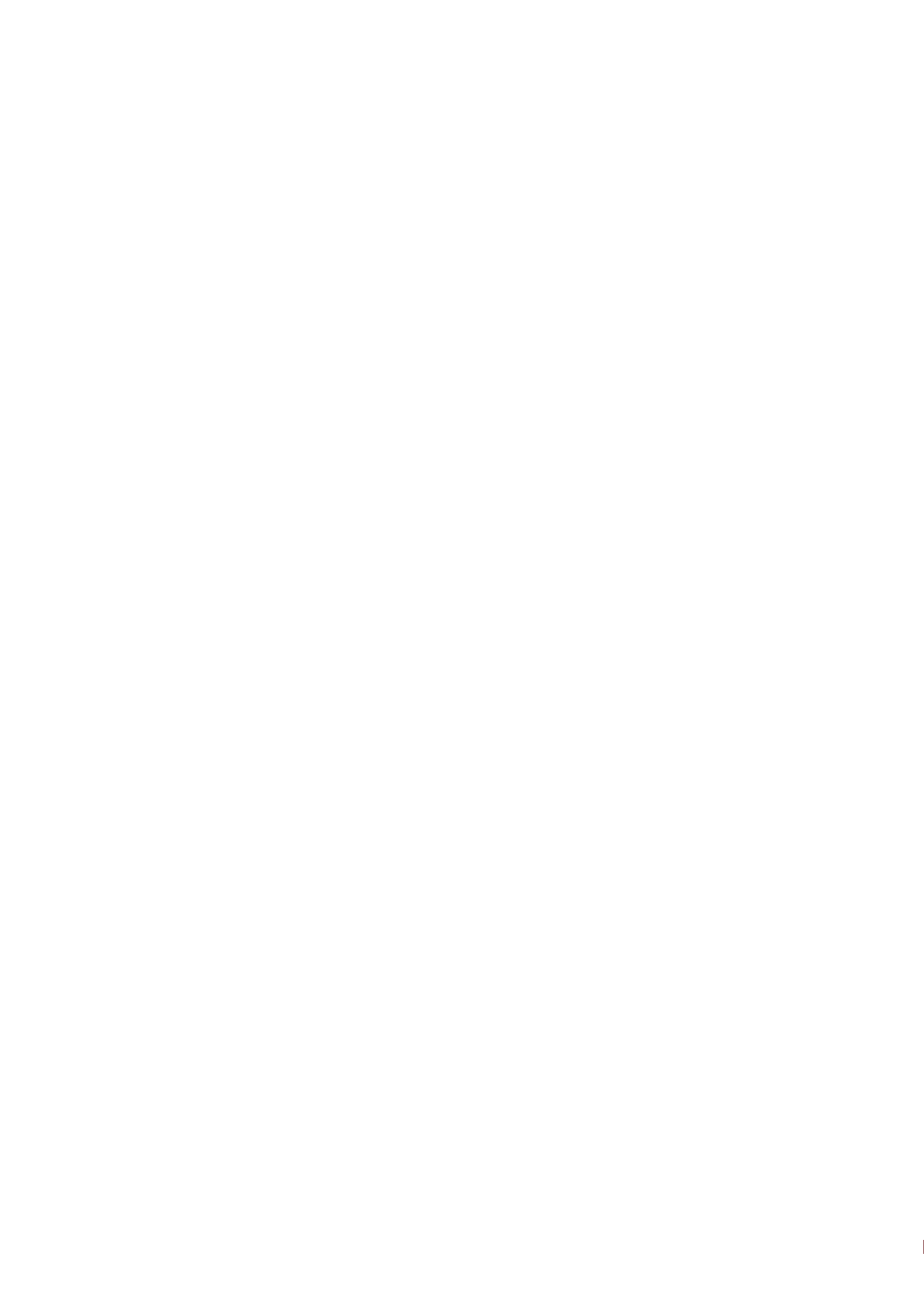Rit LbhÍ nr. 30 ISBN 9789979881052

## "Effects of plant density, interlighting, light intensity and light quality on growth, yield and quality of greenhouse sweet pepper"

## FINAL REPORT

Christina Stadler

Landbúnaðarháskóli Íslands

Nóvember 2010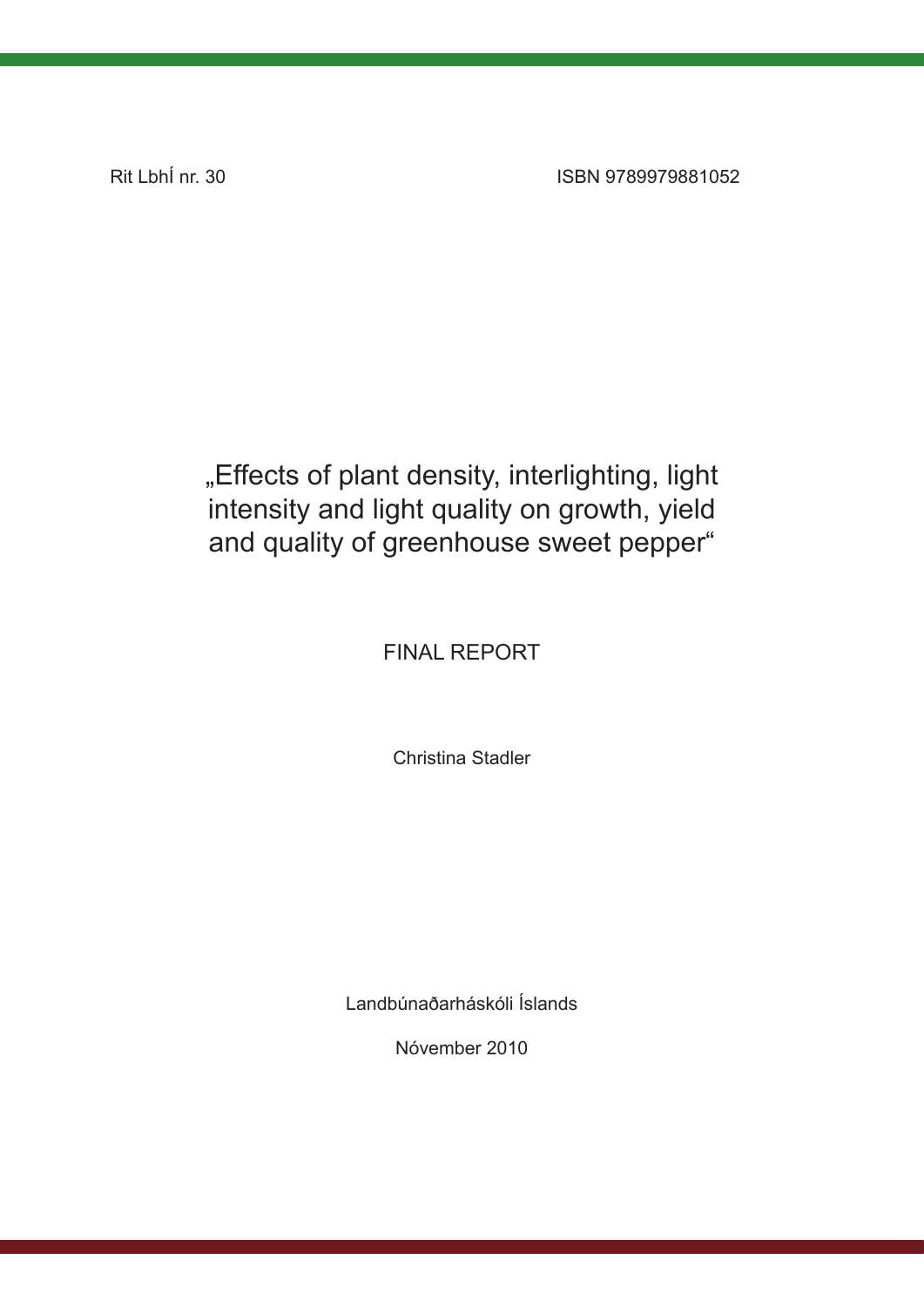# **Final report of the research project "Effects of plant density, interlighting, light intensity and light quality on growth, yield and quality of greenhouse sweet pepper"**

| <b>Duration:</b>        | 15/07/2008 - 15/10/2009                                         |
|-------------------------|-----------------------------------------------------------------|
| Project leader:         | Landbúnaðarháskóla Íslands                                      |
|                         | Reykjum                                                         |
|                         | Dr. Christina Stadler                                           |
|                         | 810 Hveragerði                                                  |
|                         | Email: christina@lbhi.is                                        |
|                         | Tel.: 433 5312 (Reykir), 433 5249 (Keldnaholt)                  |
|                         | Mobile: 843 5312                                                |
| <b>Collaborators:</b>   | Magnús Ágústsson, Bændasamtökum Íslands                         |
|                         | Hjalti Lúðvíksson, Frjó Quatro ehf.                             |
|                         | Knútur Ármann, Friðheimum                                       |
|                         | Sveinn Sæland, Espiflöt                                         |
|                         | Dr. Mona-Anitta Riihimäki, Martens Trädgårdsstiftelse, Finnland |
| <b>Project sponsor:</b> | Samband Garðyrkjubænda                                          |
|                         | Bændahöllinni við Hagatorg                                      |
|                         | 107 Reykjavík                                                   |
|                         | Framleiðnisjóður landbúnaðarins                                 |
|                         | Hvanneyrargötu 3                                                |
|                         | Hvanneyri                                                       |
|                         | 311 Borgarnes                                                   |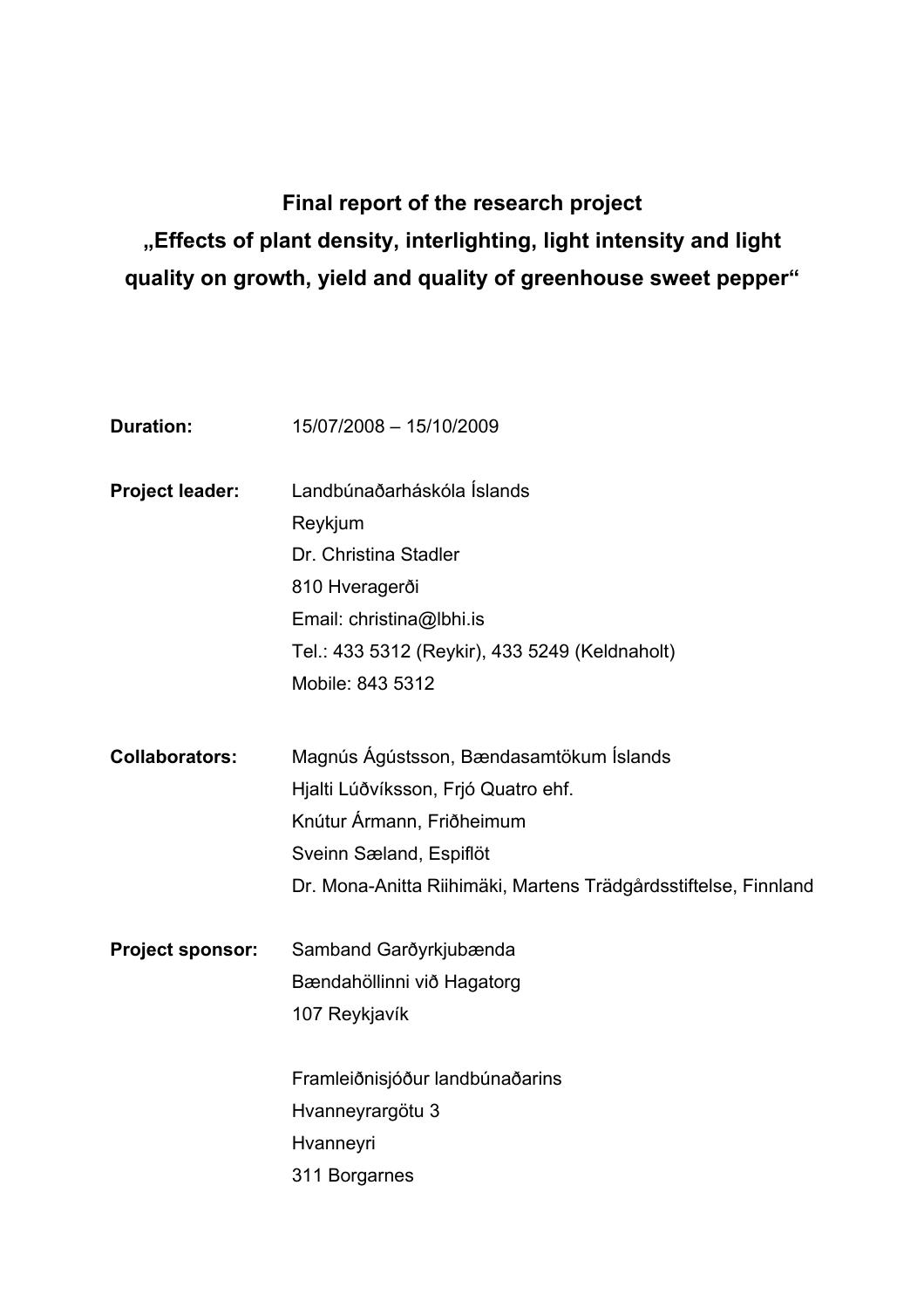# **Table of contents**

|             | List of figures      |                                      | $\mathbf{III}$ |
|-------------|----------------------|--------------------------------------|----------------|
|             | List of tables       |                                      | V              |
|             | <b>Abbreviations</b> |                                      | VI             |
|             |                      |                                      |                |
| 1           |                      | <b>SUMMARY</b>                       | 1              |
| $\mathbf 2$ |                      | <b>INTRODUCTION</b>                  | 3              |
| 3           |                      | <b>MATERIALS AND METHODS</b>         | 6              |
|             | 3.1                  | Greenhouse experiment                | 6              |
|             | 3.2                  | Lighting regimes                     | 8              |
|             | 3.3                  | Measurements, sampling and analyses  | 9              |
|             | 3.4                  | <b>Statistical analyses</b>          | 10             |
| 4           |                      | <b>RESULTS</b>                       | 11             |
|             | 4.1                  | Environmental conditions for growing | 11             |
|             |                      | 4.1.1 Solar irradiation              | 11             |
|             |                      | 4.1.2 Illuminance                    | 11             |
|             |                      | 4.1.3 Air temperature                | 13             |
|             |                      | 4.1.4 Soil temperature               | 15             |
|             |                      | 4.1.5 Irrigation of sweet pepper     | 16             |
|             | 4.2                  | Development of sweet pepper          | 19             |
|             |                      | 4.2.1 Height                         | 19             |
|             |                      | 4.2.2 Number of fruits on a plant    | 20             |
|             | 4.3                  | Yield                                | 21             |
|             |                      | Total yield of fruits<br>4.3.1       | 21             |
|             |                      | 4.3.2<br>Marketable yield of fruits  | 22             |
|             |                      | 4.3.3 Ripening time of fruits        | 27             |
|             |                      | 4.3.4 Total fruit set                | 27             |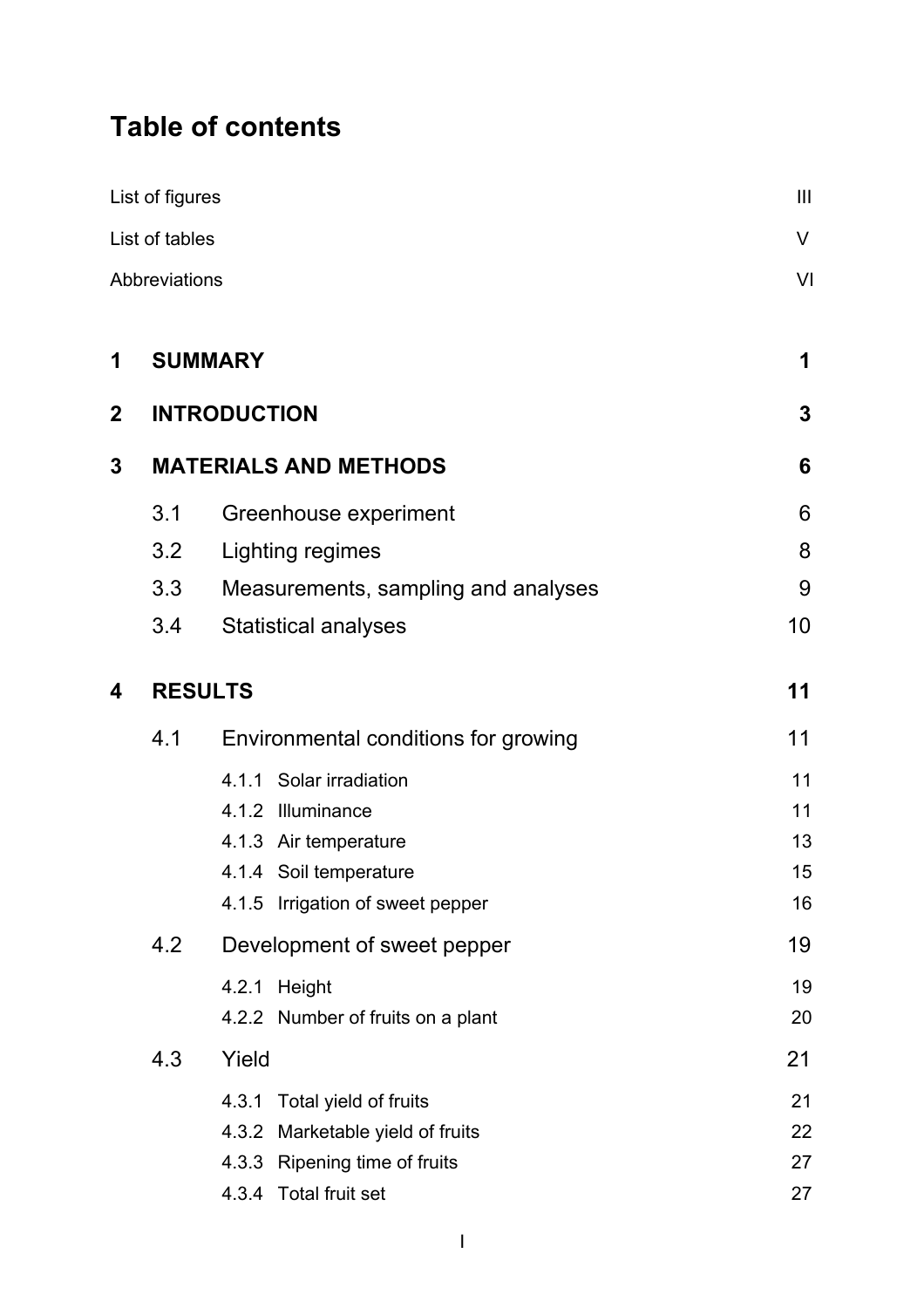|   |                    |       | 4.3.5 Outer quality of yield                                   | 28       |
|---|--------------------|-------|----------------------------------------------------------------|----------|
|   |                    |       | 4.3.6 Interior quality of yield                                | 30       |
|   |                    |       | 4.3.6.1 Sugar content                                          | 30       |
|   |                    |       | 4.3.6.2 Taste of red fruits                                    | 31       |
|   |                    |       | 4.3.6.3 Dry substance of fruits<br>4.3.6.4 N content of fruits | 32<br>33 |
|   |                    |       | 4.3.7 Dry matter yield of stripped leaves                      | 34       |
|   |                    |       | 4.3.8 Cumulative dry matter yield                              | 34       |
|   | 4.4                |       | <b>Plant parameters</b>                                        | 35       |
|   |                    |       | 4.4.1 Leaf area index                                          | 35       |
|   |                    |       | 4.4.2 Distance between internodes                              | 37       |
|   |                    |       |                                                                |          |
|   | 4.5                |       | Nitrogen uptake and nitrogen accounting                        | 38       |
|   |                    | 4.5.1 | Nitrogen uptake by plants                                      | 38       |
|   |                    |       | 4.5.2 Nitrogen accounting                                      | 39       |
|   | 4.6                |       | Economics                                                      | 40       |
|   |                    |       | 4.6.1 Lighting hours                                           | 40       |
|   |                    |       | 4.6.2 Energy prices                                            | 41       |
|   |                    |       | 4.6.3 Costs of electricity in relation to yield                | 44       |
|   |                    |       | 4.6.4 Energy use efficiency                                    | 45       |
|   |                    |       | 4.6.5 Profit margin                                            | 46       |
| 5 | <b>DISCUSSION</b>  |       |                                                                | 51       |
|   |                    |       | 5.1 Yield in dependence of light intensity and stem density    | 51       |
|   |                    |       | 5.2 Placement of lights                                        | 53       |
|   |                    |       | 5.3 Economy of lighting                                        | 56       |
|   |                    |       | 5.4 Future speculations concerning energy prices               | 57       |
|   |                    |       | 5.5 Recommendations for saving costs                           | 58       |
| 6 | <b>CONCLUSIONS</b> |       |                                                                | 61       |
|   |                    |       |                                                                |          |
| 7 | <b>REFERENCES</b>  |       |                                                                | 62       |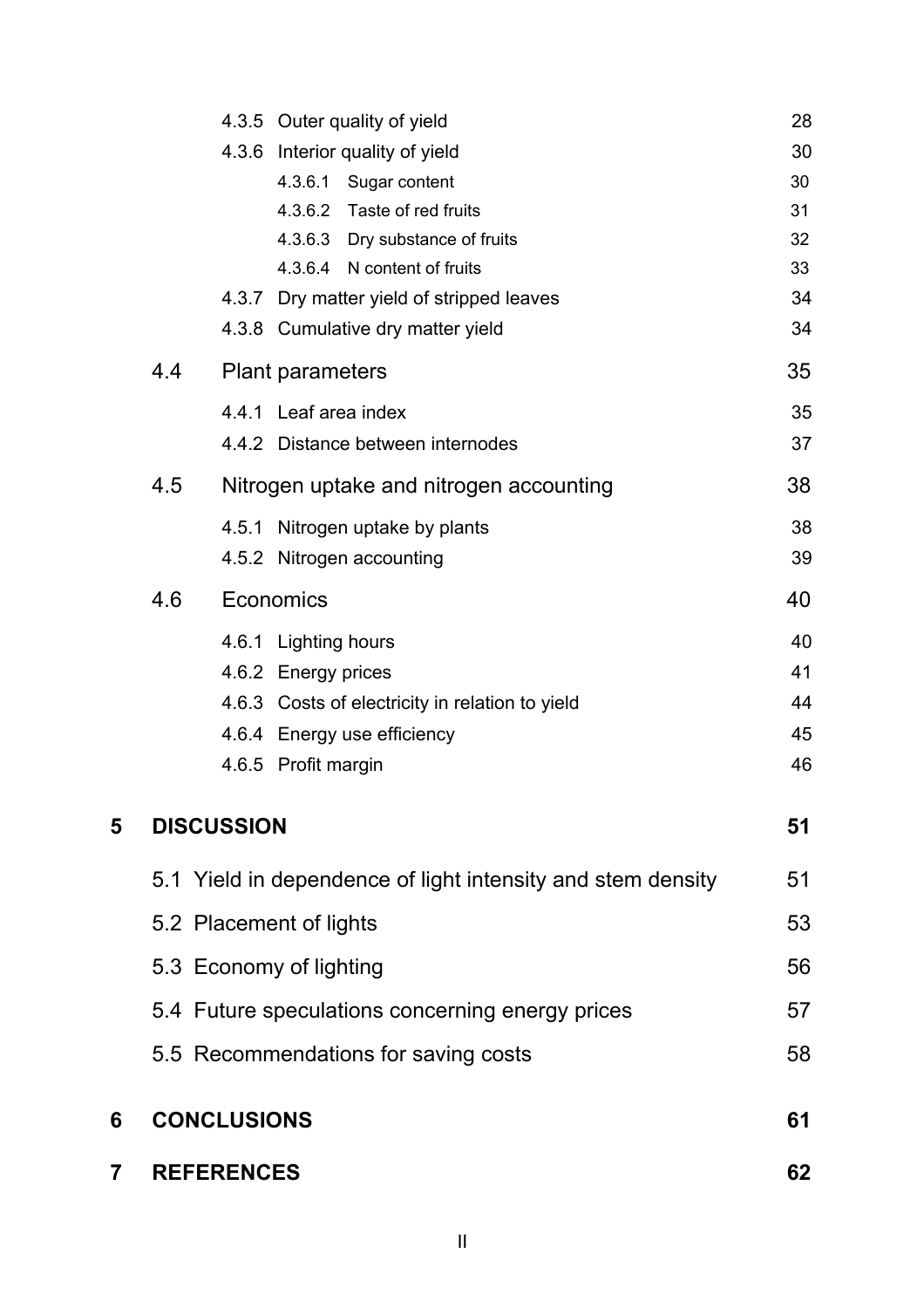# **List of figures**

| Fig. 1:     | Experimental design of cabinets.                                                                                                                                                                                                                           | 6               |
|-------------|------------------------------------------------------------------------------------------------------------------------------------------------------------------------------------------------------------------------------------------------------------|-----------------|
| Fig. $2:$   | Measurement points of illuminance and air temperature.                                                                                                                                                                                                     | 9               |
| Fig. 3:     | Time course of solar irradiation. Solar irradiation was mea-<br>sured every day and values for one week were cumulated.                                                                                                                                    | 11              |
| Fig. 4:     | Illuminance (solar irradiation + light intensity of HPS lamps) at<br>different lighting regimes. The illuminance was measured early<br>in the morning at cloudy days. Interlights were placed in<br>between the rows on 17.03.2009.                        | 12 <sup>2</sup> |
| Fig. $5:$   | Air temperature (adjusted air temperature in the cabinet + heat<br>of HPS lamps) at different lighting regimes. The air temperatu-<br>re was measured early in the morning at cloudy days. Inter-<br>lights were placed in between the rows on 17.03.2009. | 14              |
| Fig. 6:     | Soil temperature at different lighting regimes and different<br>stem densities. The soil temperature was measured at little<br>solar irradiation early in the morning.                                                                                     | 16              |
| Fig. 7:     | E.C. (a, c) and $pH$ (b, d) of irrigation water (a, b) and runoff of<br>irrigation water (c, d).                                                                                                                                                           | 17              |
| Fig. 8:     | Proportion of amount of runoff from applied irrigation water at<br>different lighting regimes and stem densities.                                                                                                                                          | 18              |
| Fig. 9:     | Water uptake at different lighting regimes and stem densities.                                                                                                                                                                                             | 18              |
| Fig. 10:    | Height of sweet pepper at different lighting regimes and stem<br>densities.                                                                                                                                                                                | 19              |
| Fig. 11:    | Relationship between height of sweet pepper and taken up<br>water by sweet pepper plants at different lighting regimes and<br>stem densities.                                                                                                              | 20              |
| Fig. 12:    | Number of fruits (green and red) on the plant at different<br>lighting regimes and stem densities.                                                                                                                                                         | 21              |
| Fig. $13:$  | Cumulative total yield at different lighting regimes and stem<br>densities (1 <sup>st</sup> class: $> 100$ g, too little weight: $< 100$ g).                                                                                                               | 22              |
| Fig. 14:    | Time course of accumulated marketable yield at different<br>lighting regimes and stem densities.                                                                                                                                                           | 23              |
| Fig. $15$ : | Relationship between accumulated marketable yield and light<br>intensity.                                                                                                                                                                                  | 24              |
| Fig. 16:    | Time course of marketable yield at different lighting regimes<br>and stem densities and solar irradiation.                                                                                                                                                 | 25              |
| Fig. 17:    | Proportion of marketable yield of the lowest light intensity<br>(TL 160) on marketable yield of the highest light intensity<br>(TL 160 + IL 120).                                                                                                          | 26              |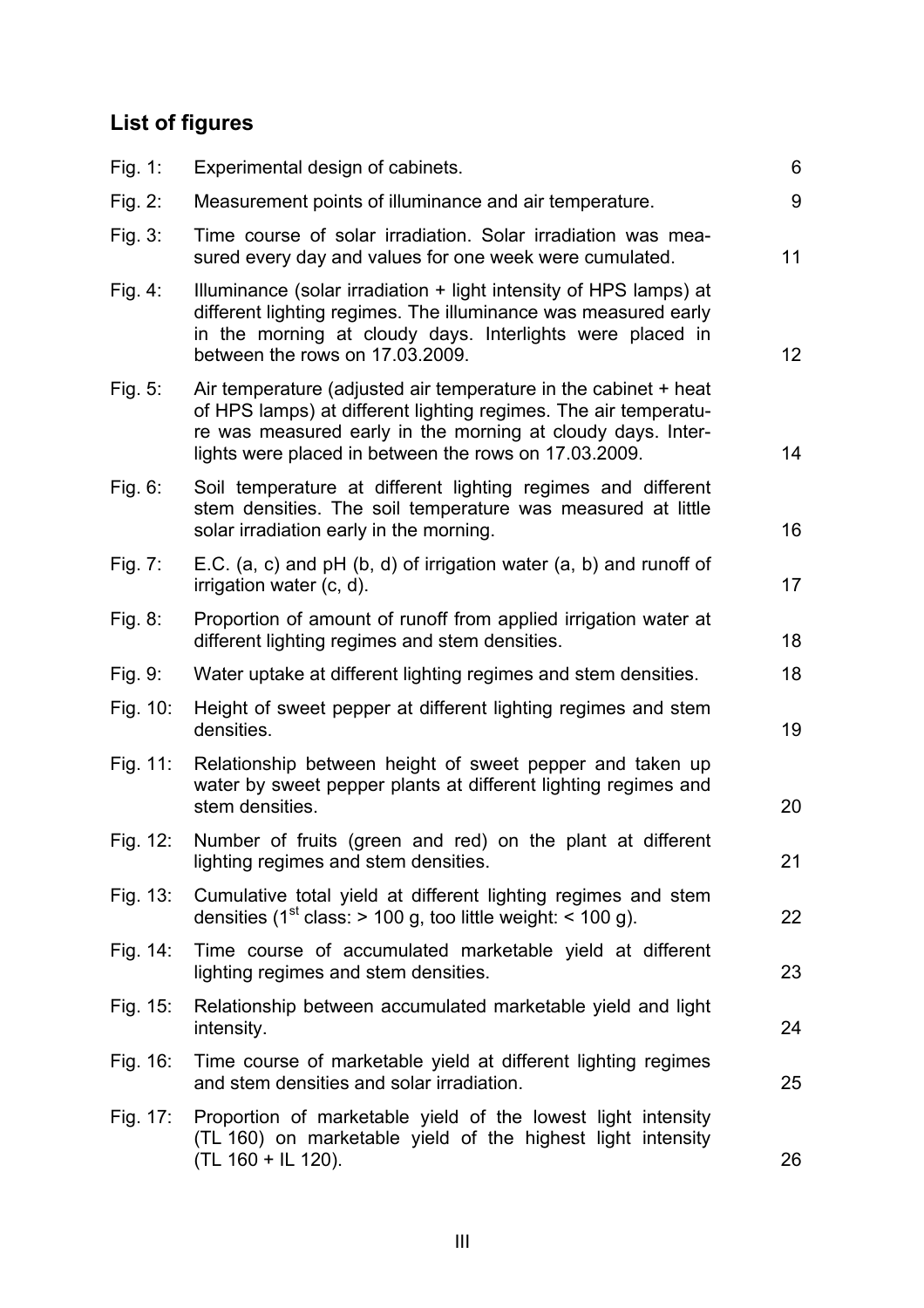| Fig. 18:    | Fruit set (fruit set $(\%)$ = (number of fruits harvested x 100) /<br>total number of internodes) at different lighting regimes and<br>stem densities.                                                                                                                          | 28 |
|-------------|---------------------------------------------------------------------------------------------------------------------------------------------------------------------------------------------------------------------------------------------------------------------------------|----|
| Fig. 19:    | Proportion of marketable and unmarketable yield at top light-<br>ing alone (a) and at top lighting together with interlighting (b).                                                                                                                                             | 29 |
| Fig. 20:    | Sugar content of green and red fruits at different lighting<br>regimes and stem densities.                                                                                                                                                                                      | 30 |
| Fig. 21:    | Relationship between sweetness of red fruits in the tasting<br>experiment and measured sugar content at the end of the<br>harvesting period.                                                                                                                                    | 31 |
| Fig. 22:    | Dry substance of green and red fruits at different lighting<br>regimes and stem densities.                                                                                                                                                                                      | 32 |
| Fig. 23:    | N content of green (a) and red (b) fruits at different lighting<br>regimes and stem densities.                                                                                                                                                                                  | 33 |
| Fig. 24:    | Dry matter yield of stripped leaves at different lighting regimes<br>and stem densities.                                                                                                                                                                                        | 34 |
| Fig. 25:    | Cumulative dry matter yield at different lighting regimes and<br>stem densities.                                                                                                                                                                                                | 35 |
| Fig. $26$ : | LAI at different lighting regimes and stem densities.                                                                                                                                                                                                                           | 36 |
| Fig. 27:    | Relationship between weight of leaves and their LAI.                                                                                                                                                                                                                            | 36 |
| Fig. 28:    | Distance between internodes at different lighting regimes and<br>stem densities. The distance was measured at the end of the<br>growing period.                                                                                                                                 | 37 |
| Fig. 29:    | Cumulative N uptake of sweet pepper (2 stems/plant).                                                                                                                                                                                                                            | 38 |
| Fig. 30:    | Relationship between light intensity and cumulative N uptake<br>of sweet pepper.                                                                                                                                                                                                | 39 |
| Fig. 31:    | N accounting of sweet pepper cultivation at different lighting<br>regimes and stem densities. The fertilized N through the<br>irrigation water is known (cumulative pillars) and making<br>losses obvious through addition of N uptake by plants, N in<br>runoff and N in soil. | 40 |
| Fig. 32:    | Relationship between light intensity and energy use efficiency.                                                                                                                                                                                                                 | 45 |
| Fig. 33:    | Revenues at different light intensities and stem densities.                                                                                                                                                                                                                     | 46 |
| Fig. 34:    | Variable costs (without lighting and labour costs).                                                                                                                                                                                                                             | 47 |
| Fig. 35:    | Division of variable costs.                                                                                                                                                                                                                                                     | 47 |
| Fig. 36:    | Profit margin in relation to light intensity and stem density.                                                                                                                                                                                                                  | 50 |
| Fig. 37:    | Profit margin in relation to light intensity and stem density -                                                                                                                                                                                                                 |    |
|             | calculation scenarios.                                                                                                                                                                                                                                                          | 58 |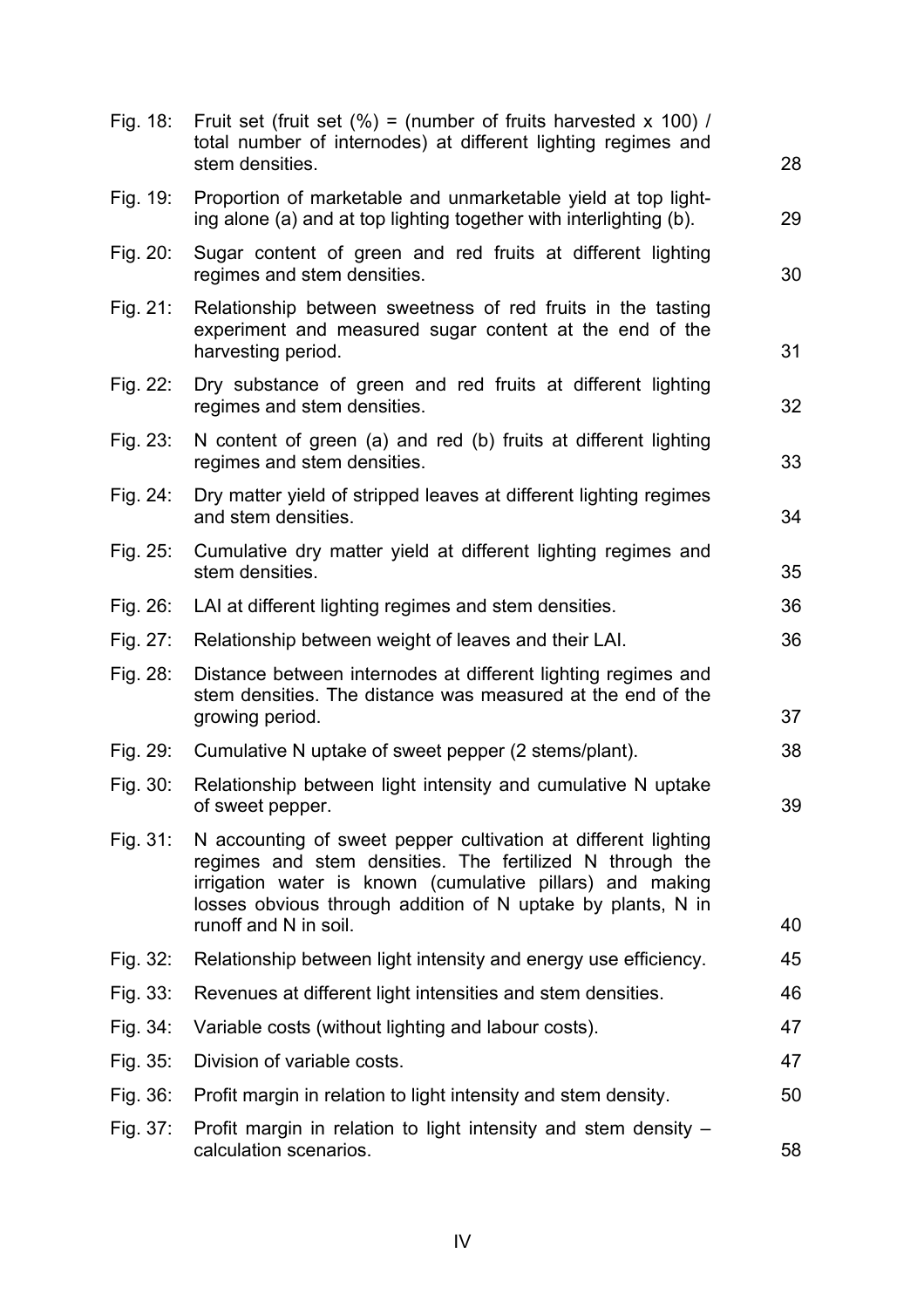## **List of tables**

| Tab. $1:$ | Irrigation of sweet pepper.                                                                                                                 | $\overline{7}$ |
|-----------|---------------------------------------------------------------------------------------------------------------------------------------------|----------------|
| Tab. 2:   | Cumulative marketable yield at different lighting regimes and<br>stem densities.                                                            | 23             |
| Tab. $3:$ | Cumulative total number of marketable fruits (red and green)<br>at different lighting regimes and stem densities.                           | 26             |
| Tab. $4:$ | Time from fruit setting to harvest of green and red fruits at<br>different lighting regimes and stem densities at low solar<br>irradiation. | 27             |
| Tab. $5:$ | Average distance between internodes and number of inter-<br>nodes at different lighting regimes and stem densities.                         | 38             |
| Tab. $6:$ | Overview of lighting hours.                                                                                                                 | 41             |
| Tab. 7:   | Annual costs and costs for consumption of energy for distri-<br>bution and sale of energy.                                                  | 43             |
| Tab. 8:   | Overview of minimum lighting area at different tariffs.                                                                                     | 44             |
| Tab. 9:   | Variable costs of electricity in relation to yield.                                                                                         | 45             |
|           | Tab. 10: Profit margin of sweet pepper at different lighting regimes and<br>stem densities.                                                 | 48             |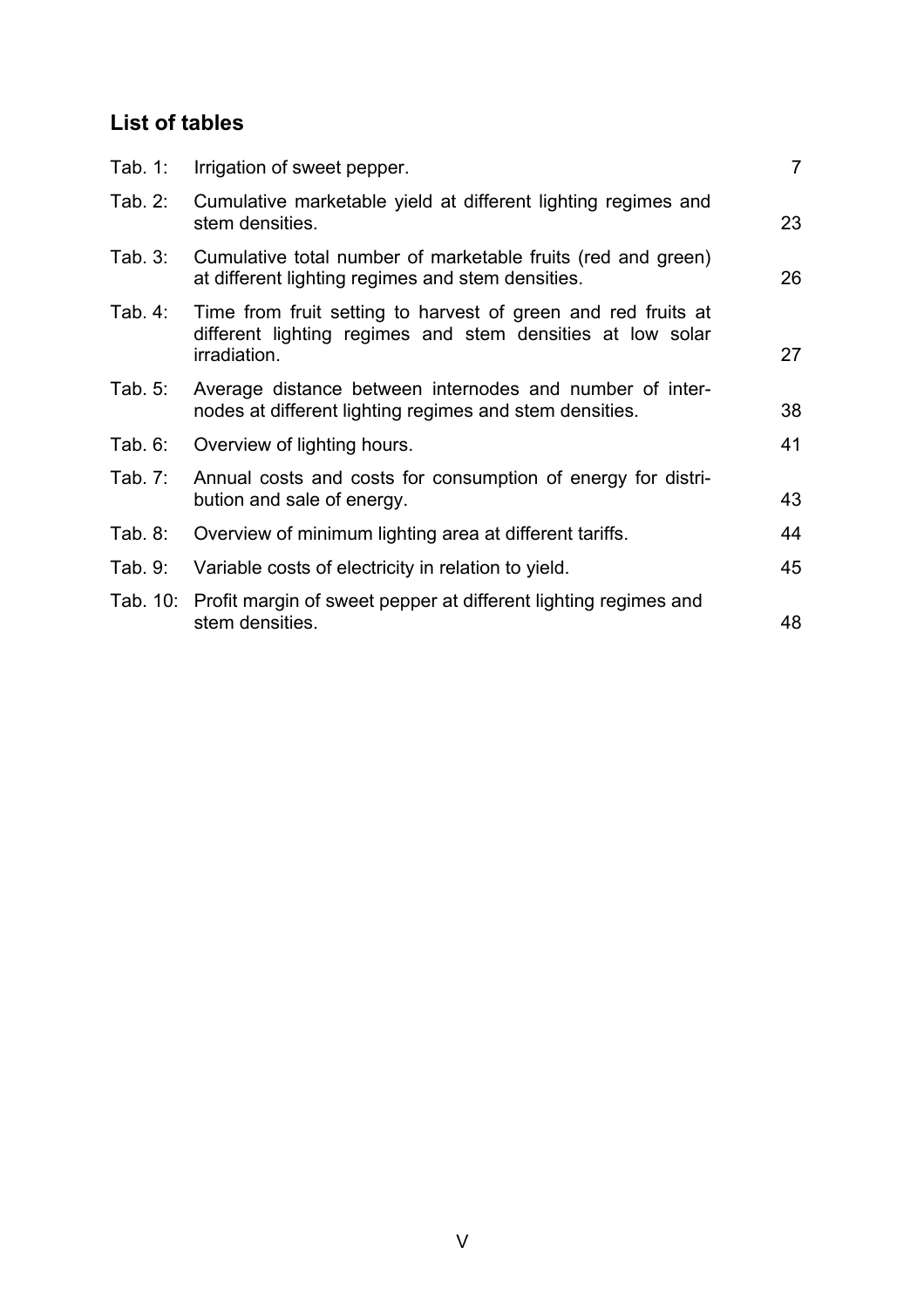## **Abbreviations**

| C                 | carbon                             |
|-------------------|------------------------------------|
| C/N               | carbon/nitrogen ratio              |
| CaNO <sub>3</sub> | calcium nitrate                    |
| <b>DM</b>         | dry matter yield                   |
| DS                | dry substance                      |
| E.C.              | electrical conductivity            |
| H <sub>2</sub> O  | water                              |
| <b>HPS</b>        | high-pressure vapor sodium lamps   |
| <b>HSD</b>        | honestly significant difference    |
| IL                | interlighting                      |
| <b>KCI</b>        | potassium chloride                 |
| kWh               | kilo Watt hour                     |
| LAI               | leaf area index                    |
| M                 | mole                               |
| N                 | nitrogen                           |
| $p \le 0.05$      | 5 % probability level              |
| <b>PAR</b>        | photosyntetically active radiation |
| pH                | potential of hydrogen              |
| <b>PPF</b>        | photosynthetic photon flux         |
| r <sup>2</sup>    | coefficient of determination       |
| <b>TL</b>         | top lighting                       |
| W                 | Watt                               |
| Wh                | <b>Watt hours</b>                  |

Other abbreviations are explained in the text.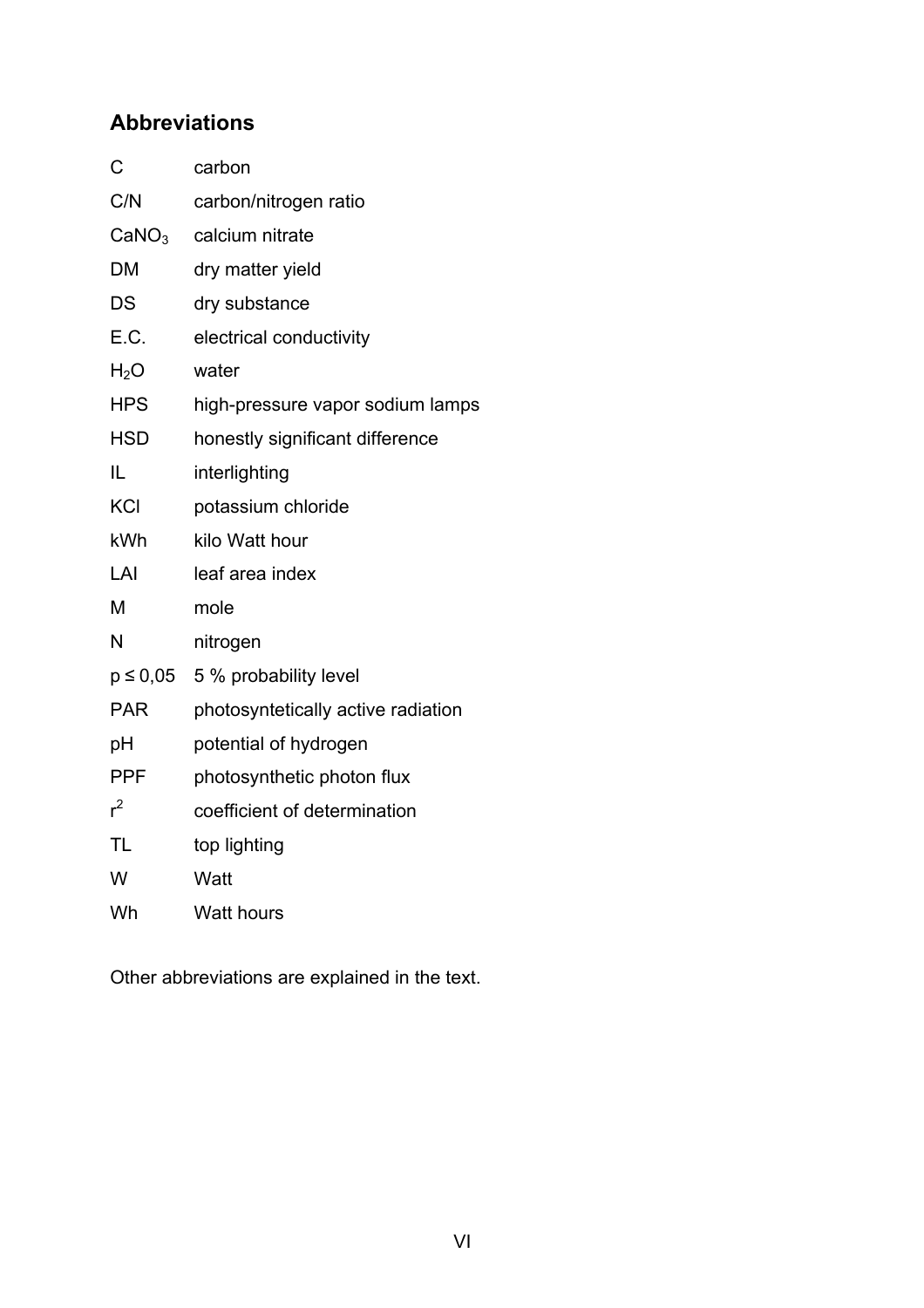### **1 SUMMARY**

In Iceland, winter production of greenhouse crops is totally dependent on supplementary lighting and has the potential to extend seasonal limits and replace imports during the winter months. Adequate guidelines for suitable placement, light intensity and colour of light are not yet available for sweet pepper production and need to be developed in conjunction with plant density.

An experiment with sweet pepper (*Capsicum annum* L. cv. Ferrari) was conducted in the experimental greenhouse of the Agricultural University of Iceland at Reykir. Plants (two stems per plant, double rows) were transplanted at two stem densities (6 and 9 stems/m<sup>2</sup>) in four replicates. Sweet pepper was grown under high-pressure vapor sodium lamps either with only top lighting (TL) or additional interlighting (IL) at four different lighting regimes (TL 160 W/m<sup>2</sup>, TL 120 W/m<sup>2</sup> + IL 120 W/m<sup>2</sup>, TL 240 W/m<sup>2</sup>, TL 160 W/m<sup>2</sup> + IL 120 W/m<sup>2</sup>). Light was provided for 18 / 16 hours (low / high solar irradiation), but the lamps were automatically turned off when natural incoming illuminance was above the desired set-point. Temperature was kept at 22-23°C / 18- 19°C (day / night) and carbon dioxide was provided (800 ppm  $CO<sub>2</sub>$ ). Sweet pepper received standard nutrition through drop irrigation.

Marketable yield of sweet pepper increased with light intensity. At the lowest light intensity the accumulated marketable yield was not influenced by stem density. However, with higher light intensity the positive effect of a higher stem density became obvious and with the highest light intensity marketable yield was significantly higher with 9 stems/m<sup>2</sup> than with 6 stems/m<sup>2</sup>. This effect was developed during the low natural light level (environmental factors for growing were comparable within different treatments), whereas from the middle of April (with increasing solar irradiation) neither a higher stem density nor a higher light intensity was reflected in a significant yield increment. Placement of lamps (240 W/m<sup>2</sup> either as top lighting alone or subdivided into top lighting and interlighting) did not affect marketable yield. The yield increase was attributed to more fruits, whereas the average fruit weight was not influenced.

Marketable yield was 84-88 % of total yield during the whole harvest period. With top lighting not marketable yield was attributed to 7-8 % of fruits with too little weight (< 100 g), 1-2 % not well shaped fruits and 3 % blossom end rot. However, top lighting together with interlighting increased unmarketable yield (additional 2 % more

1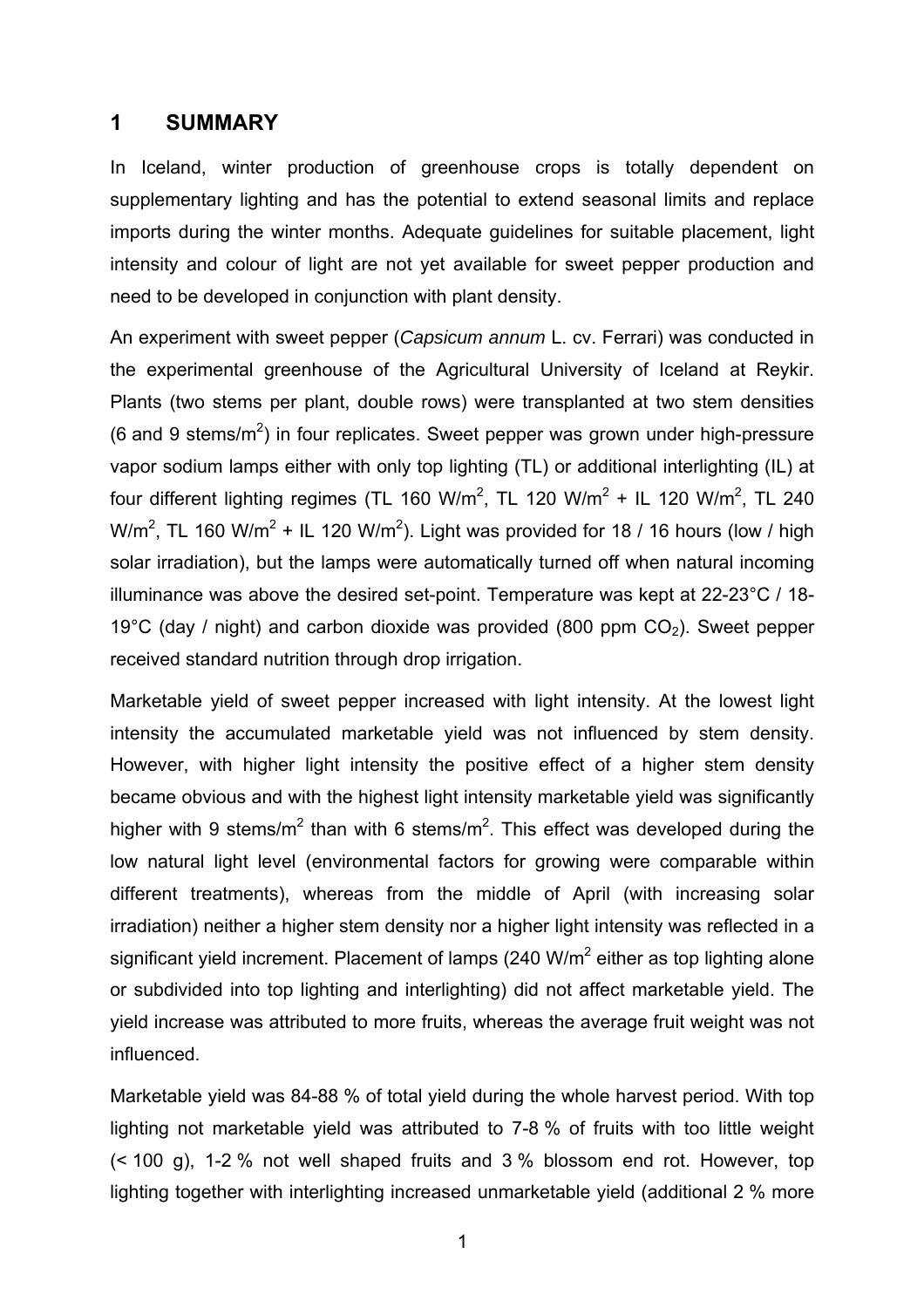fruits with blossom end rot and 2 % fruits with damage from lighting). Especially, when interlights were lowered in between the rows, the amount of unmarketable fruits (damage from lighting) increased. It seems that sugar content and taste of fruits were not influenced by the lighting regime.

A higher light intensity resulted in same number of internodes at a lower average distance of internodes and consequently smaller plants. However, DM yield of stripped leaves, cumulative DM yield (yield of fruits, leaves, shoots) and N uptake by plants increased with light intensity.

Energy is converted less efficiently into yield at higher light intensity than at lower light intensity. Also, the profit margin was highest at a lower light intensity; especially with the combination "high light intensity and low stem density" profit margin decreased notably. This was attributed to high expenses (of about half of the expenses) for the investment into lamps and bulbs and the electricity itself. Future speculations regarding energy prices are highlighting the importance for growers to get subsidisation from the government and also the need to reduce production costs. Possible recommendations for saving costs other than lowering the electricity costs are discussed.

With respect to a light intensity adapted plant density, it is supposed that at higher light intensities, a higher stem density should be used to have a positive effect on yield. However, from the economic side of view a low light intensity would be recommended. Hence, with increasing solar irradiation vegetable growers could possibly decrease supplemental lighting without a reduction in yield and thus lowering energy costs.

2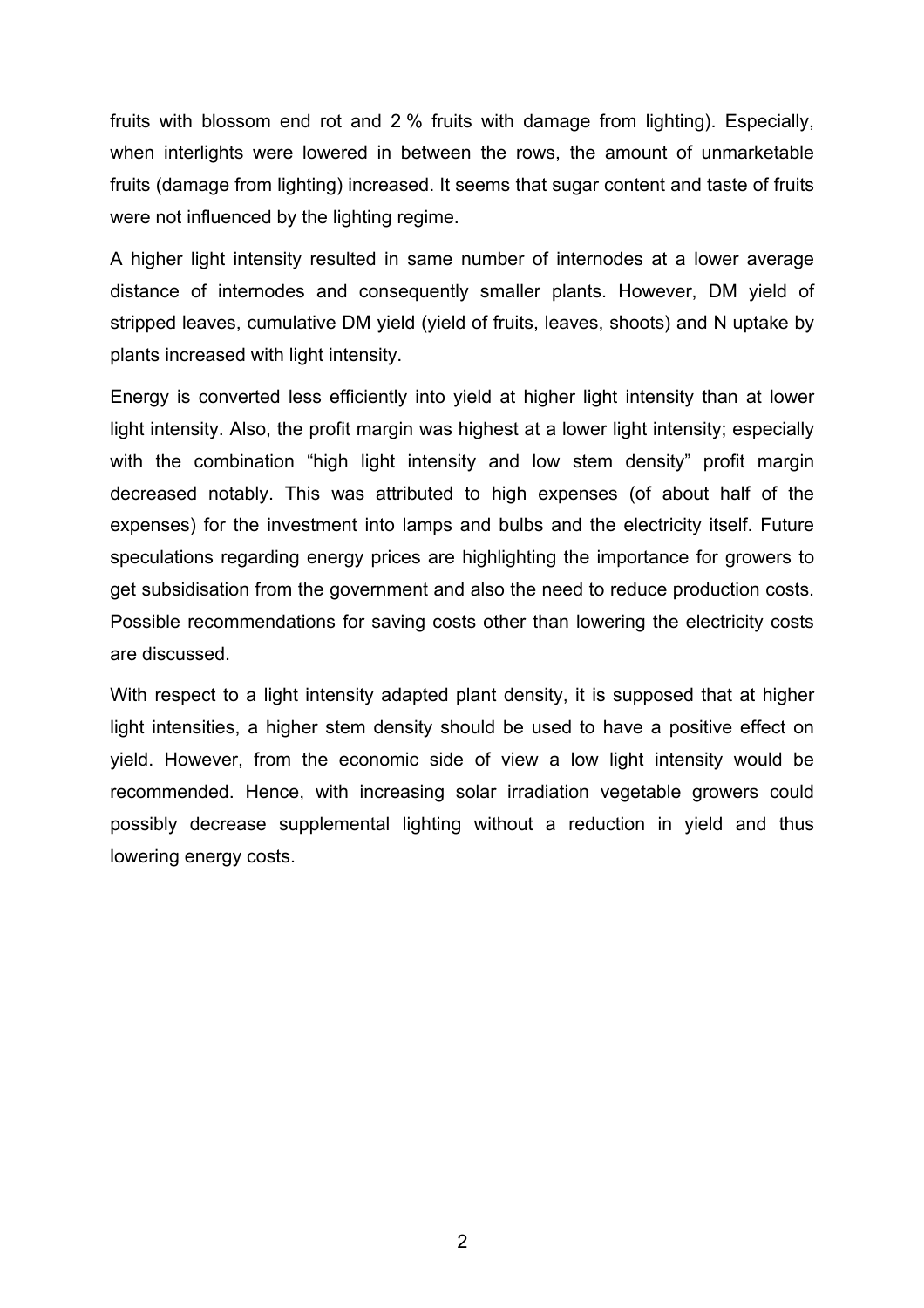### **2 INTRODUCTION**

The intensity, colour and duration of the daily light that plants receive all affect photosynthesis and, hence, plant growth. The extremely low natural light level is the major limiting factor for winter greenhouse production in Iceland and other northern regions. Therefore, supplementary lighting is essential to maintain year-round vegetable production. This could replace imports from lower latitudes during the winter months and make domestic vegetables even more valuable for the consumer market.

The positive influence of artificial lighting on plant growth, yield and quality of tomatoes (*Demers* et al., 1998), cucumbers (*Hao* & *Papadopoulos*, 1999) and sweet pepper (*Demers* & *Gosselin*, 1998) has been well studied. Photoperiod recommendations for different species have been proposed. Optimal growth and yields of sweet pepper for instance were obtained under photoperiods of 14 and 20 hours, respectively (*Demers* & *Gosselin*, 1998).

It is often assumed that an increment in light intensity results in the same yield increase. *Marcelis* et al. (2006) found that a 1 % light increment results in an increase in yield of 0,7-1 % for fruit vegetables. *Demers* et al. (1991) reported that biomass, early and total yield of sweet pepper, number of harvested fruits and the average weight were increased at 125  $\mu$ mol/m<sup>2</sup>/s (approx. 25 W/m<sup>2</sup>) compared to 75  $\mu$ mol/m<sup>2</sup>/s (approx. 15 W/m<sup>2</sup>).

Traditionally, lamps are mounted above the canopy (top lighting), which entails, that lower leaves are receiving limited light. Both old and more recent experiments (*Hovi-Pekkanen* & *Tahvonen*, 2008; *Grodzinski* et al., 1999; *Rodriguez* & *Lambeth*, 1975) imply that lower leaves are also able to assimilate quite actively, suggesting that a better utilization could be obtained by using interlighting (lamps in the row) in addition to top lighting. Indeed, the benefits from interlighting in contrast to top lighting alone have been confirmed with different vegetable crops. Interlighting increased first class yield of cucumbers along with increasing fruit quality and decreased unmarketable yield, both in weight and number (*Hovi-Pekkanen* & *Tahvonen*, 2008). However, only little is known about the impact of the proportion of interlighting to top lighting.

High-pressure vapor sodium lamps (HPS) are the most commonly used type of light source in greenhouse production due to their appropriate light spectrum for photosynthesis and their high efficiency. But HPS lamps are relatively poor in blue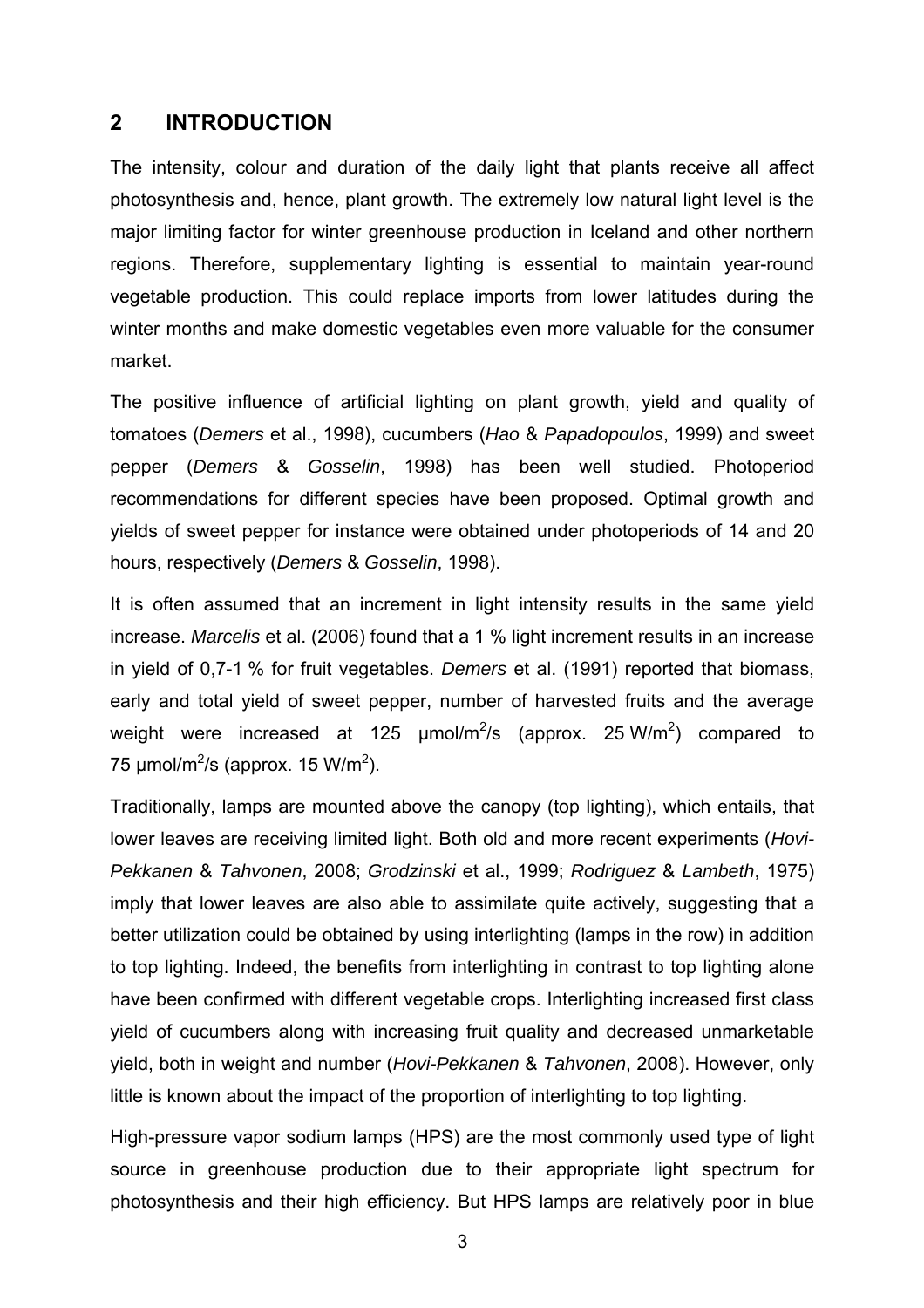and far-red compared to the solar light (Photosyntetic Photon Flux) radiation. It is well known that spectral quality influences plant growth and development. High rates of red can stimulate fruit production, while blue light is responsible for keeping plant growth compact and shapely. *Ménard* et al. (2006) showed that adding blue light inside the canopy increased plant biomass and fruit yield of cucumbers and tomatoes. Thus, it appears to be more than appropriate to investigate the influence of blue light by increasing the light intensity and, consequently, the amount of blue light.

The influence of lighting is not considered as a separate growth factor in horticulture, but rather as an integral part. It is assumed that at different lighting regimes an adaption of the plant density may be useful. Modifying the plant or stem density is a possible means to maximize light interception and yield. Based on a review of articles of the influence of plant spacing on light interception in tomatoes, *Papadopoulos* & *Pararajasingham* (1997) concluded that a greater fruit yield is possible in narrow compared with wide plant spacing in greenhouse tomato, owning to increased PPF density interception, greater crop biomass and increased availability of total assimilates for distribution to the fruits. *Motsenbocker* (1996) reported that pepperoncini pepper resulted in lower biomass, lower yield/plant but more yield/ $m^2$ and fuits/m<sup>2</sup> as plant density increased, considering that average fruit weight was unaffected. Also in experiments from *Rodriguez* & *Lambeth* (1975) lighting and wide spacing increased yield of tomatoes by increasing fruit size and number. They concluded that the higher yields were due to less overlapping and shading of leaves, better light penetration to the basal leaves, less competition for light, water and nutrients, and higher and more efficient  $CO<sub>2</sub>$  fixation.

Incorporating lighting into a production strategy is an economic decision involving added costs versus potential returns. Higher light intensity and interlighting in addition to top lighting increase energy costs. Therefore, the question arises whether the increase in the costs for the lighting system is reflected in better energy use efficiency. *Hovi-Pekkanen* & *Tahvonen* (2008) reported that interlighting (compared to top lighting) improved energy use efficiency in lighting. Therefore, in addition to different lighting systems also the plant density should be considered with respect to the profit margin of the horticultural crops.

Sugar content increases with total daily irradiance (*Davies* & *Hobson*, 1981) and is reduced by shading treatments (*Winsor*, 1966). Therefore, it can be concluded that

4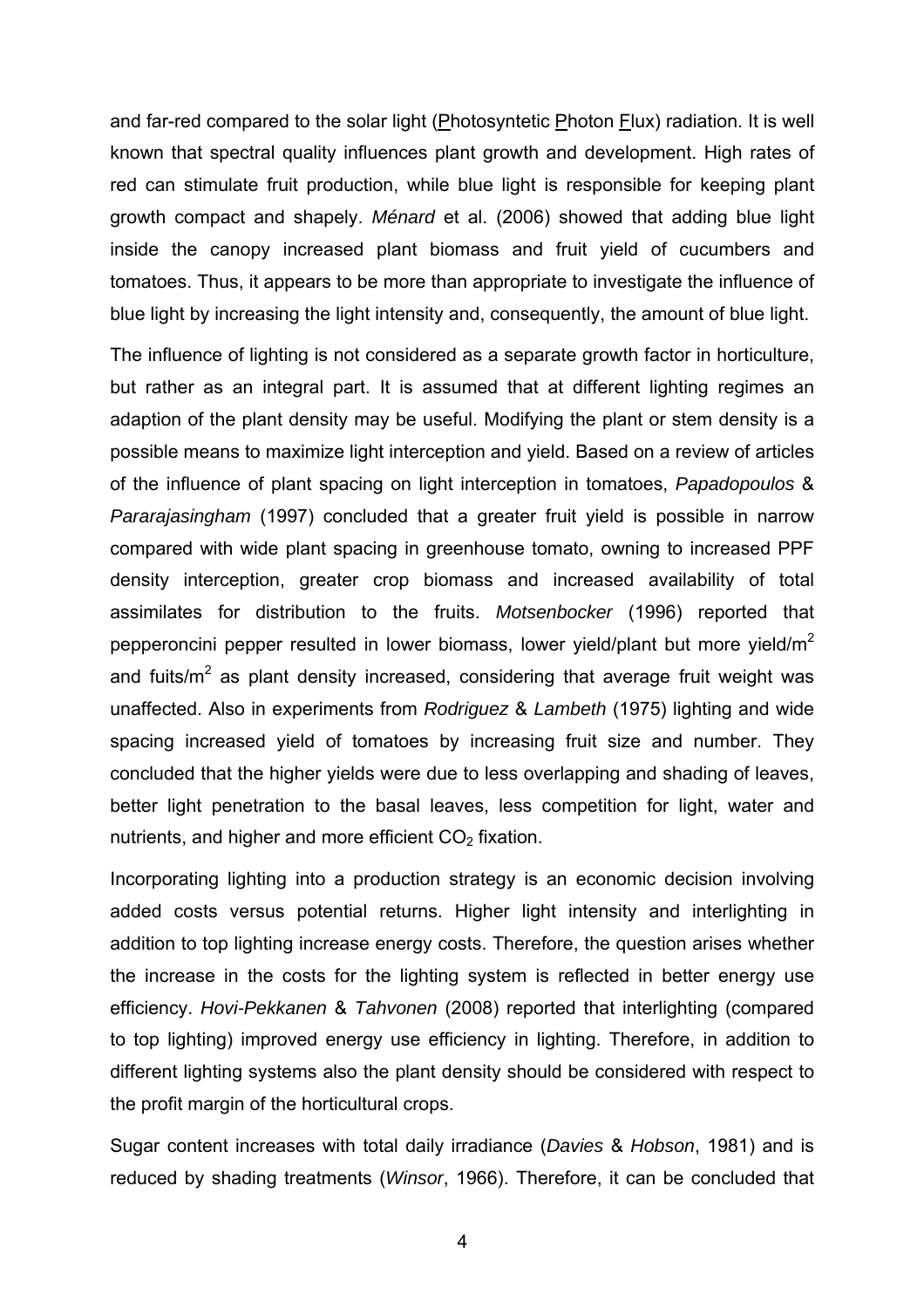the lighting regime as well as the plant density may influence sugar content of sweet pepper. Furthermore, it is known that the water content is higher in faster growing vegetables.

Spectral composition may indirectly affect plant nutrition (*Ehret* et al., 1989) and therefore it is necessary to evaluate also the N supply of plants by determining the N uptake and the input and runoff of the fertilization water. Higher leaf transpiration at higher light intensity can lead to higher nutrient content in leaves and possibly in fruits, too. *Treder* (2003), for instance, observed a significantly higher content of N, P, K, Ca and Mg in aerial plant parts of lily when supplemental lighting was used. Therefore, the light intensity may also influence the nutrient content in plant parts.

Preliminary experiments with sweet pepper have already been conducted at Reykir. Supplemental light increased yield of fruits, but average fruit size was not affected. Yield was higher with top lighting than with interlighting, whereas the effect of stem density (5,4 and 5,9 stems/m<sup>2</sup>) was small. The proportion of unmarketable fruits was higher with lighting and highest with interlighting (*Árnason*, 2006). Yield increased when stem density increased from 4,8 to 5,9 stems/m<sup>2</sup> (*Árnason*, 2004), and from 5,5 to 6,0 stems/m<sup>2</sup> (Björnsson, 2008), but decreased again from 5,9 to 6,5 and 7,0 stems/m<sup>2</sup> (*Árnason*, 2004).

The objective of this study was to test if (1) light intensity is affecting growth, yield and quality of sweet pepper and the N uptake of the plant, (2) this parameters are subject to modification by different stem densities, (3) the placement of the lights is affecting results and (4) the profit margin can be improved by lighting regimes and stem densities. This study should enable to strengthen the knowledge on the ligthing regime and give vegetable growers advice how to improve their sweet pepper production by modifiing the efficiency of electricity consumption in lighting.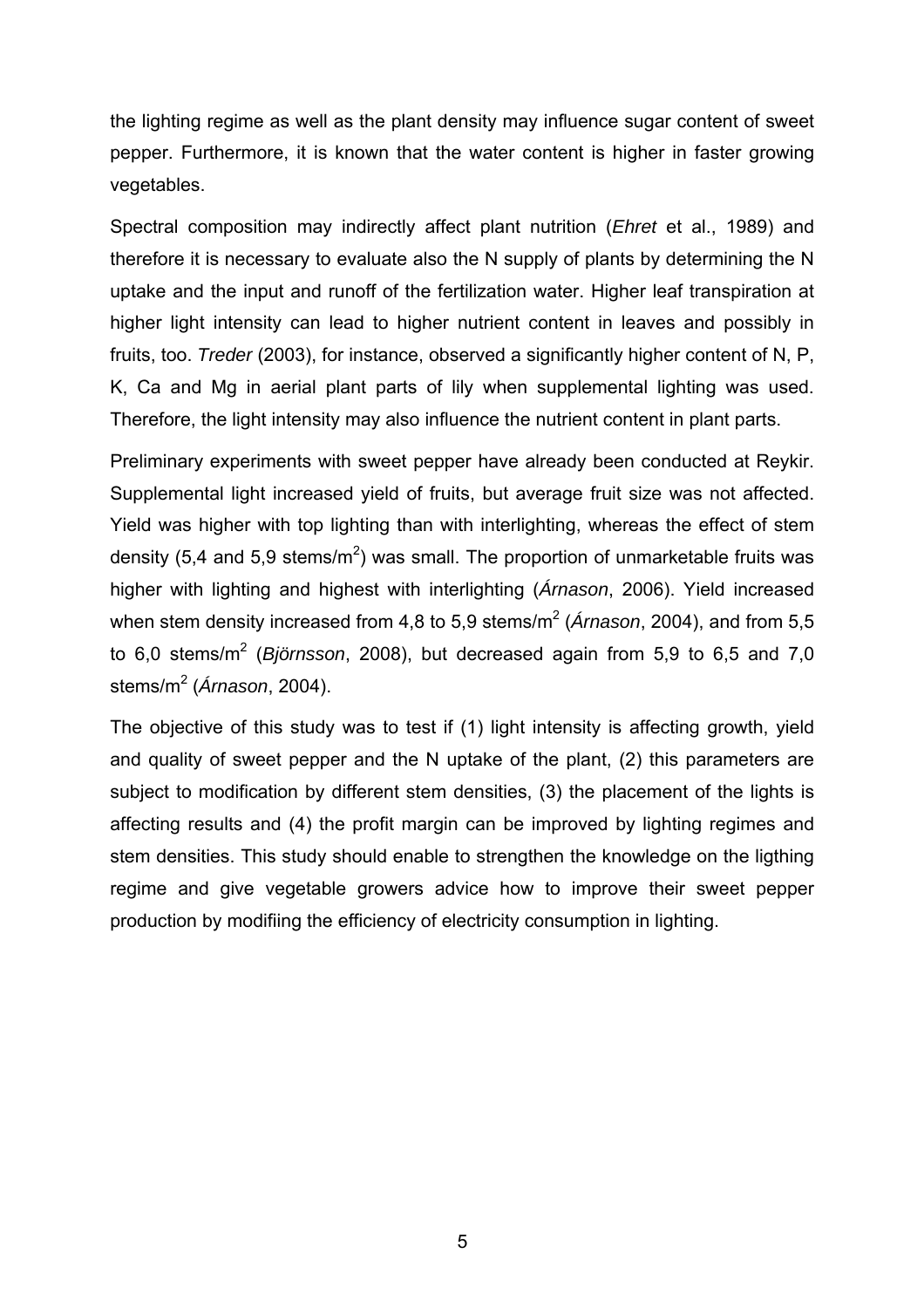## **3 MATERIALS AND METHODS**

## **3.1 Greenhouse experiment**

An experiment with sweet pepper (*Capsicum annum* L. cv. Ferrari) was conducted at the Agricultural University of Iceland at Reykir. Seeds of sweet pepper were sown on 22.08.2008 in rock wool plugs. Seedlings were transplanted to rock wool cubes on 16.09.2008. On 20.10.2008 a pair of plants was transplanted in 11 l Bato-buckets (40 cm x 25 cm x 15 cm) filled with pumice stones and transferred to the cabinets with different lighting regimes.

Sweet pepper was trained to two stems per plant and was transplanted in double rows in four beds (A, B, C, D; Fig. 1) at two stem densities (6 stems/m<sup>2</sup> (B, D) and 9 stems/m<sup>2</sup> (A, C)). Four replicates, i.e. two replicates in each bed consisting of four buckets (8 plants) acted as subplots for measurements (see packet in beds, Fig. 1). Other buckets (white, Fig. 1) were not measured and acted as a shelter belt.



**Fig. 1: Experimental design of cabinets.**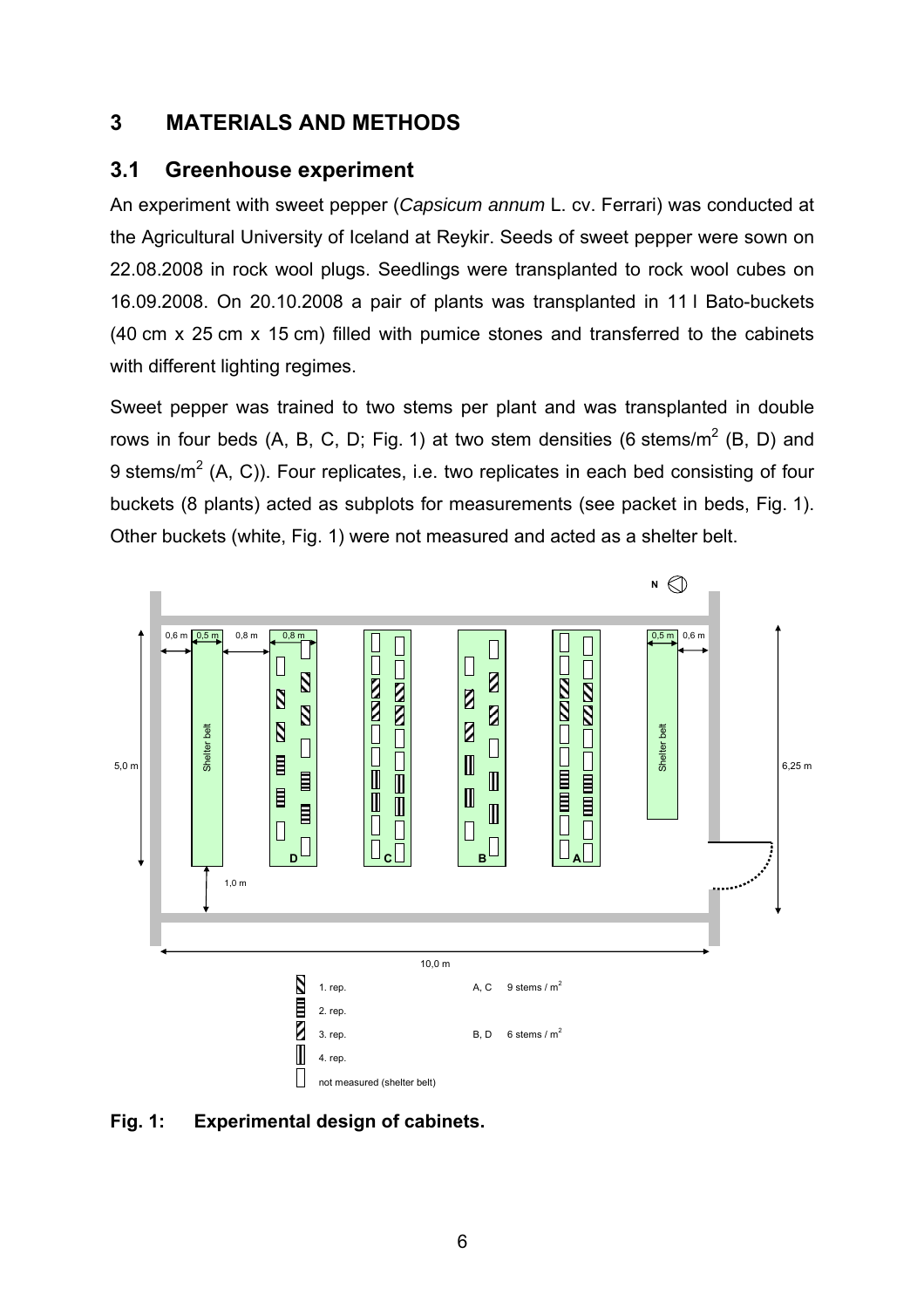| Group                                              | Time of<br>irrigation         | <b>Duration</b><br>between<br>irrigations | <b>Duration of</b><br>irrigation | <b>Number of</b><br>irrigations |  |
|----------------------------------------------------|-------------------------------|-------------------------------------------|----------------------------------|---------------------------------|--|
|                                                    |                               | min                                       | min                              |                                 |  |
| Irrigation in all chambers                         |                               |                                           |                                  |                                 |  |
| 20.10.08-26.10.08                                  | 07.00, 13.30,<br>18.00        |                                           | 3.00                             | 3                               |  |
| 27.10.08-01.11.08                                  | 07.00, 11.00,<br>14.30, 18.00 |                                           | 2.00                             | 4                               |  |
| 02.11.08-05.11.08                                  | 07.00, 11.00,<br>14.30, 18.00 |                                           | 2.30                             | 4                               |  |
| 06.11.08-13.12.08                                  | 07.00-19.05                   | 180                                       | 2.30                             | 5                               |  |
| 14.12.08-21.12.08                                  | 06.00-21.05                   | 150                                       | 2.00<br>$2.15^{\degree}$         | $\overline{7}$                  |  |
| 22.12.08-19.01.09                                  | 06.00-21.05                   | 150                                       | 1.50<br>$2.00^{\degree}$         | $\overline{7}$                  |  |
| 20.01.09-25.01.09                                  | 05.00-21.05                   | 120                                       | 1.50                             | 9                               |  |
| 26.01.09-03.02.09                                  | 05.00-21.05                   | 105                                       | 1.30                             | 10                              |  |
| 04.02.09-11.02.09                                  | 05.00-21.05                   | 90                                        | 1.30                             | 11                              |  |
| 12.02.09-09.03.09                                  | 04.30-21.35                   | 60                                        | 1.00                             | 18                              |  |
| 10.03.09-09.04.09                                  | 04.30-21.35                   | 45                                        | 1.00                             | 23                              |  |
| Irrigation at light intensity over a special value |                               |                                           |                                  |                                 |  |
| 28.01.09-10.02.09 (> 400 W/m <sup>2</sup> )        | 05.45-11.05                   | 90                                        | 1.00                             | 4                               |  |
| (> 400 W/m <sup>2</sup> )<br>11.02.09              | 10.30-13.35                   | 60                                        | 1.00                             | $\overline{7}$                  |  |
| 12.02.09-09.03.09 (> 400 W/m <sup>2</sup> )        | 11.00-14.05                   | 60                                        | 1.00                             | $0 - 10$                        |  |
| 10.03.09-12.03.09 ( $>$ 200 W/m <sup>2</sup> )     | 10.00-17.00                   | 60                                        | 1.00                             | $6-9$                           |  |
| 13.03.09-27.07.09 (> 300 W/m <sup>2</sup> )        | 10.00-17.00                   | 60                                        | 1.00                             | $0 - 16$                        |  |
| Irrigation in nights in all chambers               |                               |                                           |                                  |                                 |  |
| 12.02.09-27.07.09                                  | 01.30                         |                                           | 1.00                             | 1                               |  |
| Irrigation in chambers with interlighting          |                               |                                           |                                  |                                 |  |
| 10.04.09-15.06.09                                  | 04.30-21.35                   | 40                                        | 1.00                             | 26                              |  |
| 16.06.09-27.07.09                                  | 04.30-21.35                   | 30                                        | 1.10<br>$1.00*$                  | 35                              |  |
| Irrigation in chambers without interlighting       |                               |                                           |                                  |                                 |  |
| 10.04.09-15.06.09                                  | 04.30-21.35                   | 45                                        | 1.00                             | 23                              |  |
| 16.06.09-27.07.09                                  | 04.30-21.35                   | 35                                        | 1.00<br>$0.55$ *                 | 30                              |  |

## **Tab. 1: Irrigation of sweet pepper.**

 $\dot{ }$  TL 160 + IL 120

 $\ddot{ }$  TL 160

Temperature was kept at 22-23°C / 18-19°C (day / night) and ventilation started at 24°C. During a period of two weeks (middle to end of April) temperature was much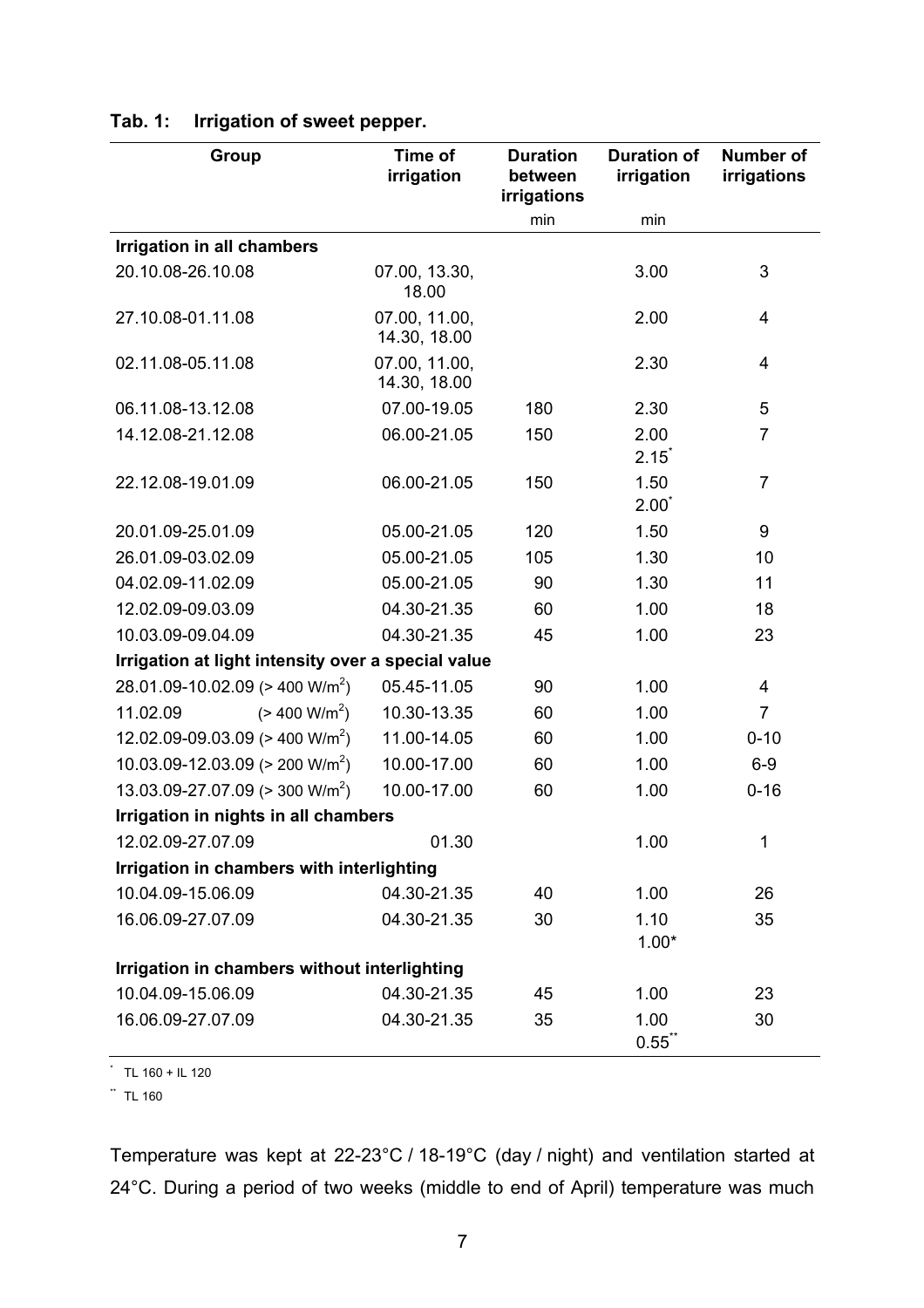lower (down to 14°C during nights and increased slower during day) because of local problems with the heating system. Carbon dioxide was provided (800 ppm  $CO<sub>2</sub>$  with no ventilation and 400 ppm  $CO<sub>2</sub>$  with ventilation). A misting system was installed.

Sweet pepper received standard nutrition (standard solution: 17,5 NH4 mmol / l) consisting of calcium nitrate (CaNO<sub>3</sub>, 15,5 % N) and Bröste red  $(9\% N)$ : 9,8 kg CaNO<sub>3</sub>/ 100 l H<sub>2</sub>O and 8,5 kg Bröste red / 100 l H<sub>2</sub>O) through drip irrigation (3 tubes per bucket). The watering was the following:

Plant cubes: 100 %  $CaNO<sub>3</sub>$ : 70 % Bröste,

until 1. setting: 100 % CaNO<sub>3</sub> : 76 % Bröste,

next 3 weeks 100 %  $CaNO<sub>3</sub>$ : 100 % Bröste,

until 2. setting: 78 % CaNO<sub>3</sub>: 100 % Bröste,

after 2. setting: 100 % CaNO<sub>3</sub>: 100 % Bröste.

E.C. was adjusted to 1,8-2,5 depending on drainage E.C. and growth. Fertilizer application was kept the same in all cabinets until the beginning of April. After that the irrigation in cabinets with interlighting was increased, because plants differed in water uptake (Tab. 1).

Plant protection was managed by using beneficial organisms and if necessary with insecticides.

## **3.2 Lighting regimes**

Sweet pepper was grown until 27.07.2009 under high-pressure sodium lamps (HPS) either with only top lighting (TL) or additional interlighting (IL) at four different lighting regimes, each in one cabinet:

- 1. TL 160  $W/m^2$
- 2. TL 120 W/m<sup>2</sup> + IL 120 W/m<sup>2</sup>
- 3. TL 240  $W/m^2$
- 4. TL 160 W/m<sup>2</sup> + IL 120 W/m<sup>2</sup>

HPS lamps for top lighting (600 W bulbs) were mounted horizontally over the canopy (4 m above ground) and lamps for interlighting (250 W bulbs) first 0,25-0,50 m over the canopy (depending on plant height) and on 17.03.2009 lamps were lowered and placed between plants in the rows (approximately 0,90 m above ground). Light was provided for 18 hours (20.10.2008-06.04.2009: 04.00-22.00) / 16 hours (07.04.2009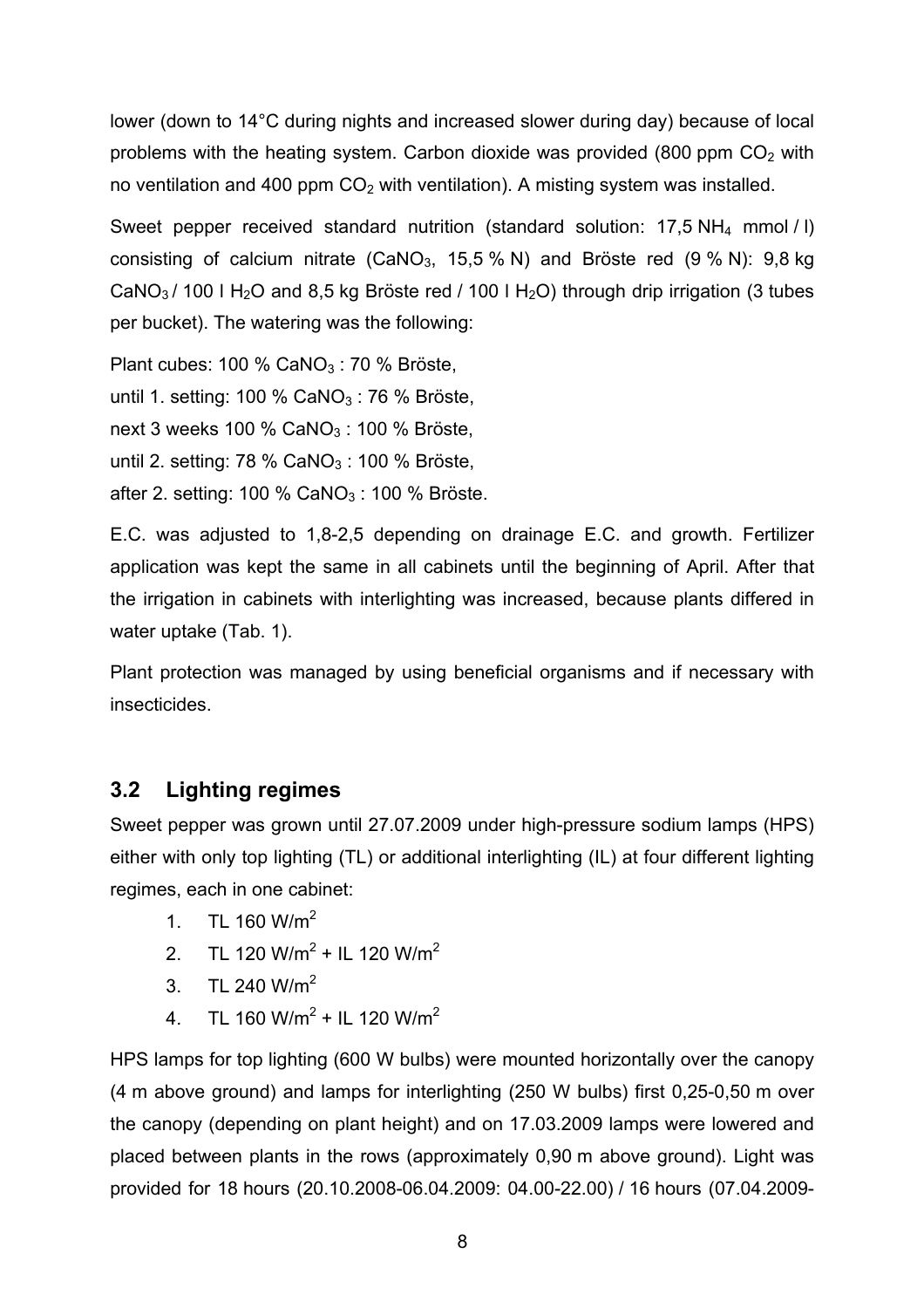27.07.2009: 04.00-20.00), but the lamps were automatically turned off when incoming illuminance was above the desired set-point.

## **3.3 Measurements, sampling and analyses**

Soil temperature was measured once a week and air temperature and illuminance (subdivided between vertical and horizontal illuminance) manually at the beginning of the growth period twice a month, but then monthly at different vertical heights above ground (0 m, 0,5 m, 1,0 m, 1,5 m, 2,0 m) and at different horizontal positions (near the plant, between two plants, at the end of the bed, Fig. 2) under diffuse light conditions.





**Fig. 2: Measurement points of illuminance and air temperature.** 

The amount of fertilization water (input and runoff) was measured every day and once a month the nitrate-N and ammonium-N of the applied water was analyzed with a Perkin Elmer FIAS 400 combined with a Perkin Elmer Lambda 25 UV/VIS Spectrometer.

To be able to determine plant development, the height of plants was measured and the number of fruits was counted. Additional measurements included the time from the fruit setting up to the date of the harvest of the fruit. Leaf area index (LAI) was determined using a LI-COR Portable Area Meter (LI-3000, LICOR, Lincoln, Nebraska, USA) and the number and distance of nodes was measured at the end of the growth period.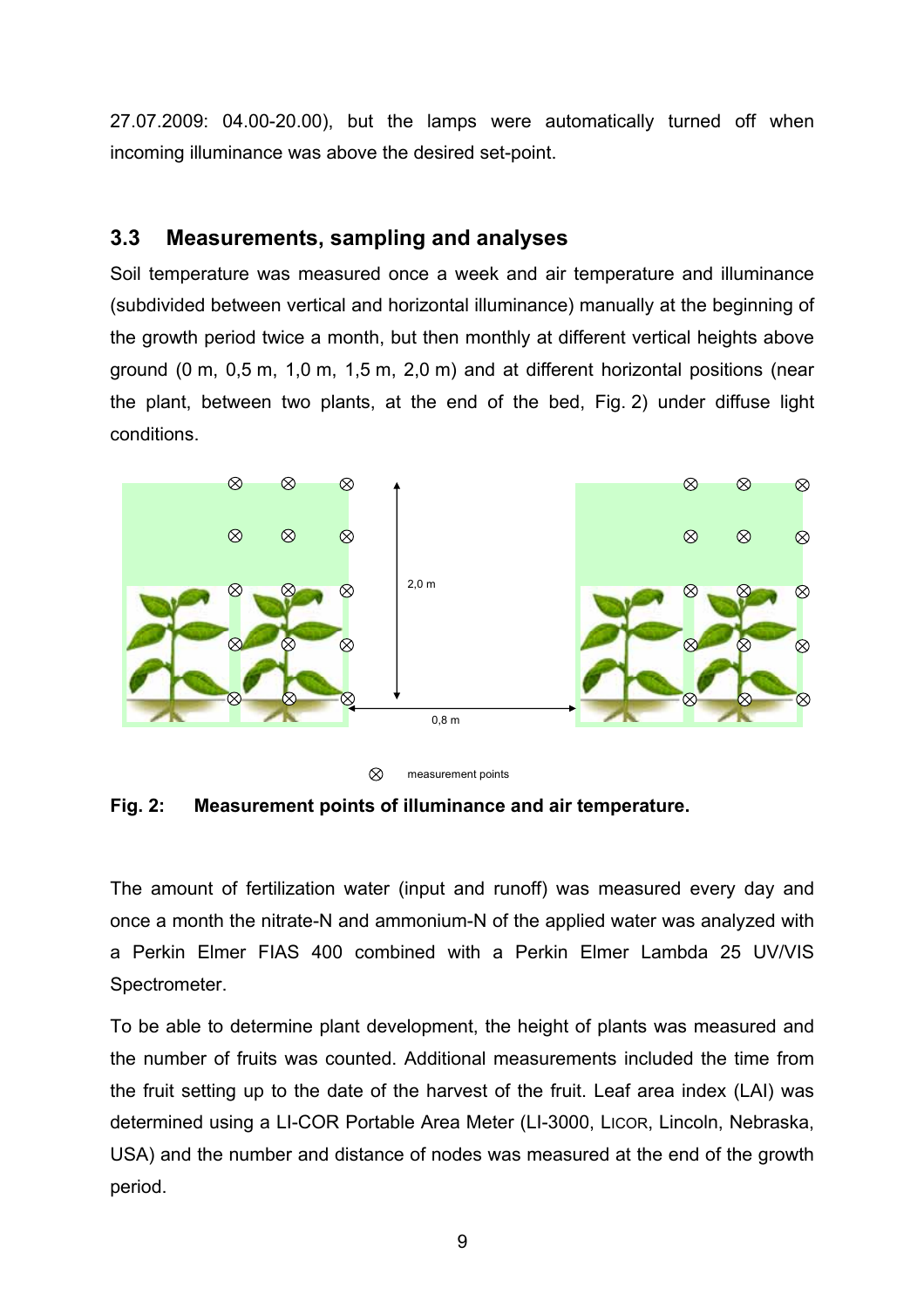Yield (fresh and dry biomass) of seedlings and their N content was analyzed. During the growth period, green and red fruits (> 50 % red) were regularly collected in the subplots each week. Total fresh yield, number of fruits, fruit category (1<sup>st</sup> class) and not marketable fruits was determined, each subdivided into red and green fruits. Additional samplings included stripped leaves during the growth period. At the end of the growth period on two plants (plants from one bucket) from the subplots the weight and the number of harvested and immature fruits was measured. The aboveground biomass of these plants was harvested and divided into immature green fruits and shoots. For all plant parts, fresh biomass weight was determined and subsamples (seven for stripped leaves, eight for green and red fruits) was dried at 105°C for 24 h for total dry matter yield (DM). Dry samples were milled and N content was analyzed according to the DUMAS method (varioMax CN, Macro Elementar Analyser, ELEMENTAR ANALYSENSYSTEME GmbH, Hanau, Germany) to be able to determine N uptake from sweet pepper.

In addition to regularly deformation analyzes, the interior quality of fruits was determined. A brix meter (Pocket Refractometer PAL-1, ATAGO, Tokyo, Japan) was used to measure sugar content in fruits once per month. From the same harvest, the flavour of fresh fruits was examined three times (at the beginning, middle and end of the harvest period) in tasting experiments with untrained assessors.

Composite soil samples for analysis of nitrate-N and ammonium-N were taken before starting with different lighting regimes and from the subplots at the end of the growth period. After sampling, soil samples were kept frozen. The soil was measured for nitrate (1,6 M KCl) and ammonium (2 M KCl) with a Perkin Elmer FIAS 400 combined with a Perkin Elmer Lambda 25 UV/VIS Spectrometer.

Energy use efficiency (total cumulative yield in weight per kWh) and costs for lighting per kg yield were calculated for economic evaluation of the lighting regimes, also in interaction with stem density.

## **3.4 Statistical analyses**

SAS Version 9.1 was used for statistical evaluations. The results were subjected to one-way analyses of variance with the significance of the means tested with a Tukey/Kramer HSD-test at  $p \le 0.05$ . Regression and correlation analyses were calculated using the SAS procedure "proc reg" and "proc corr".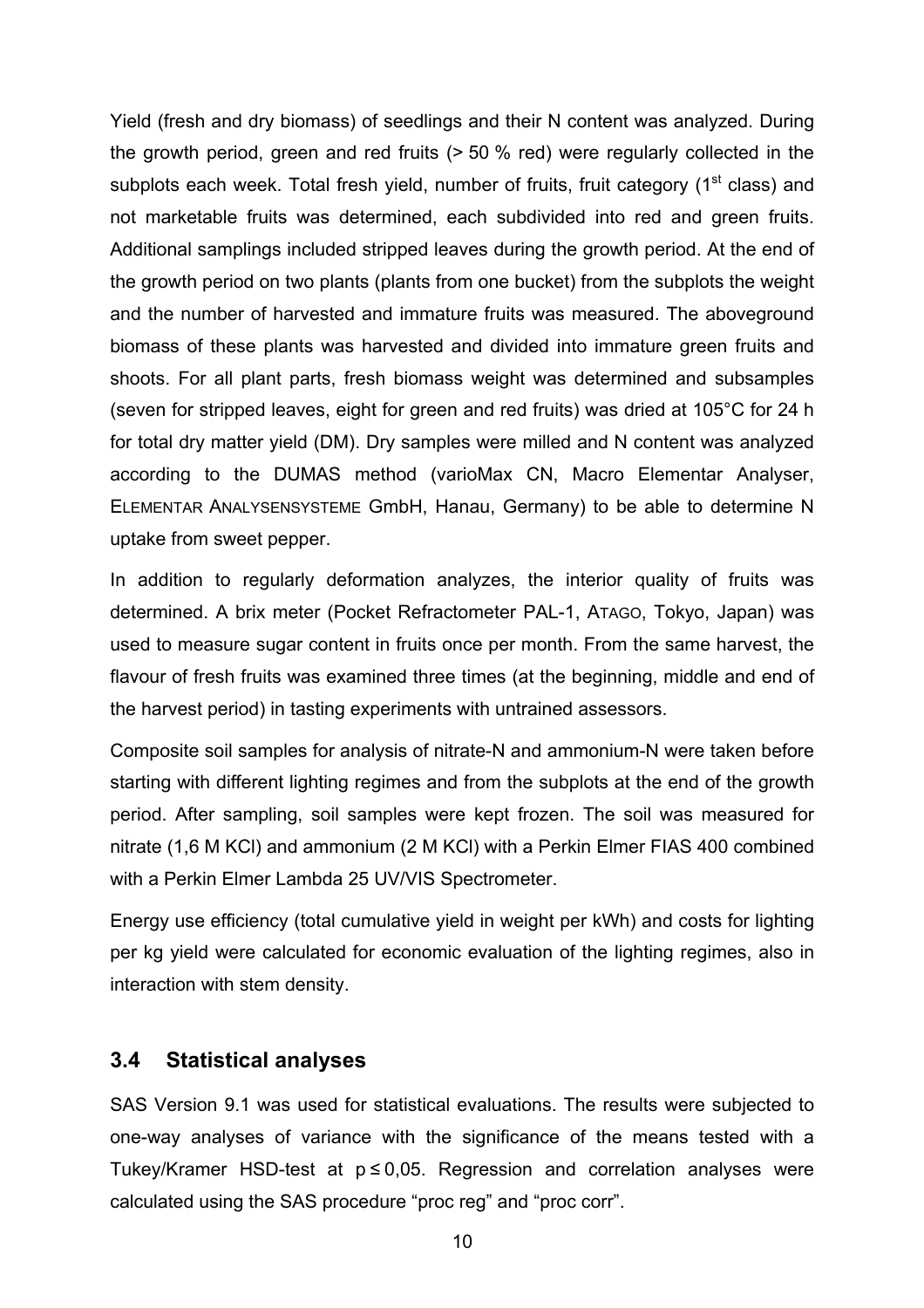## **4 RESULTS**

## **4.1 Environmental conditions for growing**

### **4.1.1 Solar irradiation**

Solar irradiation was allowed to come into the greenhouse. Therefore, incoming solar irradiation is affecting plant development and was regularly measured. From the  $20<sup>th</sup>$ of October 2008 (beginning of the experiment) to the end of February 2009 there was an extremely low natural light level with less than 5 kWh/m<sup>2</sup>. However, with longer days solar irradiation increased naturally continuously to 15-20 kWh/m<sup>2</sup> at the middle of April 2009. Solar irradiation rose from the beginning of May until the end of the experiment to around 30 kWh/m<sup>2</sup> (Fig. 3).



**Fig. 3: Time course of solar irradiation. Solar irradiation was measured every day and values for one week were cumulated.** 

#### **4.1.2 Illuminance**

Illuminance is the total luminous flux incident on a surface, per unit area. In the case of the sweet pepper experiment solar irradiation was allowed to come into the greenhouse and therefore, illuminance is composed of solar irradiation and light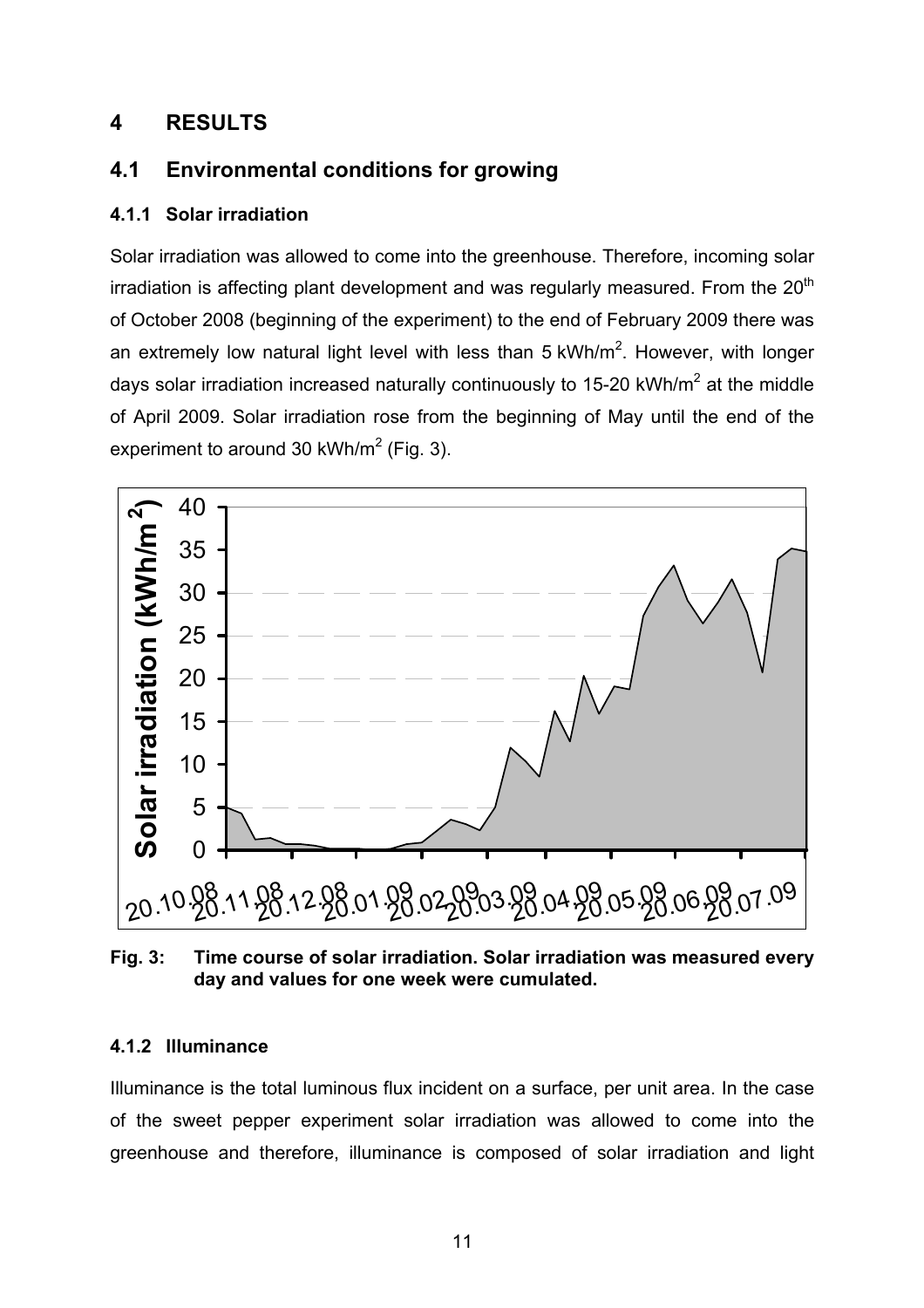

**Fig. 4: Illuminance (solar irradiation + light intensity of HPS lamps) at different lighting regimes. The illuminance was measured early in the morning at cloudy days. Interlights were placed in between the rows on 17.03.2009.**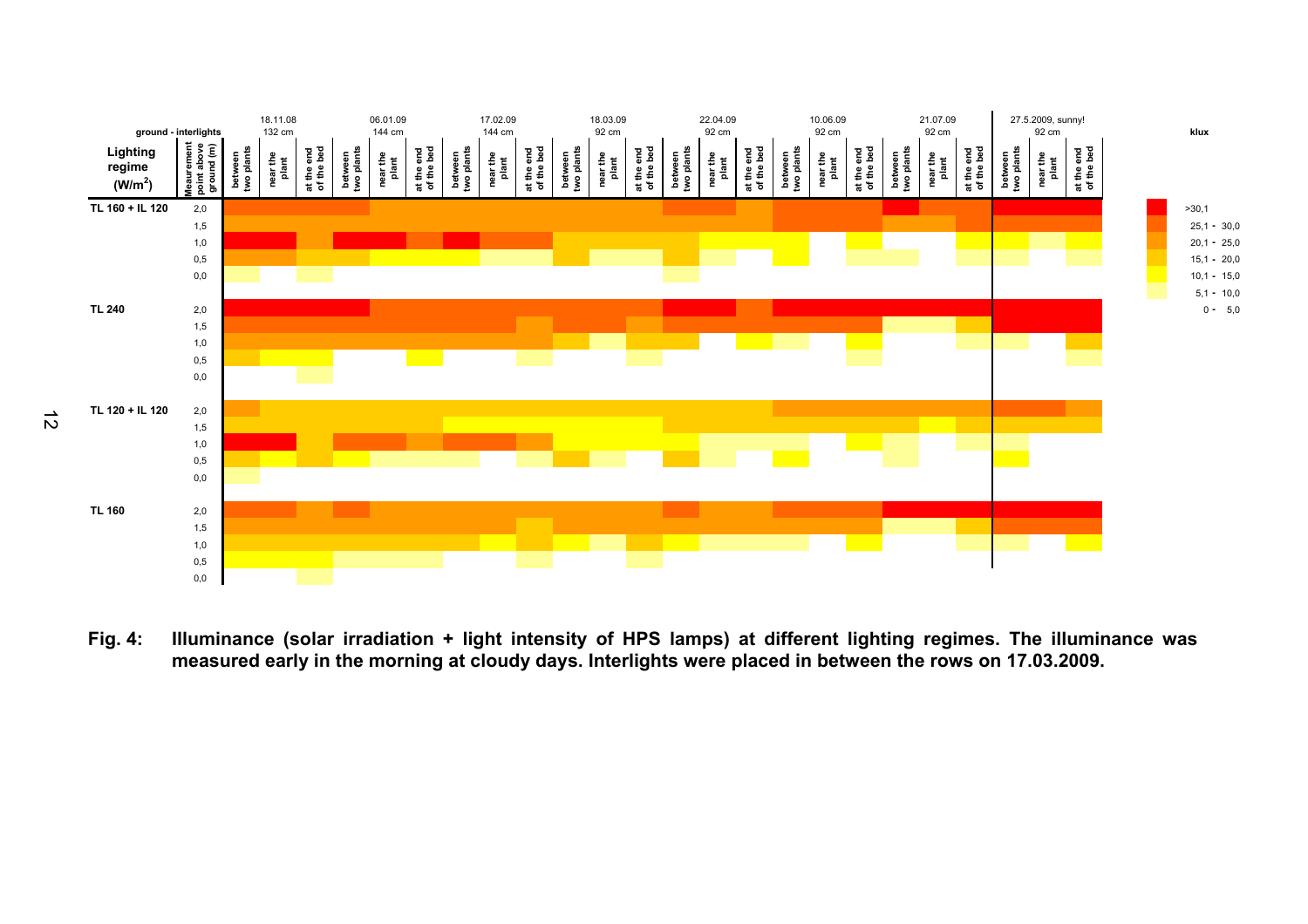intensity of HPS lamps. To eliminate the incoming solar irradiation the illuminance was measured early in the morning during cloudy days.

The measured values for the illuminance are converted into colours (red for high illuminance, yellow / white for low illuminance). The illuminance increased naturally with light intensity (compare TL 160 with TL 240 and TL 120 + IL 120 with TL 160 + IL 120, Fig. 4). With top lighting alone the illuminance was highest at the uppermost measurement points (2 m). With interlighting the illuminance was highest close to the placement of the interlight; but when interlights were lowered in between the rows (17.03.2009), the highest illuminance was also measured at the uppermost measurement points. The addition of the interlight to TL 160 did not change the illuminance at the upper levels, but close to the placement of the interlight the light intensity increased. With longer growing period the illuminance at lower heights decreased (Fig. 4) because of increased sweet pepper biomass and shading of leaves. Stem density did not influence illuminance (data not shown).

In contrast to cloudy days, at sunny days (27.05.2009, Fig. 4) the illuminance did not differ much between different lighting regimes.

#### **4.1.3 Air temperature**

HPS light bulbs produce light as well as heat. Therefore, air temperature is composed of adjusted air temperature in the cabinets and heat of HPS lamps. To eliminate the temperature from incoming solar irradiation the air temperature was measured early in the morning during cloudy days.

The measured values for the air temperature are converted into colours (red for high air temperature, yellow / white for low air temperature). With top lighting the air temperature increased with light intensity (compare TL 160 with TL 240, Fig. 5) and was quite similar at all measurement points. In contrast, the air temperature was similar with TL 120 + IL 120 and TL 160 + IL 120. With interlighting the air temperature was highest close to the placement of the interlight, but when interlights were lowered in between the rows (17.03.2009), the air temperature was high close to the interlight and also at the uppermost measurement points. The addition of the interlight to TL 160 changed the air temperature at all measurement points.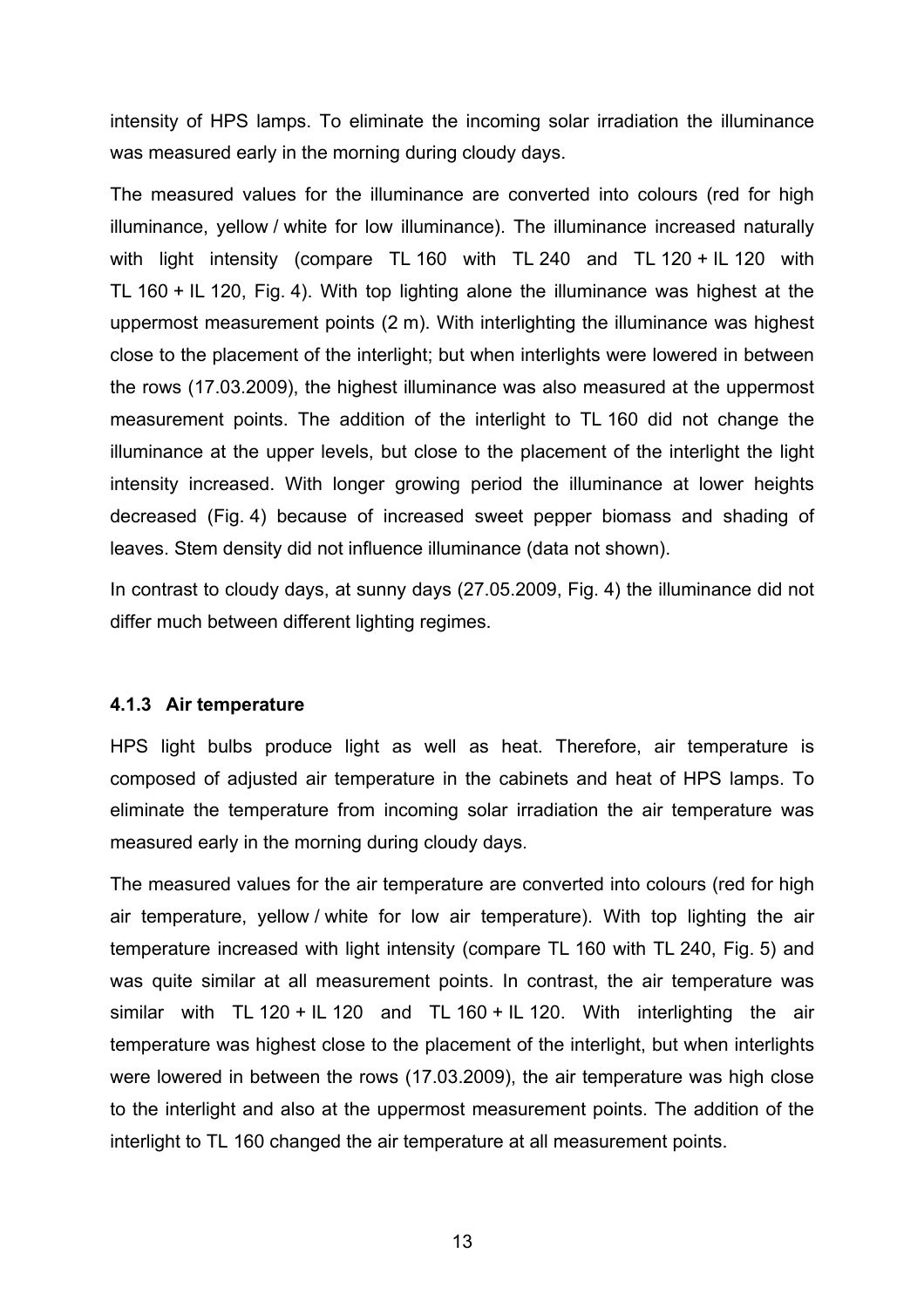

**Fig. 5: Air temperature (adjusted air temperature in the cabinet + heat of HPS lamps) at different lighting regimes. The air temperature was measured early in the morning at cloudy days. Interlights were placed in between the rows on 17.03.2009.**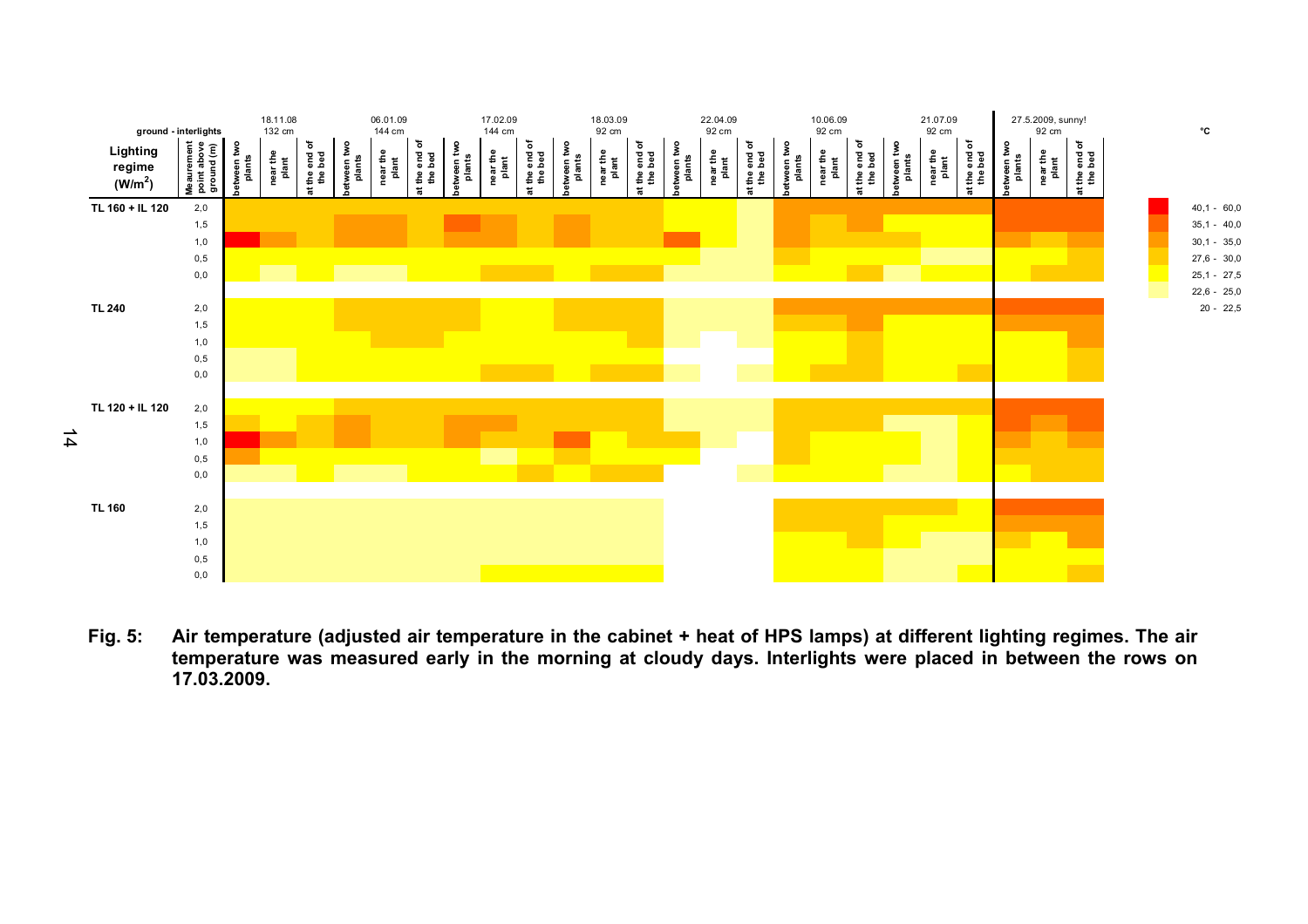There was a problem with the heating system from the middle to the end of April, which is the reason why the temperature dropped down. Therefore, on 22.04.2009 the air temperature was much lower compared to the other dates and the heating effect of the interlights was becoming obvious (Fig. 5). No differences in the air temperature between different stem densities could be observed (data not shown). But, air temperature was lowest (about 1-2°C lower compared to the other beds) at the bed close to the window (6 stems/m<sup>2</sup>). This effect was less pronounced at TL 160.

In comparison to cloudy days, the air temperature did not differ much between different lighting regimes at sunny days (27.05.2009, Fig. 5).

#### **4.1.4 Soil temperature**

Soil temperature was mainly influenced by temperature of the heating pipe and was measured weekly at low solar irradiation early in the morning. Since the middle of February the heating pipe was at maximum temperature (50°C), but before at a lower value.

Until the end of April soil temperature was fluctuating much. However, from May to the end of the experiment (and included high solar irradiation), soil temperature stayed steady between 22-25°C (Fig. 6). When the temperature of the heating pipe was of a similar value in all cabinets, soil temperature was lowest at the lowest light intensity (TL 160) or mostly low compared to the other light intensities. When temperature of the heating pipe was highest at the lower light intensity, soil temperature did show much variation from low, average and very high in relation to the other light intensities. Soil temperature at TL 160 + IL 120 was almost always higher than at TL 120 + IL 120. From the middle to the end of April soil temperature was low because of problems with the heating system. Soil temperature was slightly higher at 6 stems/m<sup>2</sup> compared to 9 stems/m<sup>2</sup>.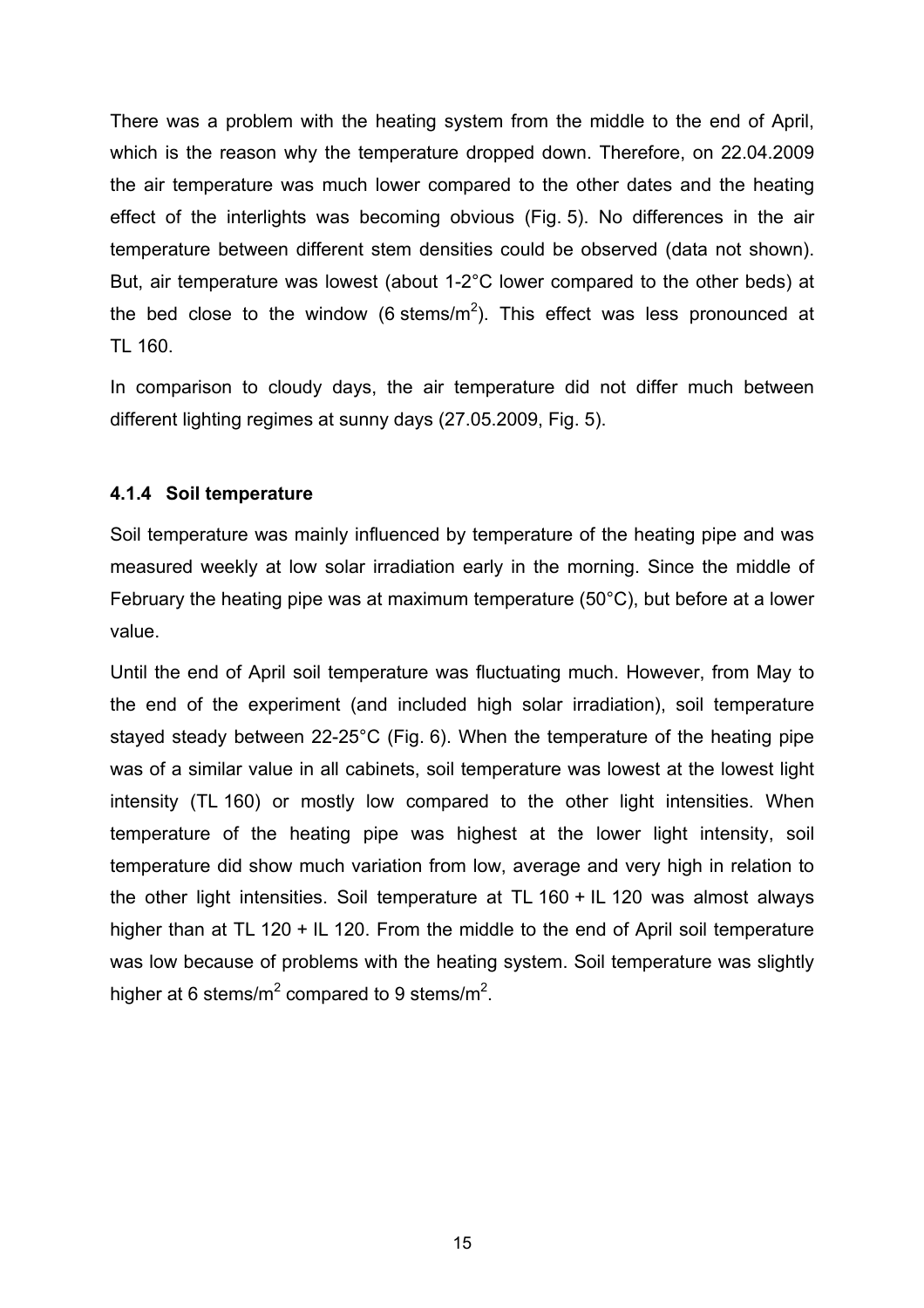

**Fig. 6: Soil temperature at different lighting regimes and different stem densities. The soil temperature was measured at little solar irradiation early in the morning.** 

Error bars indicate standard deviations and are contained within the symbol if not indicated.

#### **4.1.5 Irrigation of sweet pepper**

E.C. and pH of irrigation water was fluctuating much (Fig. 7 a, b). E.C. ranged between 1,5 and 3,0 and pH between 5,0 and 6,5. E.C. of runoff increased during the growth period from 2,0 to about 3,0 (Fig. 7 c). PH of runoff decreased from 8,0 to 4,5 at the end of February and increased after that to about 6,5 in April and stayed at that value until the end of the experiment (Fig. 7 d). E.C. and pH of runoff increased with light intensity (Fig. 7 c, d).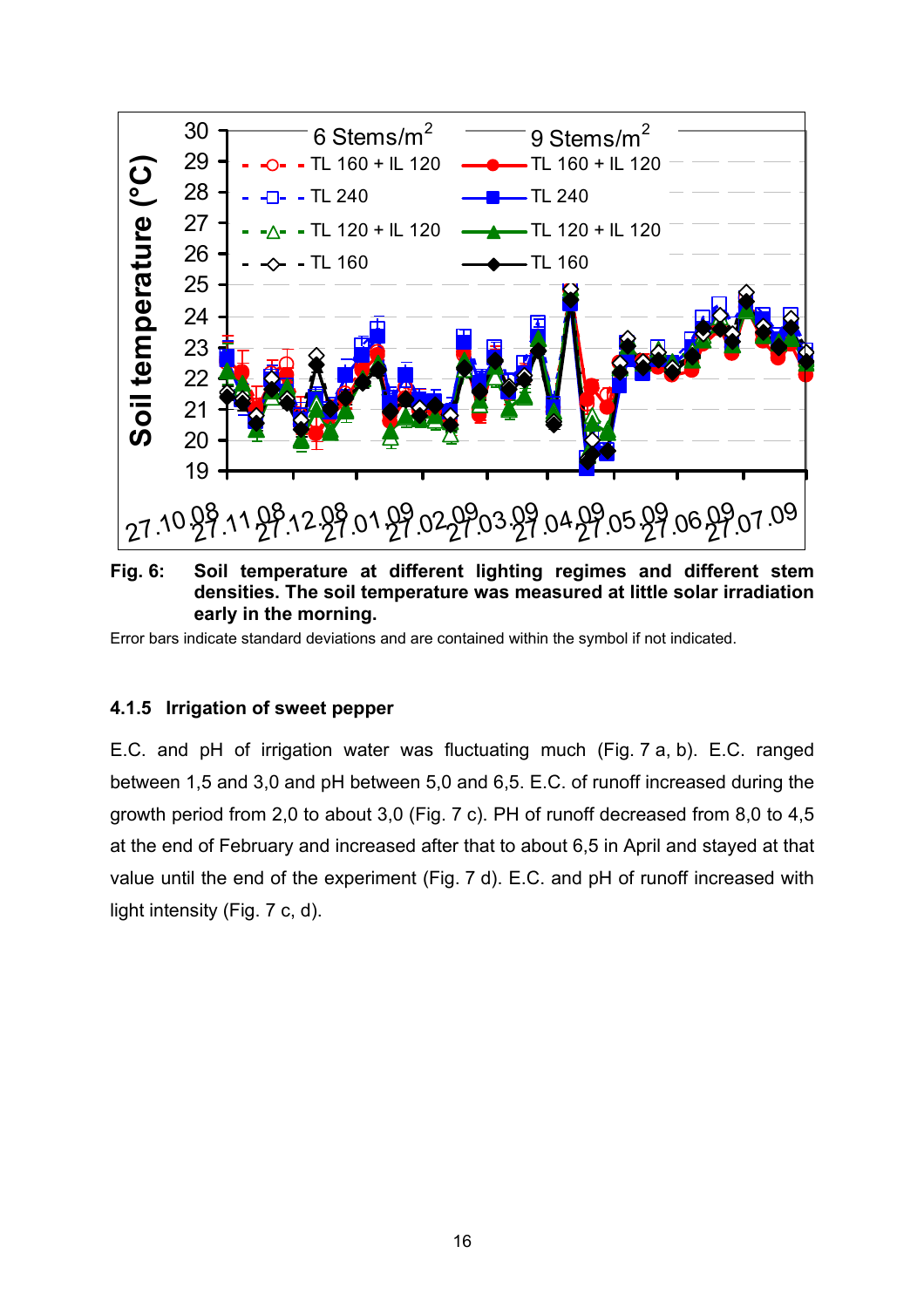

**Fig. 7: E.C. (a, c) and pH (b, d) of irrigation water (a, b) and runoff of irrigation water (c, d).**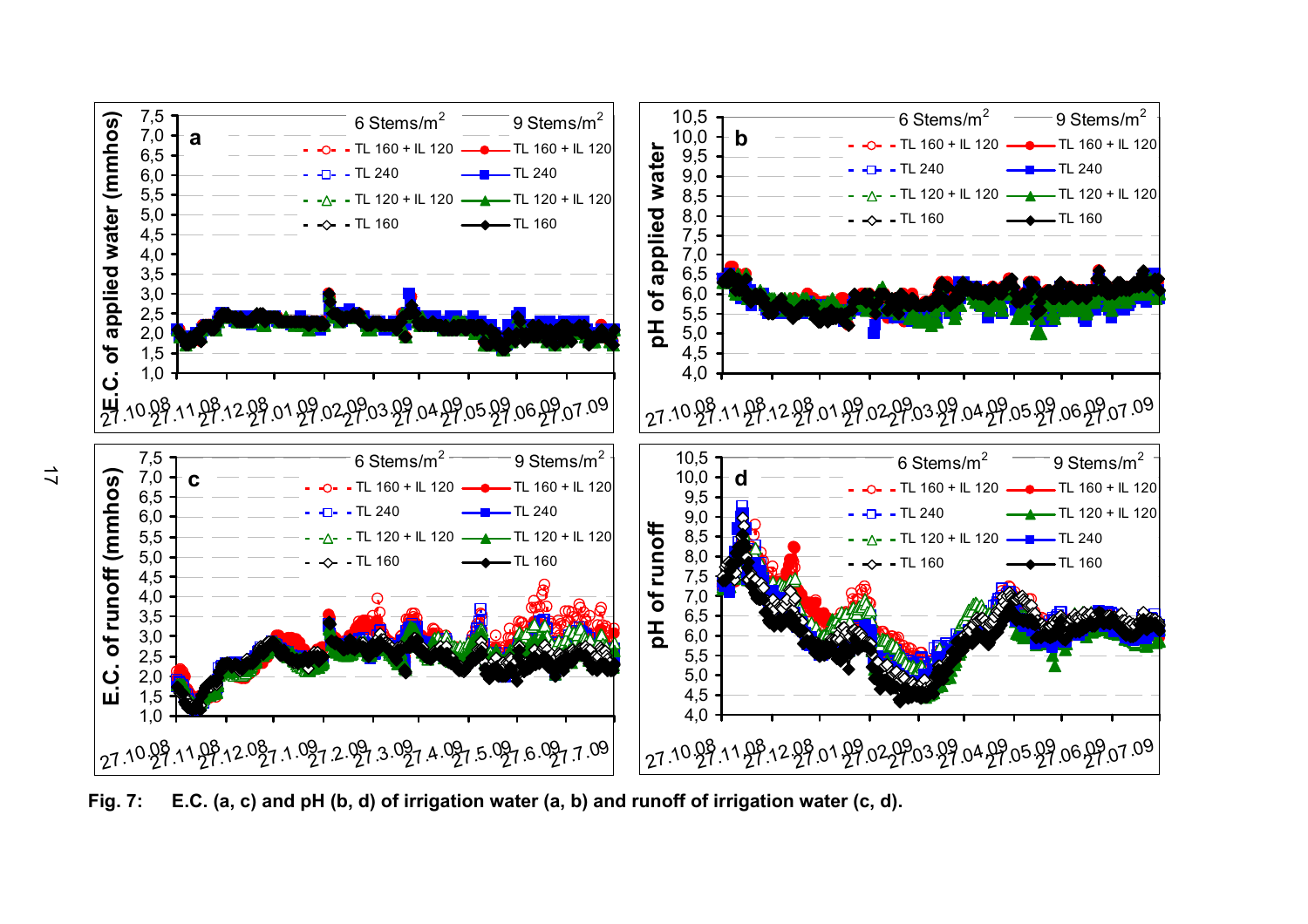The amount of runoff from applied irrigation water was about 20-60 % (Fig. 8). From the end of January to the end of the experiment, the amount of runoff from applied water decreased. The decrease was most obvious with the highest light intensity and with the lowest stem density.



**Fig. 8: Proportion of amount of runoff from applied irrigation water at different lighting regimes and stem densities.** 



**Fig. 9: Water uptake at different lighting regimes and stem densities.**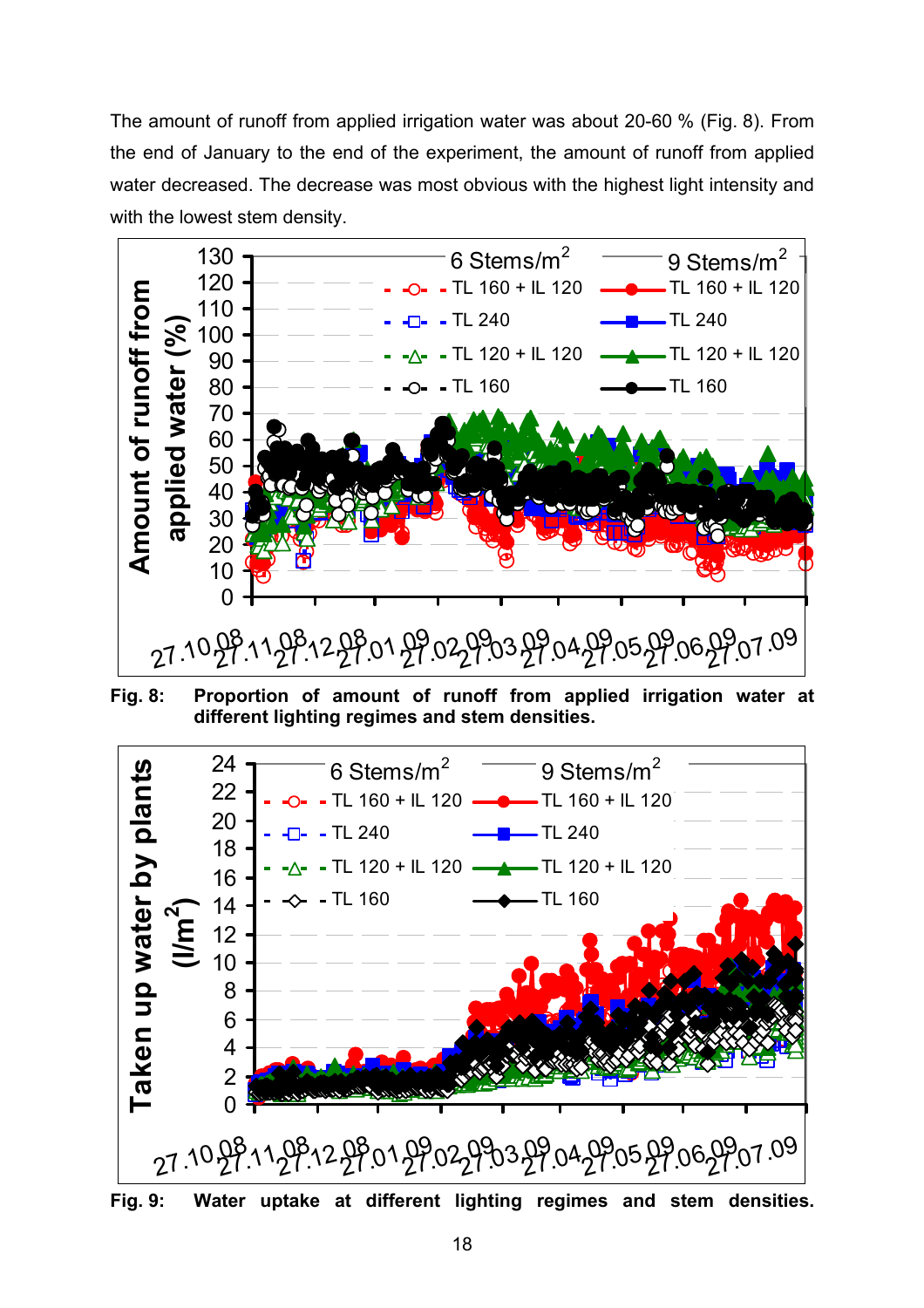With longer growing period taken up water by plants increased naturally (Fig. 9). Until the end of January plants took up approximately 2  $l/m^2$ . Thereafter, water uptake highly increased to 4-14 l/m<sup>2</sup>, and was higher with the highest light intensity.

## **4.2 Development of sweet pepper**

#### **4.2.1 Height**

35 cm high sweet pepper was transplanted into the greenhouse. Sweet pepper was growing 1 cm/day at the beginning of the growth period, but decreased to 0,5 cm/day after 3 weeks. Since the middle of December sweet pepper was growing 0,3- 0,4 cm/day and since the middle of May about 0,5-0,6 cm/day (Fig. 10). The height of plants decreased with light intensity. Plants with 6 stems/m<sup>2</sup> receiving the highest light intensity were significantly lower than all other light intensities with 9 stems/m<sup>2</sup>. Plants with 9 stems/m<sup>2</sup> were tendentially higher than with 6 stems/m<sup>2</sup>.



**Fig. 10: Height of sweet pepper at different lighting regimes and stem densities.** 

Error bars indicate standard deviations and are contained within the symbol if not indicated. Letters indicate significant differences at the end of the experiment (HSD,  $p \le 0.05$ ).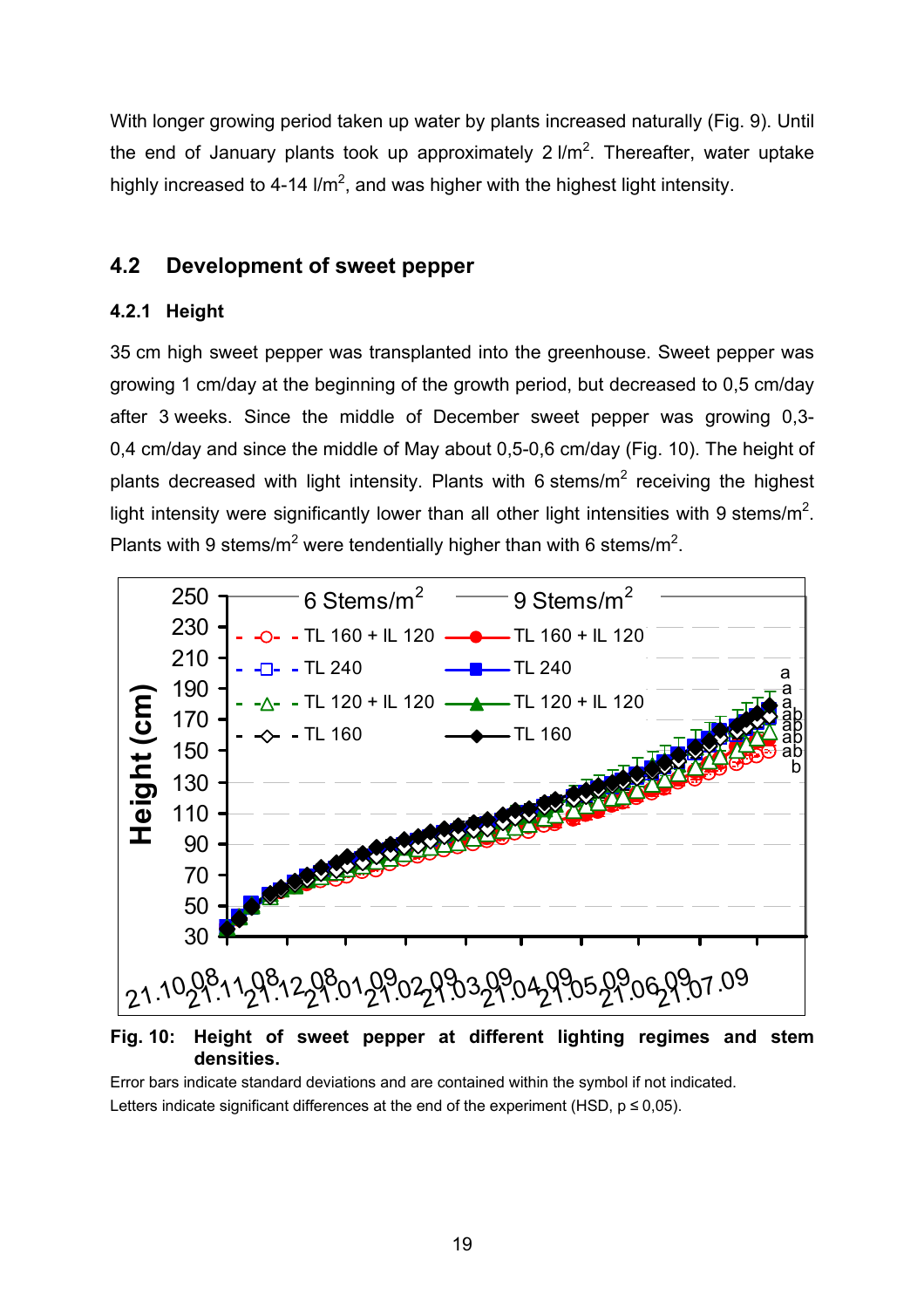With increasing height of sweet pepper water consumption rose (Fig. 11). With top lighting alone the increment of taken up water was comparable with both light intensities. However, with top lighting and interlighting the increase was more obvious with the higher light intensity.



**Fig. 11: Relationship between height of sweet pepper and taken up water by sweet pepper plants at different lighting regimes and stem densities.** 

#### **4.2.2 Number of fruits on a plant**

The number of fruits on the plant was fluctuating between 30-50 fruits/m<sup>2</sup> (Fig. 12). The number of fruits per square meter increased with a higher stem density. It seems that the number of fruits at 9 stems/m<sup>2</sup> was higher with a higher light intensity, whereas the number at 6 stems/m<sup>2</sup> was not influenced by light intensity. This influence was more obvious at the beginning of the growth period, but from middle of April with higher solar irradiation, number of fruits was more or less the same at different light intensities. The placement of the lamps (either 240 W/m<sup>2</sup> as top lights or subdivided into top lights and interlights) did not influence number of fruits.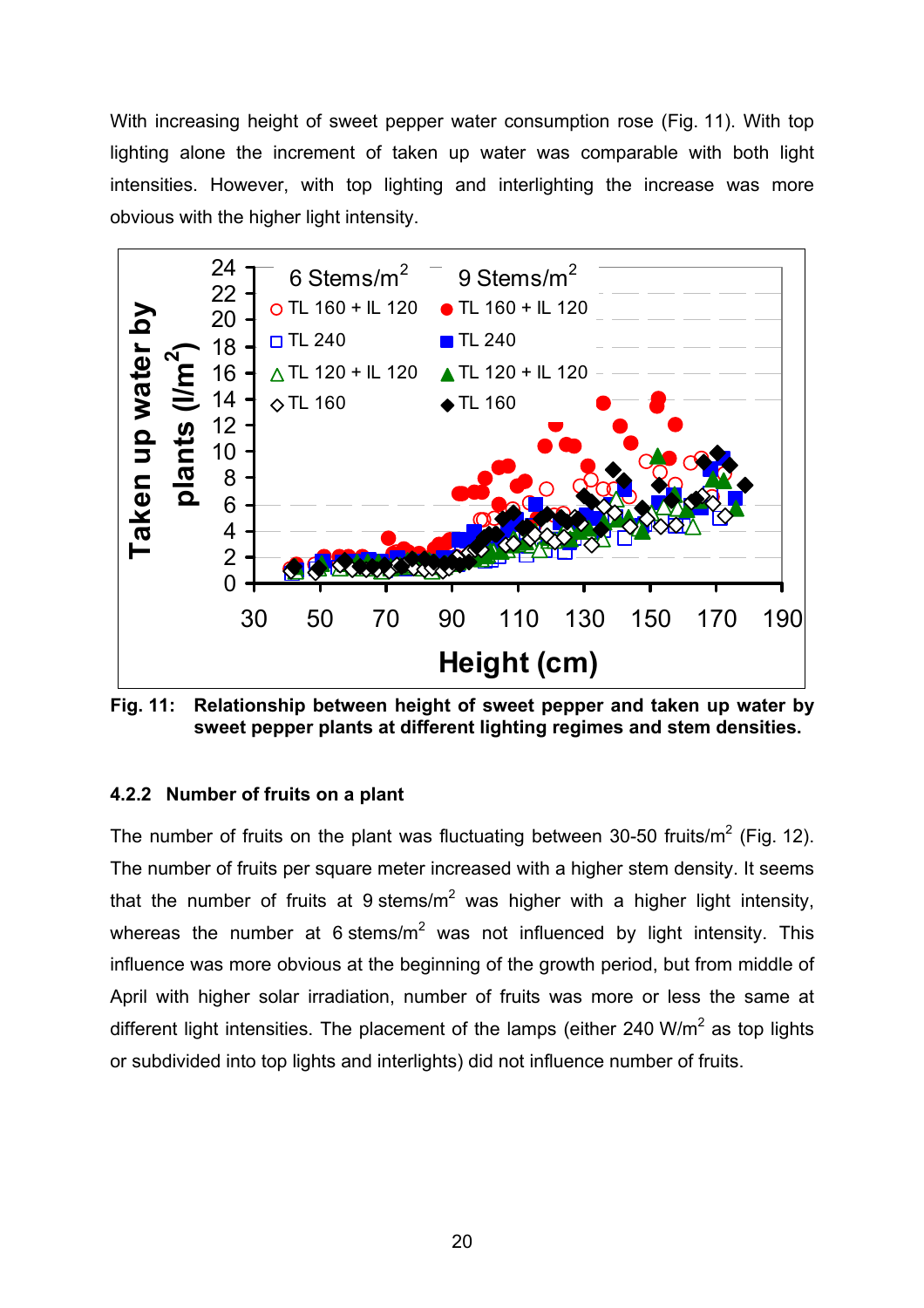

**Fig. 12: Number of fruits (green and red) on the plant at different lighting regimes and stem densities.** 

## **4.3 Yield**

#### **4.3.1 Total yield of fruits**

The yield of sweet pepper included all harvested red and green fruits and the green fruits at the end of the growth period. The fruits were classified in  $1<sup>st</sup>$  class fruits (> 100 g/fruit), fruits with too little weight (< 100 g), fruits with blossom end rot, fruits with damage from lighting, not well shaped fruits, and fruits that were too mature and at the same time not mature. More than 50 % of the harvested marketable fruits were red.

Cumulative total yield of sweet pepper ranged between 28-43 kg/m<sup>2</sup> and increased with light intensity (Fig. 13). The yield level was significant / tendential higher at 9 stems/m<sup>2</sup> than at 6 stems/m<sup>2</sup> at the highest light intensity / at all other light intensities. An increase of the light intensity from TL 160 to TL 240 / TL 120 + IL 120 to TL 160 + IL 120 resulted in a cumulative total yield increase of  $8/7\%$ (6 stems/m<sup>2</sup>) and 17 / 18 % (9 stems/m<sup>2</sup>). The total cumulative yield was the same, independently of the placement of the lights, however with a tendentially higher yield advantage when light intensity was subdivided into top lights and interlights (Fig. 13).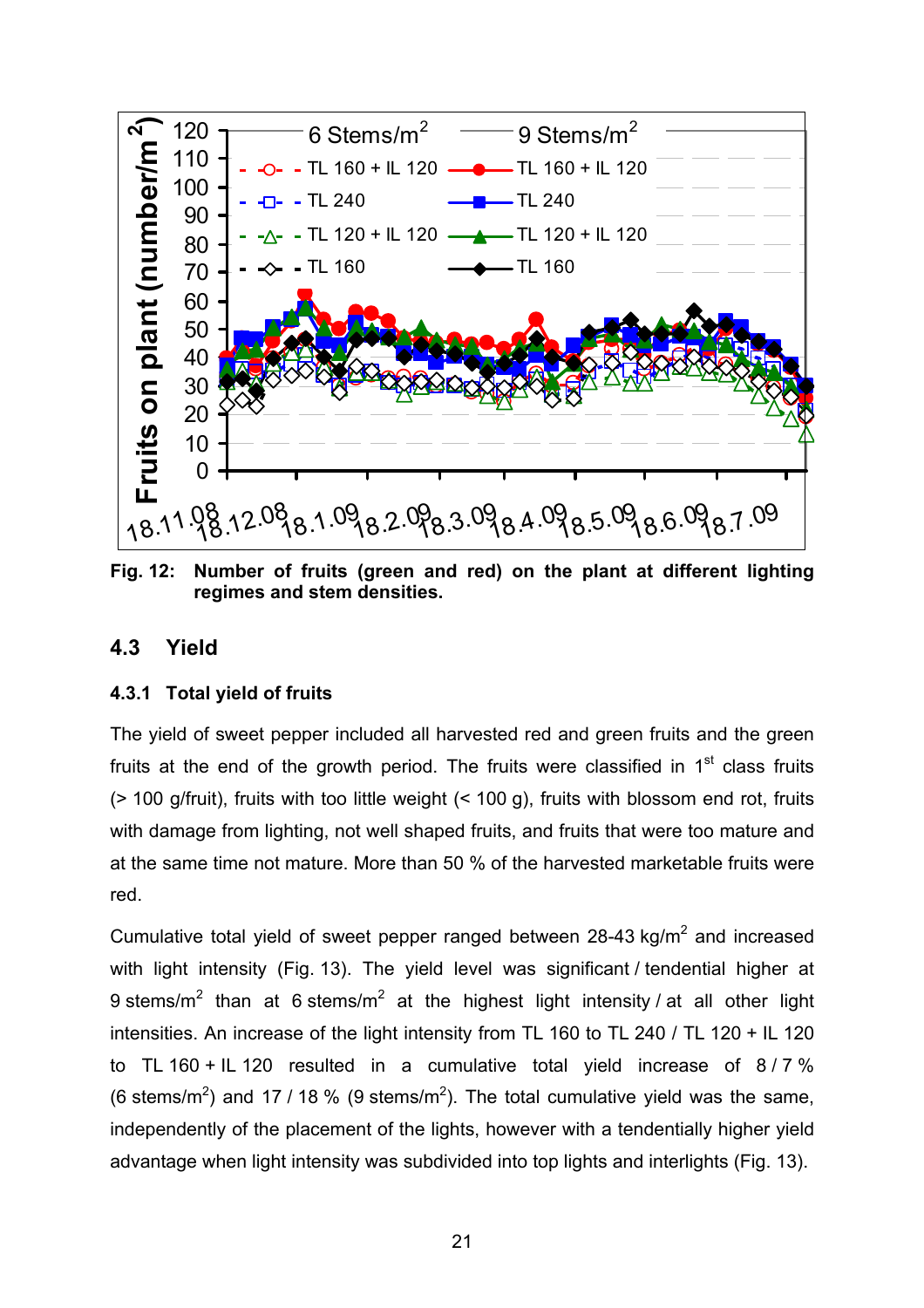



Letters indicate significant differences at the end of the harvest period (HSD,  $p \le 0.05$ ).

#### **4.3.2 Marketable yield of fruits**

Marketable yield of sweet pepper increased with light intensity (Fig. 14). At the lowest light intensity the accumulated marketable yield was not influenced by stem density. However, with higher light intensity the positive effect of a higher stem density was becoming obvious and with the highest light intensity, marketable yield was significantly higher with 9 stems/m<sup>2</sup> than with 6 stems/m<sup>2</sup>. This effect was developed during the low natural light level (26.11.2008-06.04.2009, Tab. 2), whereas from the middle of April (and involving increasing solar irradiation, Fig. 3) neither a higher stem density nor a higher light intensity was reflected in a significant yield increment (Tab. 2). Marketable yield of weekly harvests differed between lighting regimes until the middle of April, but thereafter marketable yield between different treatments was more or less the same (Fig. 14). Placement of lamps (240 W/m<sup>2</sup> either as top lighting alone or subdivided into top lighting and interlighting) did not affect marketable yield (Fig. 14, Tab. 2).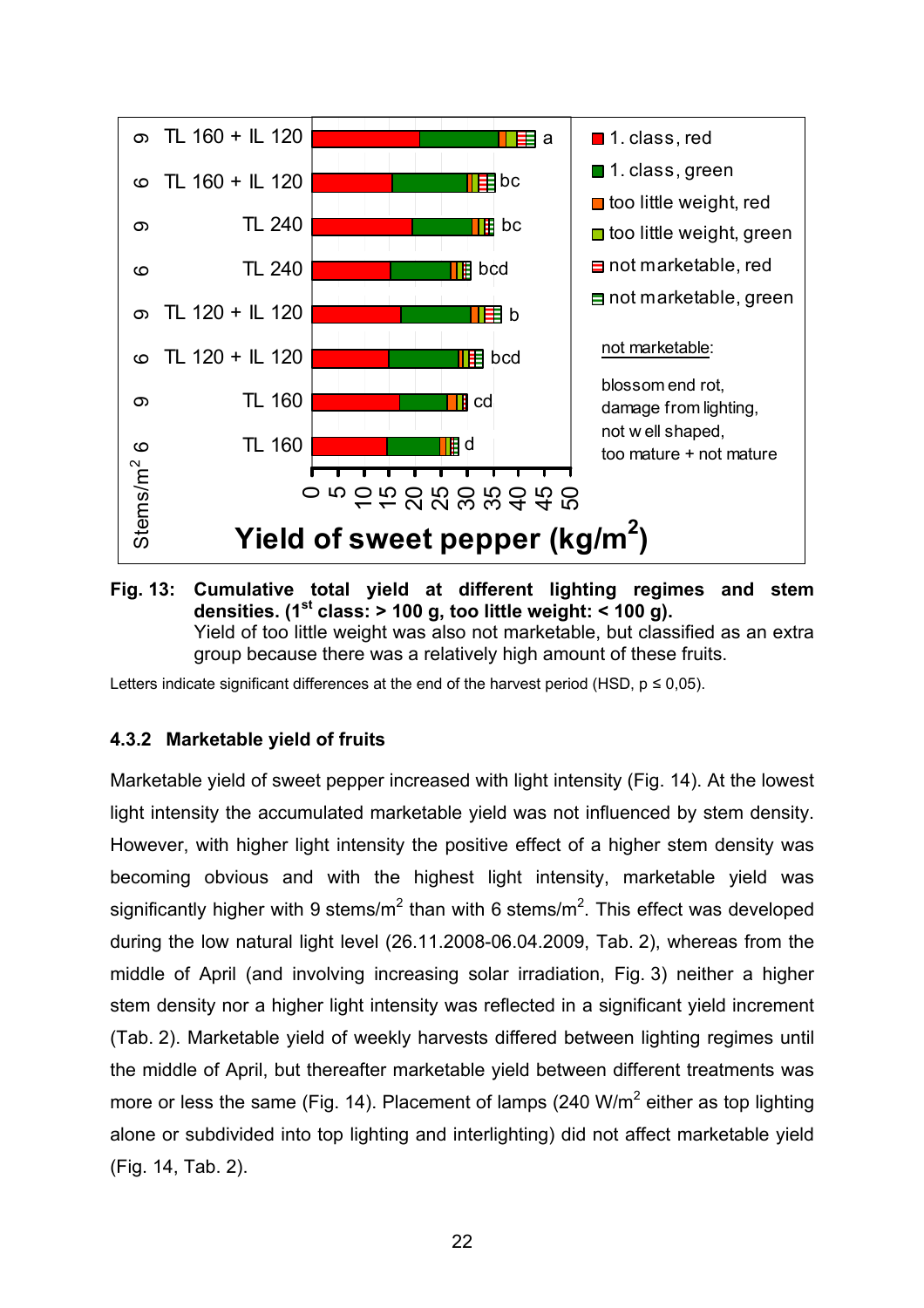

#### **Fig. 14: Time course of accumulated marketable yield at different lighting regimes and stem densities.**

Letters indicate significant differences at the end of the harvest period (HSD,  $p \le 0.05$ ).

#### **Tab. 2: Cumulative marketable yield at different lighting regimes and stem densities.**

|                        | <b>Stem density</b> |              |                       |     |                              |           |    |
|------------------------|---------------------|--------------|-----------------------|-----|------------------------------|-----------|----|
| <b>Light intensity</b> |                     | Stems/ $m^2$ |                       |     |                              |           |    |
|                        | 6                   |              | 9                     |     | 6                            | 9         |    |
|                        |                     |              |                       |     | Accumulated marketable yield |           |    |
|                        |                     |              |                       |     | kg/m <sup>2</sup>            |           |    |
|                        |                     |              | 26.11.2008-06.04.2009 |     | 14.04.2009-27.07.2009        |           |    |
| TL 160 + IL 120        | $13,8$ ab           |              | 17,0 a                |     | $16,2$ ab                    | 19,0 a    |    |
| <b>TL 240</b>          | 12,0                | bcd          | 13,7                  | abc | 14,7<br>b                    | $17,2$ ab |    |
| TL 120 + IL 120        | 12,3                | bcd          | 15,0                  | ab  | 15,9<br>ab                   | 15,6      | b  |
| TL 160                 | 9,7                 | d            | 10,1                  | cd  | 15,0<br>b                    | 16,1      | ab |

Letters indicate significant differences (HSD,  $p \le 0.05$ ).

During low solar irradiation an increase of the light intensity of 50 % (from TL 160 W/m<sup>2</sup> to TL 240 W/m<sup>2</sup>) increased the yield by 24 % (6 stems/m<sup>2</sup>) respectively 36 % (9 stems/m<sup>2</sup>). However, at higher light intensities nearly the same yield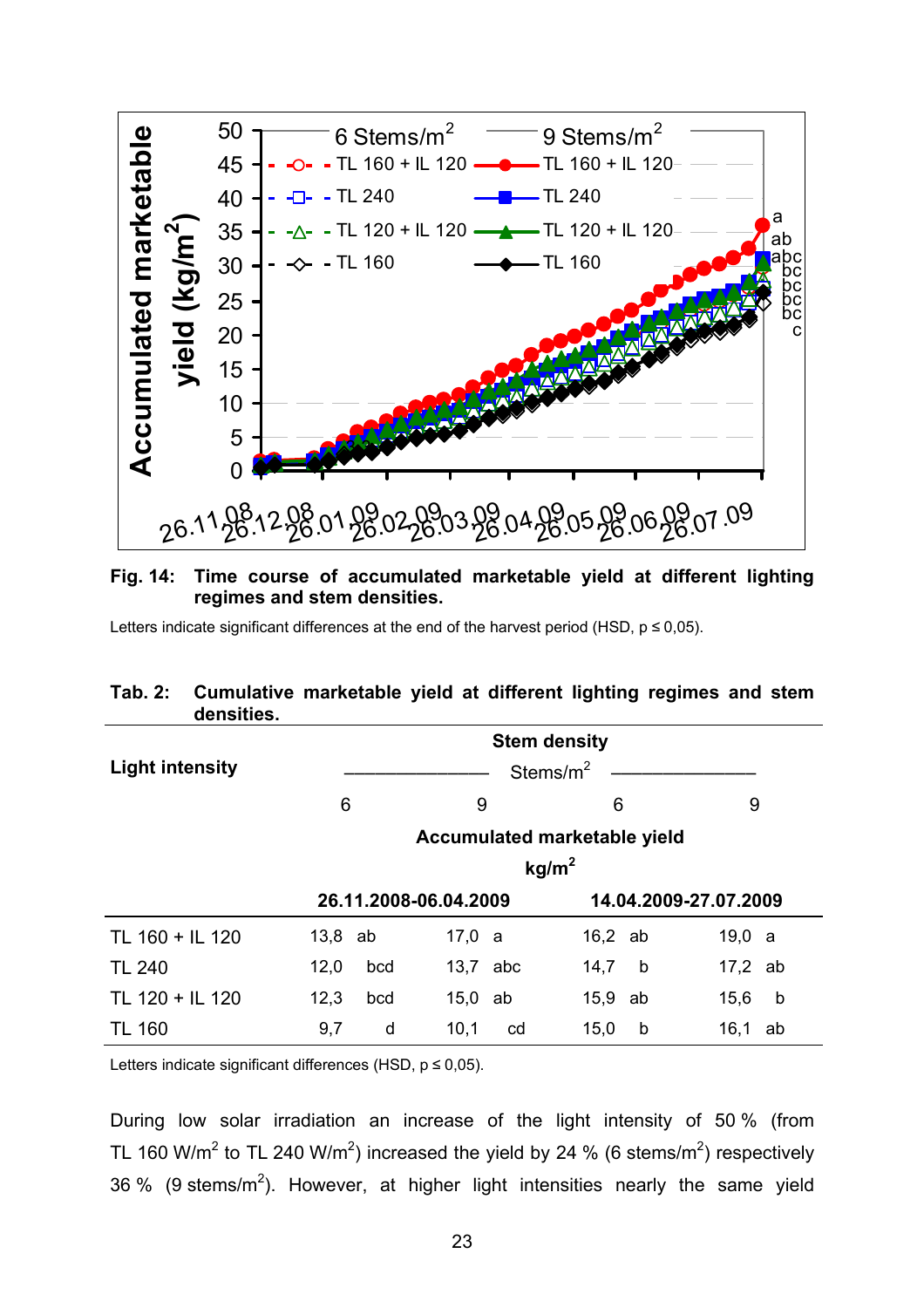increment (12 % at 6 stems/m<sup>2</sup> and 13 % at 9 stems/m<sup>2</sup>) was reached with only a W/m<sup>2</sup> increase of 17 % (from TL 120 + IL 120 to TL 160 + IL 120). Out from this calculations, it can be concluded, that 0,5-0,8 % yield increase was achieved by an 1 % increase in light increment.

The relationship between the accumulated marketable yield and the light intensity showed clearly the yield advantage of a higher stem density at a higher light intensity (Fig. 15). However, if the trend line would be extrapolated, there would be at < 112,5 W/m<sup>2</sup> a higher accumulated marketable yield with 6 stems/m<sup>2</sup> than with 9 stems/m<sup>2</sup>.



**Fig. 15: Relationship between accumulated marketable yield and light intensity.** 

Coefficient of determination was significant at the 0,1 % probability level ( $n = 3$ ).

The first harvest at the end of November included only green fruits. After that no fruits were harvested for two weeks in December (Fig. 16), as fruits needed time to ripe red. Problems with the heating system and therefore cold temperatures in the greenhouse caused low yields at the end of April. Despite high solar irradiation from middle of April to the end of the experiment (Fig. 16), weekly harvests did not increase. At the end of the growing period all fruits were harvested, hence marketable yield was very high compared to the other harvests.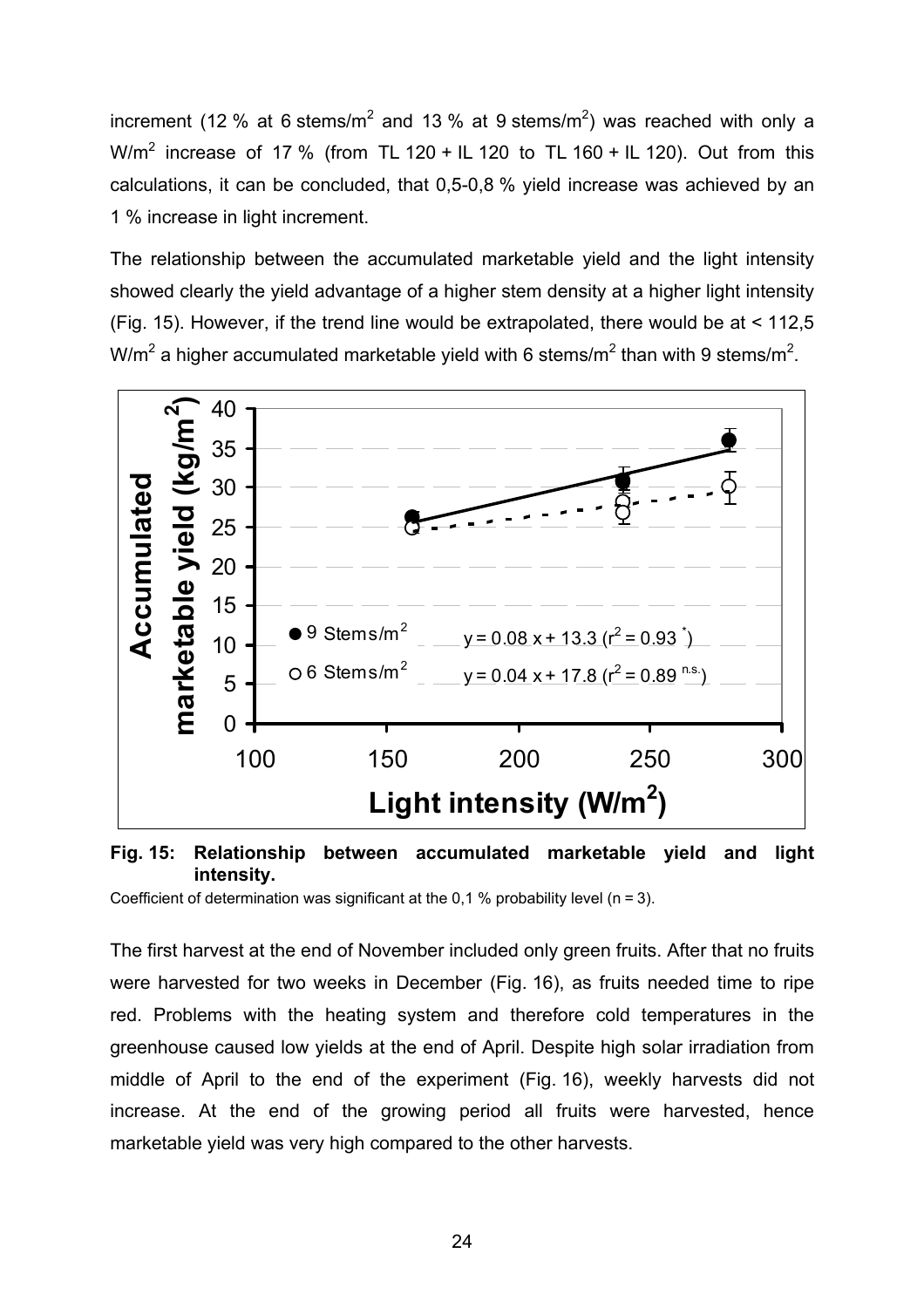

**Fig. 16: Time course of marketable yield at different lighting regimes and stem densities and solar irradiation.** 

When the marketable yield of the highest light intensity (TL 160 + IL 120) corresponded to 100 % and regarding this the % marketable yield of the lowest light intensity (TL 160) was calculated, this value reached at the beginning of the harvest period 50-60 % (Fig. 17). However, the proportion of marketable yield of the lowest light intensity on the highest light intensity increased at the end of February. This increase was especially pronounced since middle of April and reached 80 % at the end of the harvest period.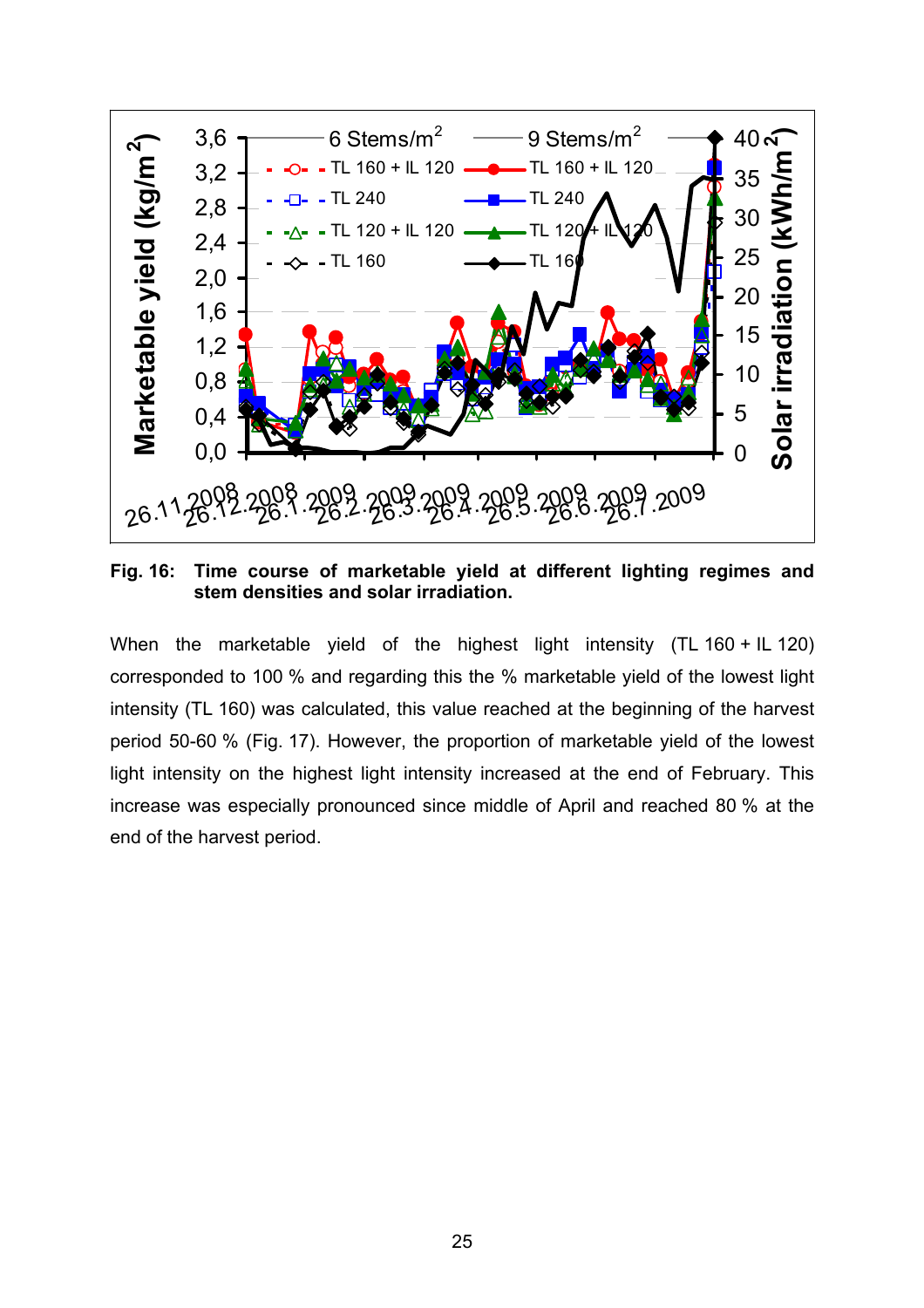

**Fig. 17: Proportion of marketable yield of the lowest light intensity (TL 160) on marketable yield of the highest light intensity (TL 160 + IL 120).** 

Number of marketable fruits increased with light intensity as well as with stem density (Tab. 3). When light intensity was increased from the lowest light intensity to the highest light intensity the increment in marketable fruits was 22 % at 6 stems/m<sup>2</sup> and 35 % at 9 stems/m<sup>2</sup>.

| amorom.ngm.ng rognnoo ana otom aonomoo. |                     |     |                             |    |                                                         |    |  |  |
|-----------------------------------------|---------------------|-----|-----------------------------|----|---------------------------------------------------------|----|--|--|
|                                         | <b>Stem density</b> |     |                             |    |                                                         |    |  |  |
| <b>Light intensity</b>                  | Stems/ $m^2$        |     |                             |    |                                                         |    |  |  |
|                                         | 6                   |     | 9                           |    | 6                                                       | 9  |  |  |
|                                         |                     |     | Number of marketable fruits |    | <b>Proportion of red fruits on</b><br>marketable fruits |    |  |  |
|                                         |                     |     |                             |    | %                                                       |    |  |  |
| TL 160 + IL 120                         | 218                 | abc | 252a                        |    | 54                                                      | 48 |  |  |
| <b>TL 240</b>                           | 189                 | bc  | 219                         | ab | 58                                                      | 53 |  |  |
| TL 120 + IL 120                         | 196                 | bc  | 219                         | ab | 53                                                      | 48 |  |  |
| <b>TL 160</b>                           | 173                 | C   | 187                         | bc | 62                                                      | 55 |  |  |

**Tab. 3: Cumulative total number of marketable fruits (red and green) at different lighting regimes and stem densities.** 

Letters indicate significant differences at the end of the harvest period (HSD,  $p \le 0.05$ ).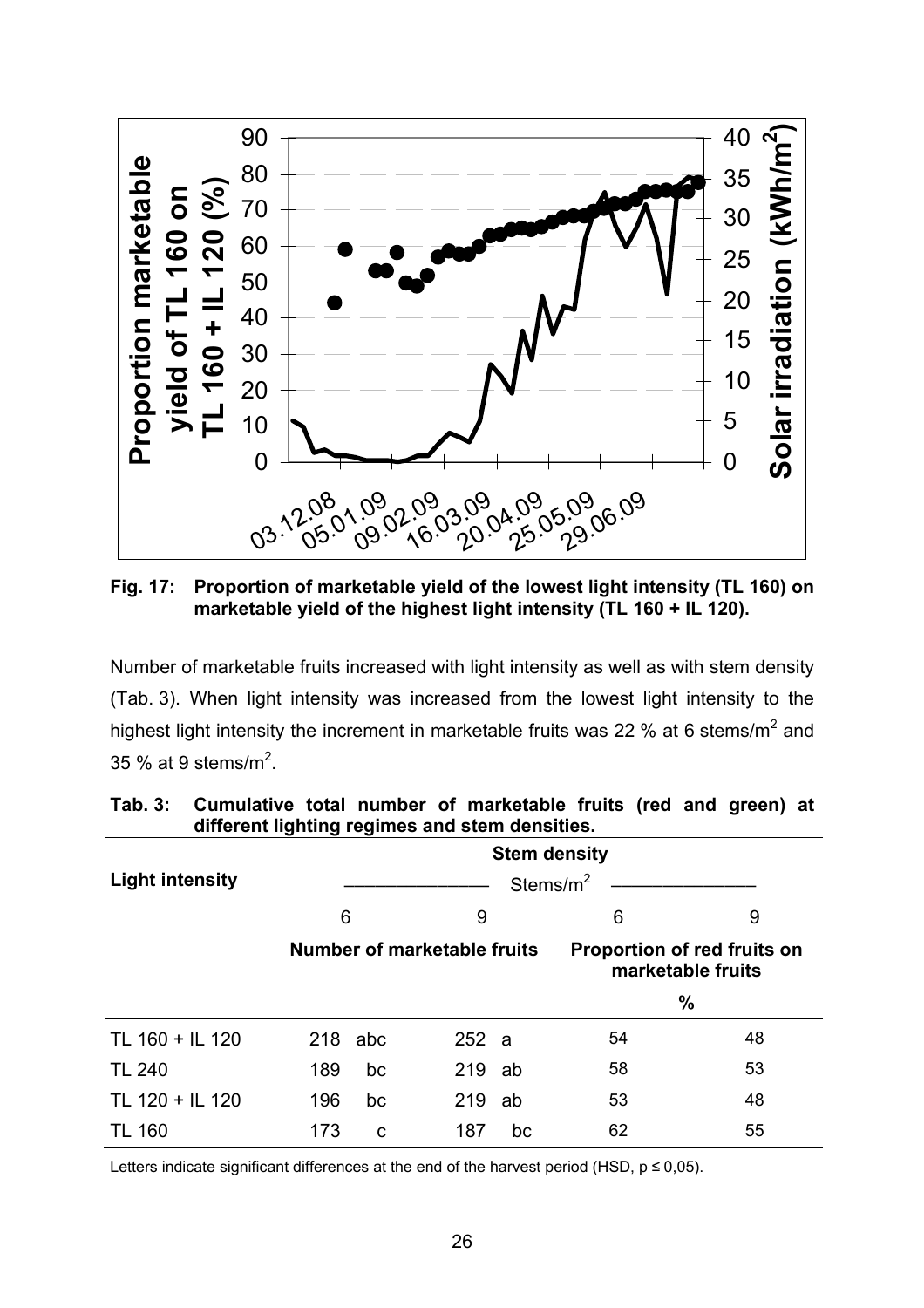The proportion of red fruits on marketable fruits was higher at 6 stems/m<sup>2</sup> (53-62 %) than at 9 stems/m<sup>2</sup> (48-55 %). Less red fruits were harvested at regimes with interlighting (Tab. 3).

Average fruit size was consistently unaffected by stem density and light intensity. Red fruits were harvested with about 150 g and green fruits with about 130 g (data not shown).

# **4.3.3 Ripening time of fruits**

From fruit setting to harvest, green fruits were harvestable in 4-5 weeks and red fruits in 8-9 weeks (Tab. 4). The highest light intensity influenced time from fruit setting to harvest positively and fruits from TL 160 + IL 120 were mostly significantly earlier mature than fruits from TL 160. The placement of the lights, either as top lights alone or subdivided into top lights and interlights did not influence ripening. The comparison of the stem densities could indicate that maybe a higher stem density would extend the ripe (Tab. 4).

|                        |                                                  |    |     | <b>Stem density</b> |                                                |    |     |    |
|------------------------|--------------------------------------------------|----|-----|---------------------|------------------------------------------------|----|-----|----|
| <b>Light intensity</b> | Stems/ $m2$                                      |    |     |                     |                                                |    |     |    |
|                        | 6                                                |    | 9   |                     | 6                                              |    | 9   |    |
|                        | Weeks from setting to<br>harvest of green fruits |    |     |                     | Weeks from setting to<br>harvest of red fruits |    |     |    |
| TL 160 + IL 120        | 4,2                                              | C  | 4,4 | bc                  | 8,2                                            | b  | 8,4 | ab |
| <b>TL 240</b>          | 5,0                                              | ab | 4,9 | ab                  | 8,7                                            | ab | 8,6 | ab |
| TL 120 + IL 120        | 4,4                                              | bc | 4,7 | bc                  | 8,5                                            | ab | 8,8 | ab |
| TL 160                 | 4,9                                              | ab | 5,6 | a                   | 9,1                                            | a  | 8,9 | ab |

**Tab. 4: Time from fruit setting to harvest of green and red fruits at different lighting regimes and stem densities at low solar irradiation.** 

Letters indicate significant differences (HSD,  $p \le 0.05$ ).

# **4.3.4 Total fruit set**

Total fruit set was calculated (fruit set  $(%) =$  (number of fruits harvested x 100) / total number of internodes) at the end of the harvest period and ranged from about 60 to 90 %. Fruit set increased with lower stem density and higher light intensity (Fig. 18). Interlighting increased slightly the fruit set (compare TL 240 with TL 120 + IL 120).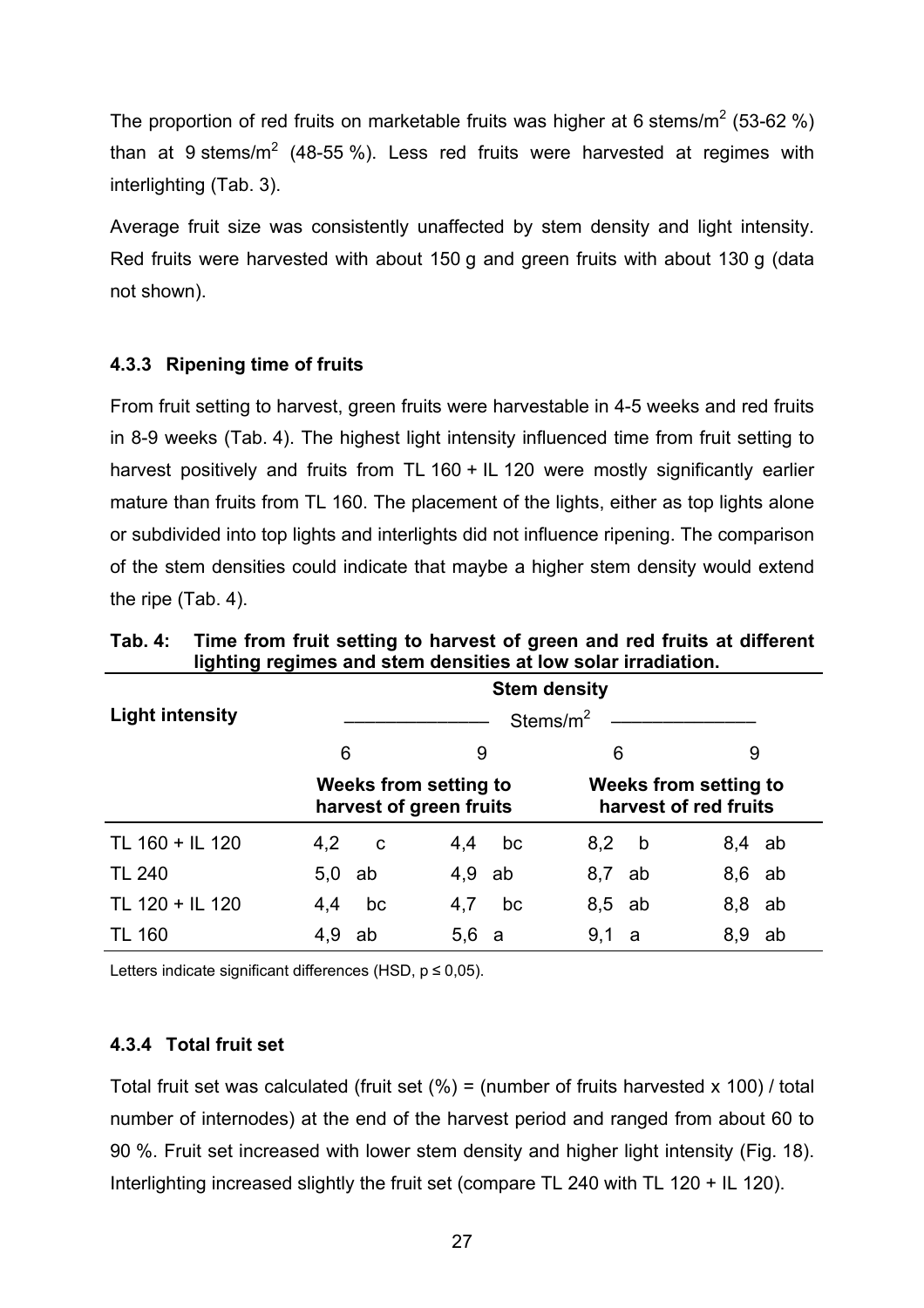

**Fig. 18: Fruit set** (fruit set (%) = (number of fruits harvested x 100) / total number of internodes) **at different lighting regimes and stem densities.** 

Error bars indicate standard deviations. Letters indicate significant differences (HSD,  $p \le 0.05$ ).

# **4.3.5 Outer quality of yield**

Marketable yield was 84-88 % of total yield during the whole harvest period. With top lighting not marketable yield was attributed to 7-8 % of fruits with too little weight (< 100 g), 1-2 % not well shaped fruits and 3 % blossom end rot (Fig. 19 a). However, top lighting together with interlighting increased unmarketable yield (additional 2 % more fruits with blossom end rot and 2 % fruits with damage from lighting) (Fig. 19 b). Especially, when interlights were lowered in between the rows the amount of unmarketable fruits (5 % fruits with damage of lighting from lowering the interlights to the end of the experiment) increased. The number of fruits with too little weight was highest with the lowest light intensity.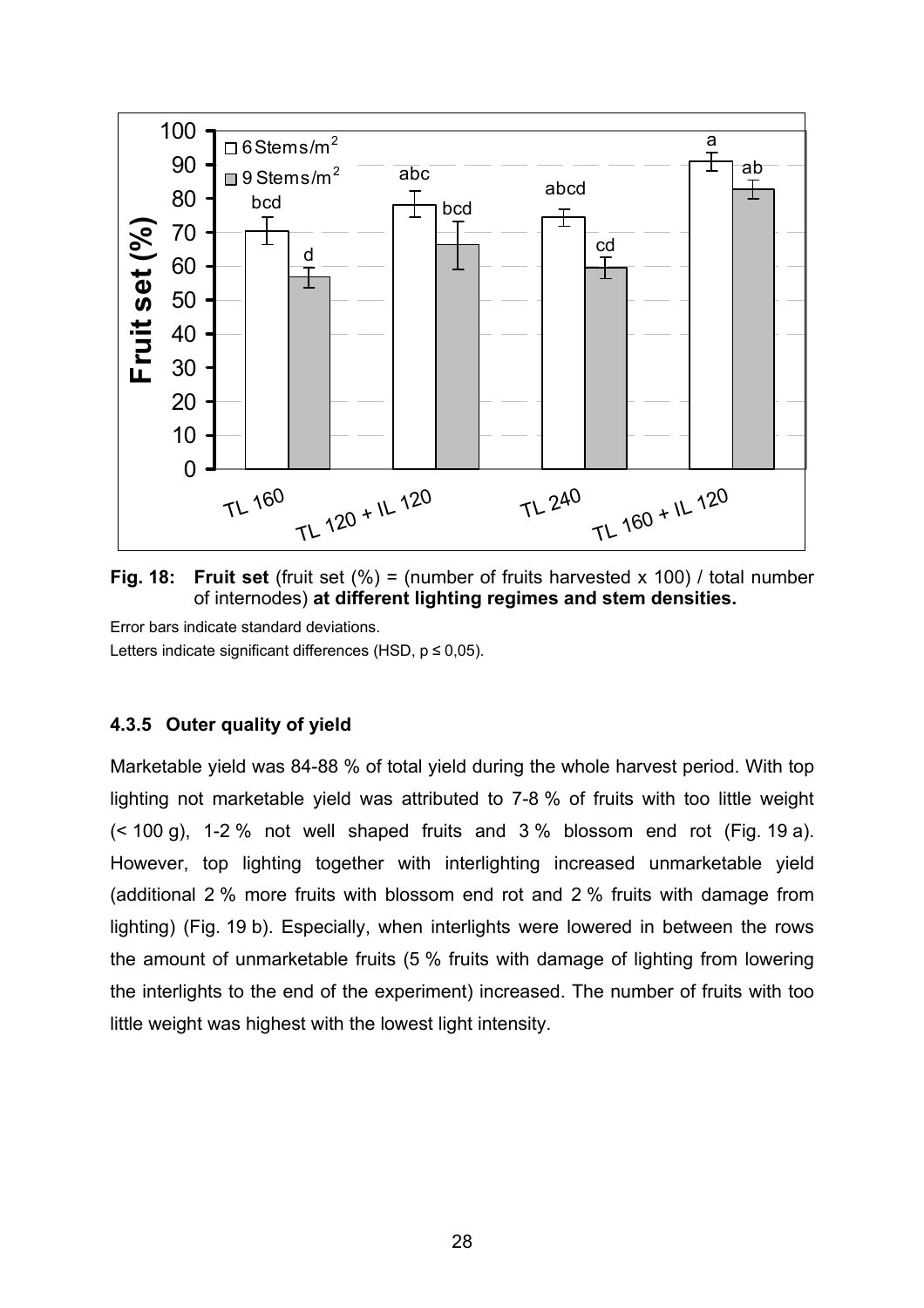

**Fig. 19: Proportion of marketable and unmarketable yield at top lighting alone (a) and at top lighting together with interlighting (b).**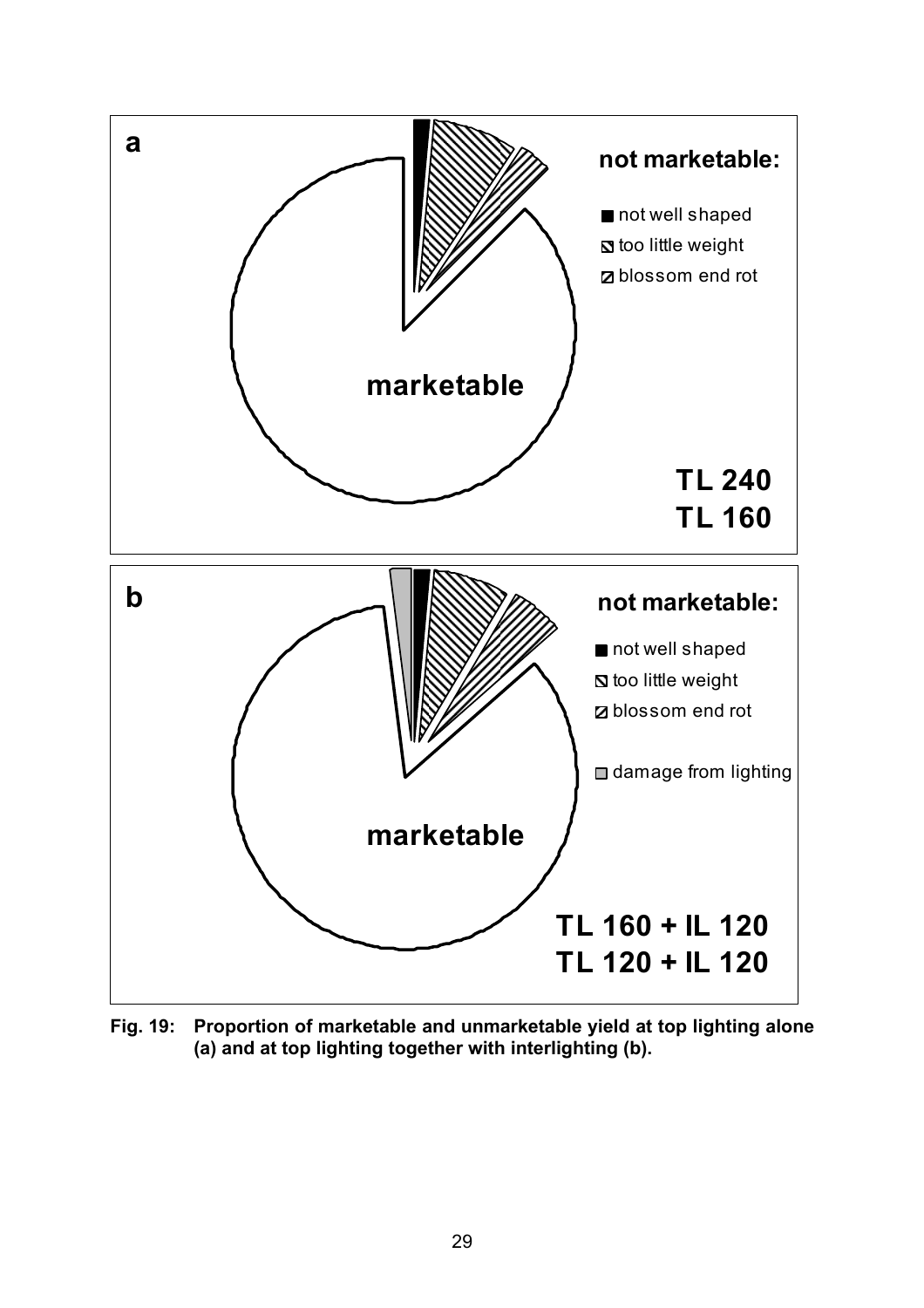### **4.3.6 Interior quality of yield**

#### **4.3.6.1 Sugar content**

Sugar content of red and green fruits was measured monthly and increased with maturation of fruits from about 4 (green fruits) to about 7 °BRIX (red fruits) (Fig. 20).



**Fig. 20: Sugar content of green and red fruits at different lighting regimes and stem densities.** 

Error bars indicate standard deviations and are contained within the symbol if not indicated. Letters indicate significant differences at the end of the harvest period (HSD,  $p \le 0.05$ ).

Most of the time there was no significant difference in sugar content between different lighting regimes and stem densities. It seems, that a higher light intensity may result in a higher sugar content (compare TL 160 with TL 240 and TL 120 + IL 120 with TL 160 + IL 120). Stem density was not affecting the sweetness of sweet pepper (Fig. 20).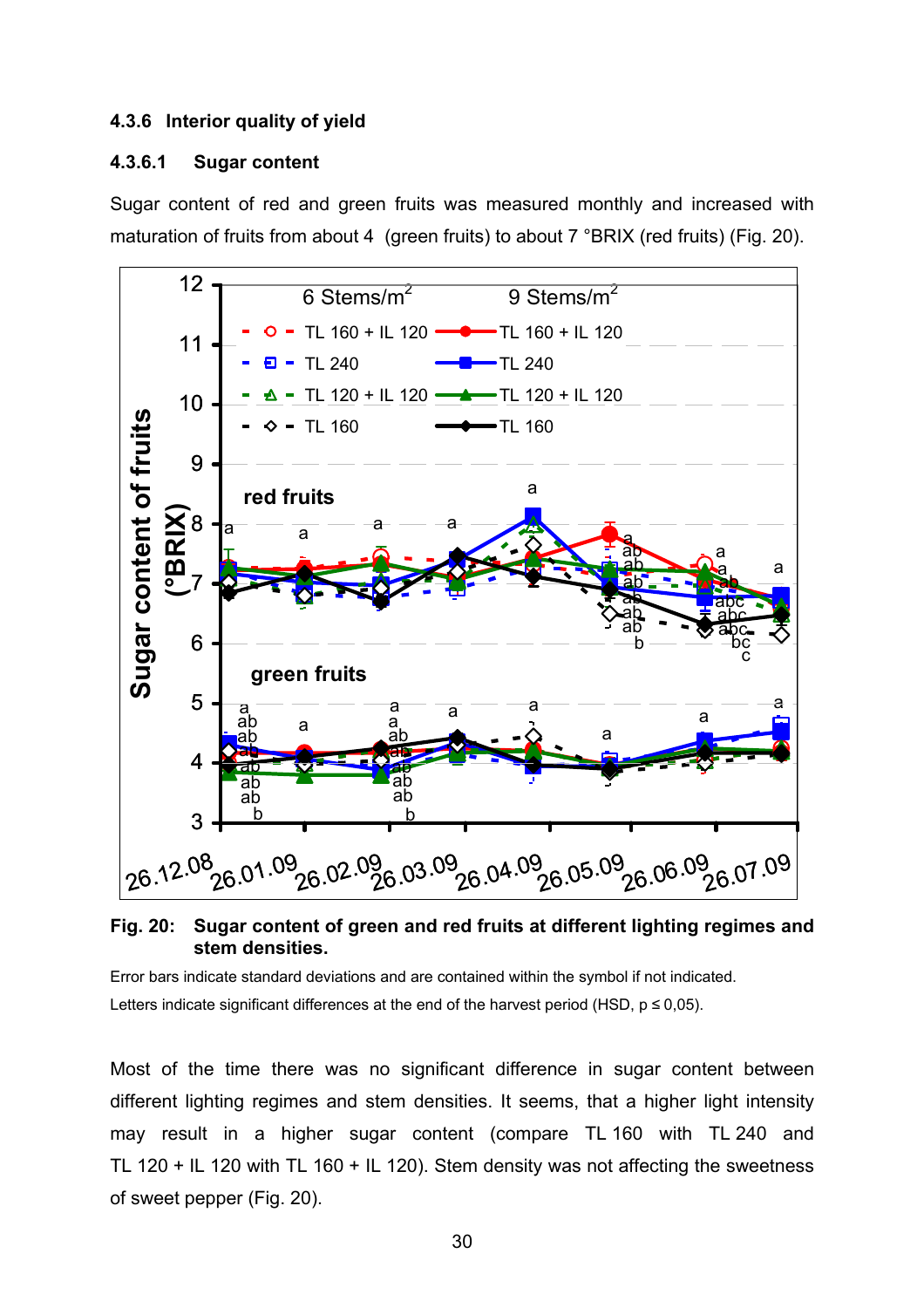## **4.3.6.2 Taste of red fruits**

The taste of red fruits, subdivided into sweetness, flavour and juiciness was tested by untrained assessors at the beginning (27.02.2009), middle (24.03.2009) and at the end (23.06.2009) of the harvesting period. No differences in taste, sweetness, flavour and juiciness of red sweet pepper was found with regard to light intensities or between stem densities (data not shown). The rating within the same sample was varying very much and therefore, same treatments resulted in a high standard deviation. There was no relationship between measured sugar content and sweetness of fruits at the two former tastings (data not shown). However, at the last date there was a relationship ( $r^2$  = 0,66<sup>\*\*\*</sup>) between the sugar content of red fruits and their sweetness in the tasting experiment (Fig. 21).



**Fig. 21: Relationship between sweetness of red fruits in the tasting experiment and measured sugar content at the end of harvesting period.** 

Marks from 1 to 10 were possible to choose.

Coefficient of determination was significant at the 0,1 % probability level ( $n = 16$ ).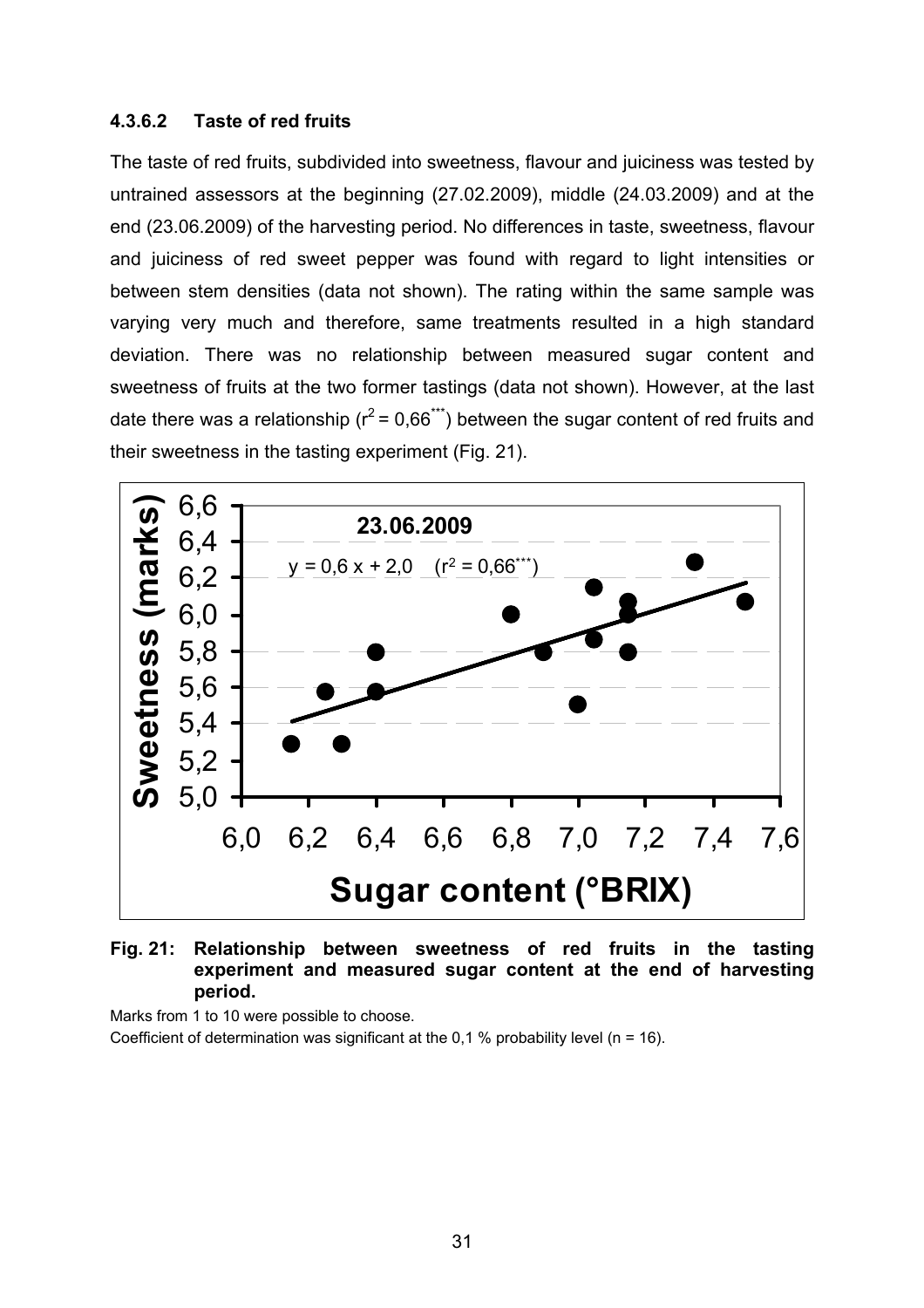## **4.3.6.3 Dry substance of fruits**

Dry substance (DS) of fruits was measured monthly. DS increased with maturation of fruits from about 6 % for green fruits to about 8 % for red fruits (Fig. 22). DS was most of the time not significant between different lighting regimes and stem densities.



### **Fig. 22: Dry substance of green and red fruits at different lighting regimes and stem densities.**

Error bars indicate standard deviations and are contained within the symbol if not indicated. Letters indicate significant differences at the end of the harvest period (HSD,  $p \le 0.05$ ).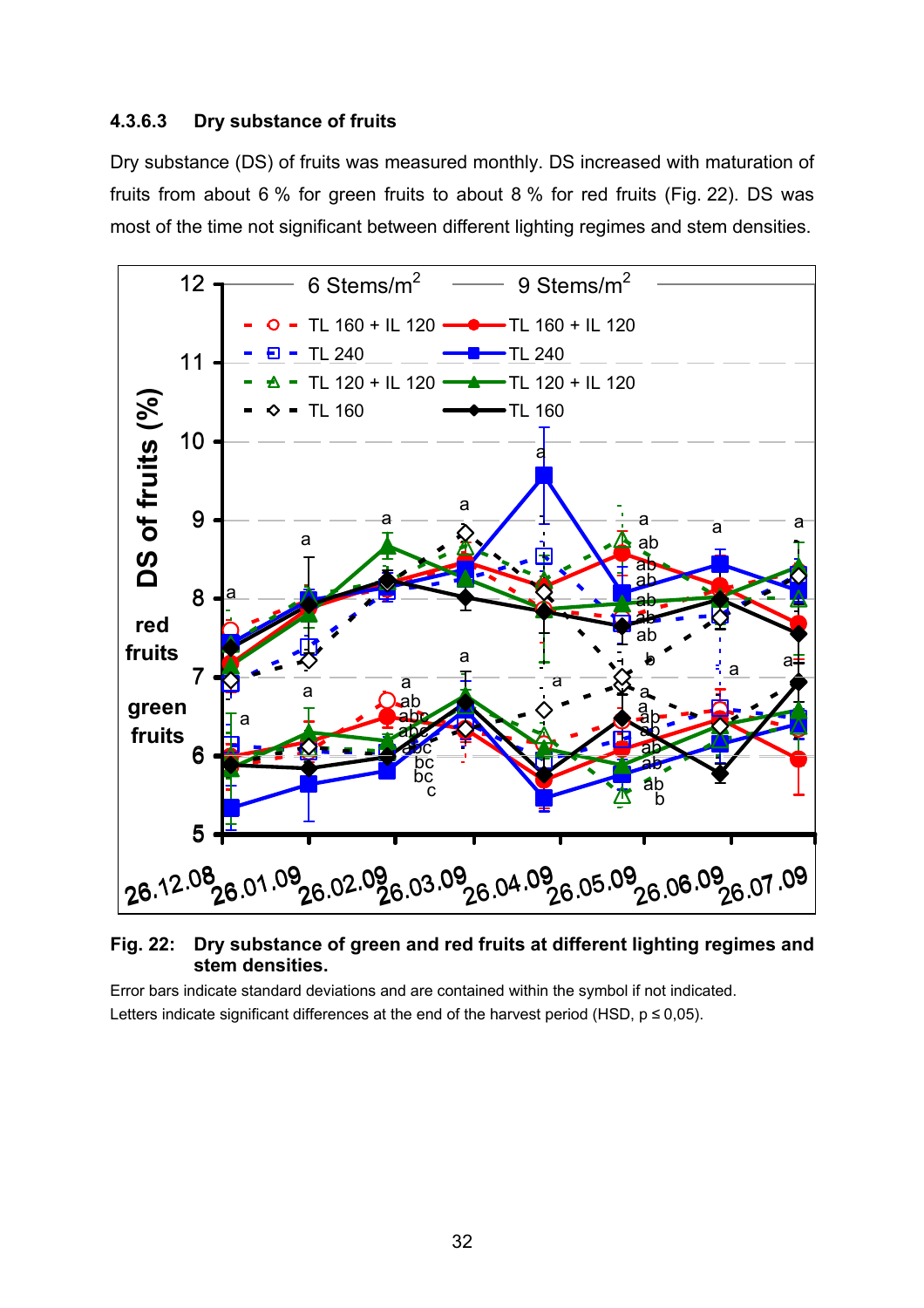### **4.3.6.4 Nitrogen content of fruits**

N content of fruits was measured monthly and varied between 1,8-2,6 %. N content was most of the time slightly higher with green fruits than with red fruits. N content



## **Fig. 23: N content of green (a) and red (b) fruits at different lighting regimes and stem densities.**

Error bars indicate standard deviations and are contained within the symbol if not indicated. Letters indicate significant differences at the end of the harvest period (HSD,  $p \le 0.05$ ).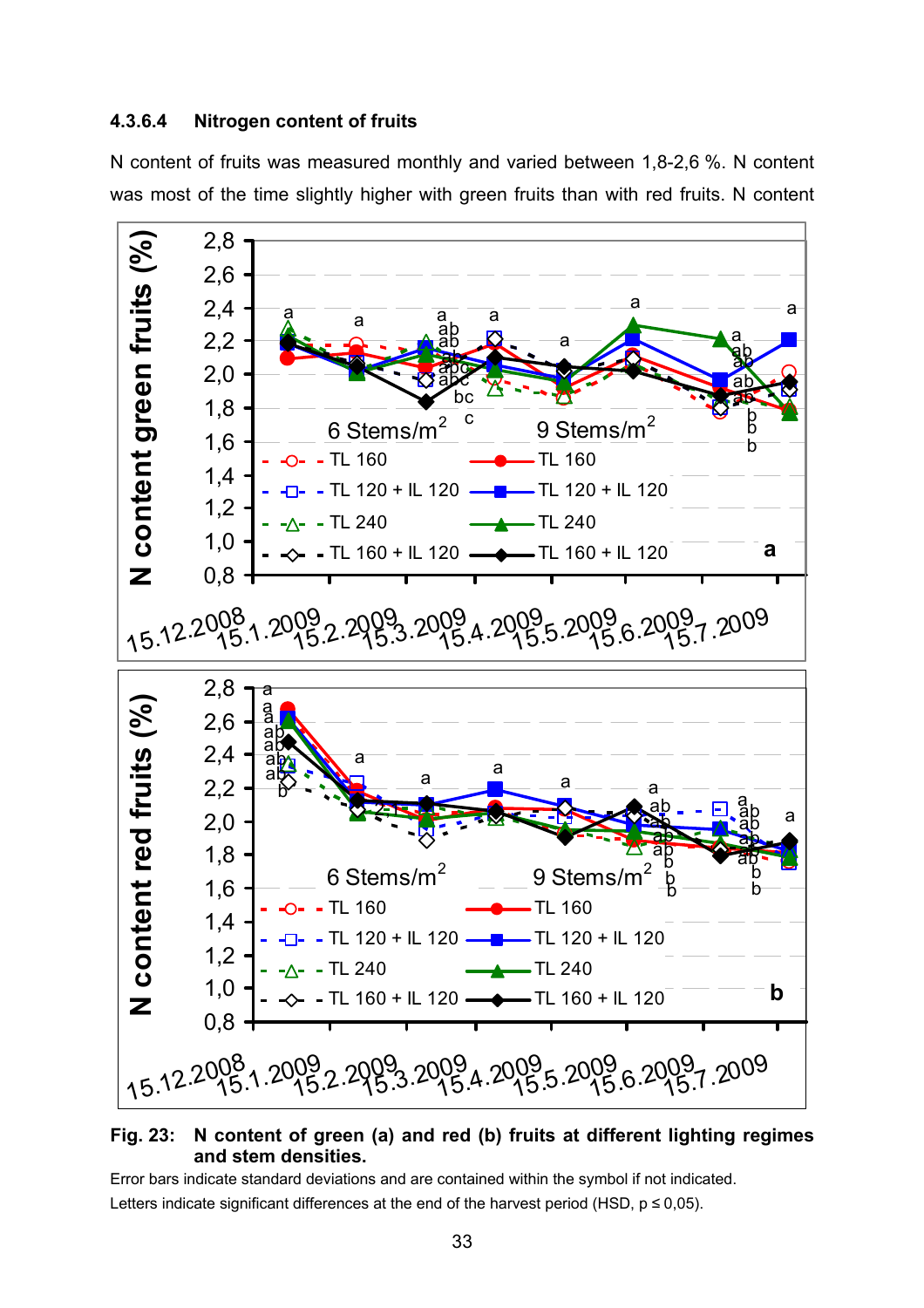decreased slowly with increasing sun / longer growing period, while N content was more or less stable with green fruits (Fig. 23). N content was most of the time not significant between different lighting regimes and stem densities.

## **4.3.7 Dry matter yield of stripped leaves**

During the growth period, leaves were regularly taken off the plant and the cumulative DM yield of these leaves was determined. DM yield increased with light intensity and number of stems/m<sup>2</sup> (Fig. 24) and the difference was significant between the lowest and highest light intensity (compare TL 160 and TL 160 + IL 120) at both stem densities. The placement of the light did not influence DM yield of stripped leaves.



**Fig. 24: Dry matter yield of stripped leaves at different lighting regimes and stem densities.** 

Error bars indicate standard deviations and are contained within the symbol if not indicated. Letters indicate significant differences at the end of the harvest period (HSD,  $p \le 0.05$ ).

# **4.3.8 Cumulative dry matter yield**

The cumulative DM yield included all harvested red and green fruits, the immature fruits at the end of the growth period, the stripped leaves during the growth period and the shoots. Cumulative DM yield increased with light intensity (Fig. 25). A higher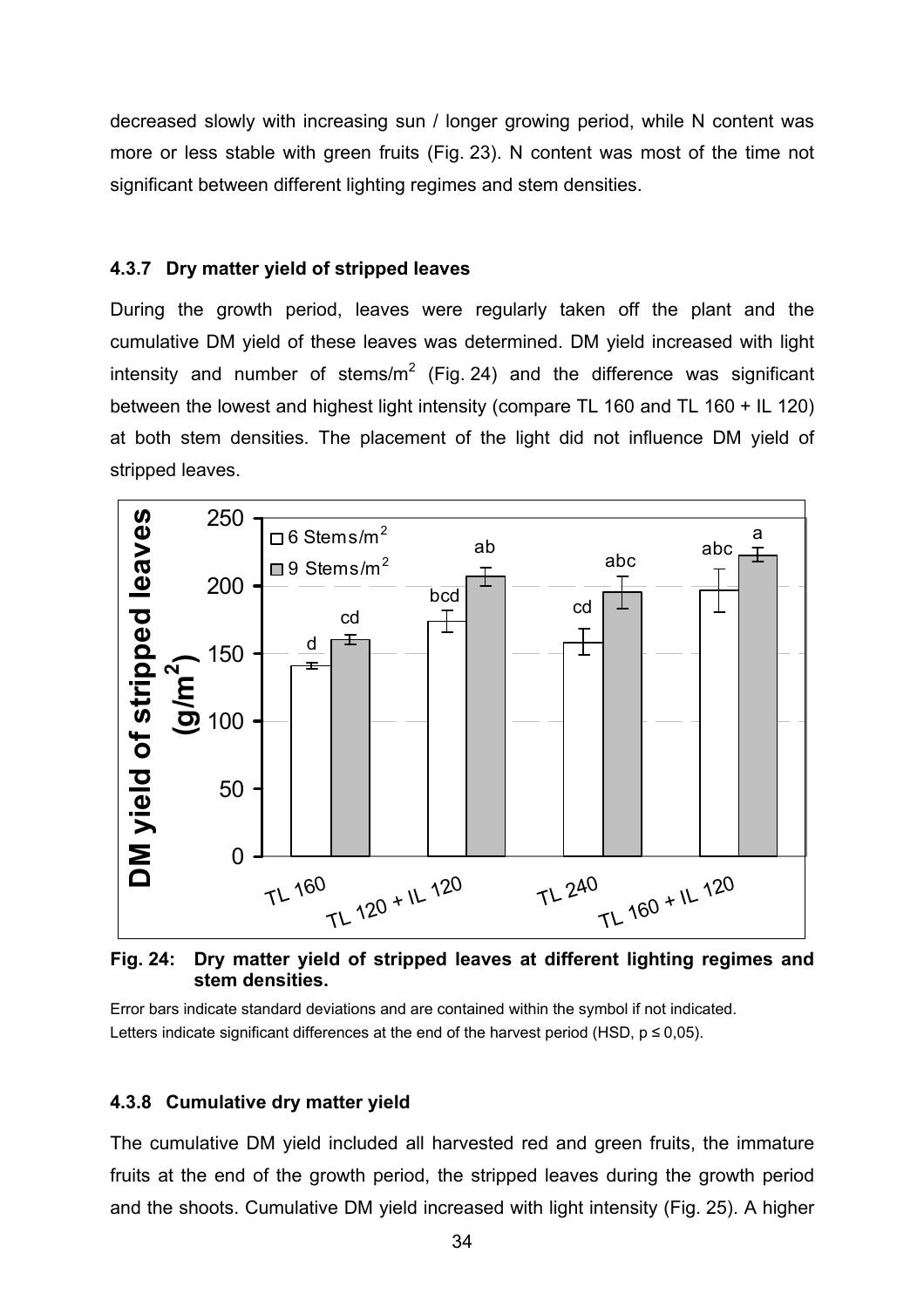stem density significantly increased DM yield at high light intensity. However, for the lowest light intensity the DM yield was only tendentially higher at 9 stems/ $m<sup>2</sup>$ compared to 6 stems/m<sup>2</sup>. The placement of the lights did not influence cumulative DM yield. The ratio fruits : "shoots + leaves" was about 35:65.



**Fig. 25: Cumulative dry matter yield at different lighting regimes and stem densities.** 

Letters indicate significant differences at the end of the harvest period (HSD,  $p \le 0.05$ ).

# **4.4 Plant parameters**

# **4.4.1 Leaf area index**

The LAI was measured at the end of the growing season. LAI increased with higher number of stems and was with a higher light intensity (TL 160 + IL 120, TL 240) significantly higher at 9 stems/m<sup>2</sup> compared to 6 stems/m<sup>2</sup>. Light intensity did not affect LAI at the lower stem density; however, it seems that at the higher stem density LAI increased with higher light intensity. No influence of the placement of the light on LAI was observed (Fig. 26).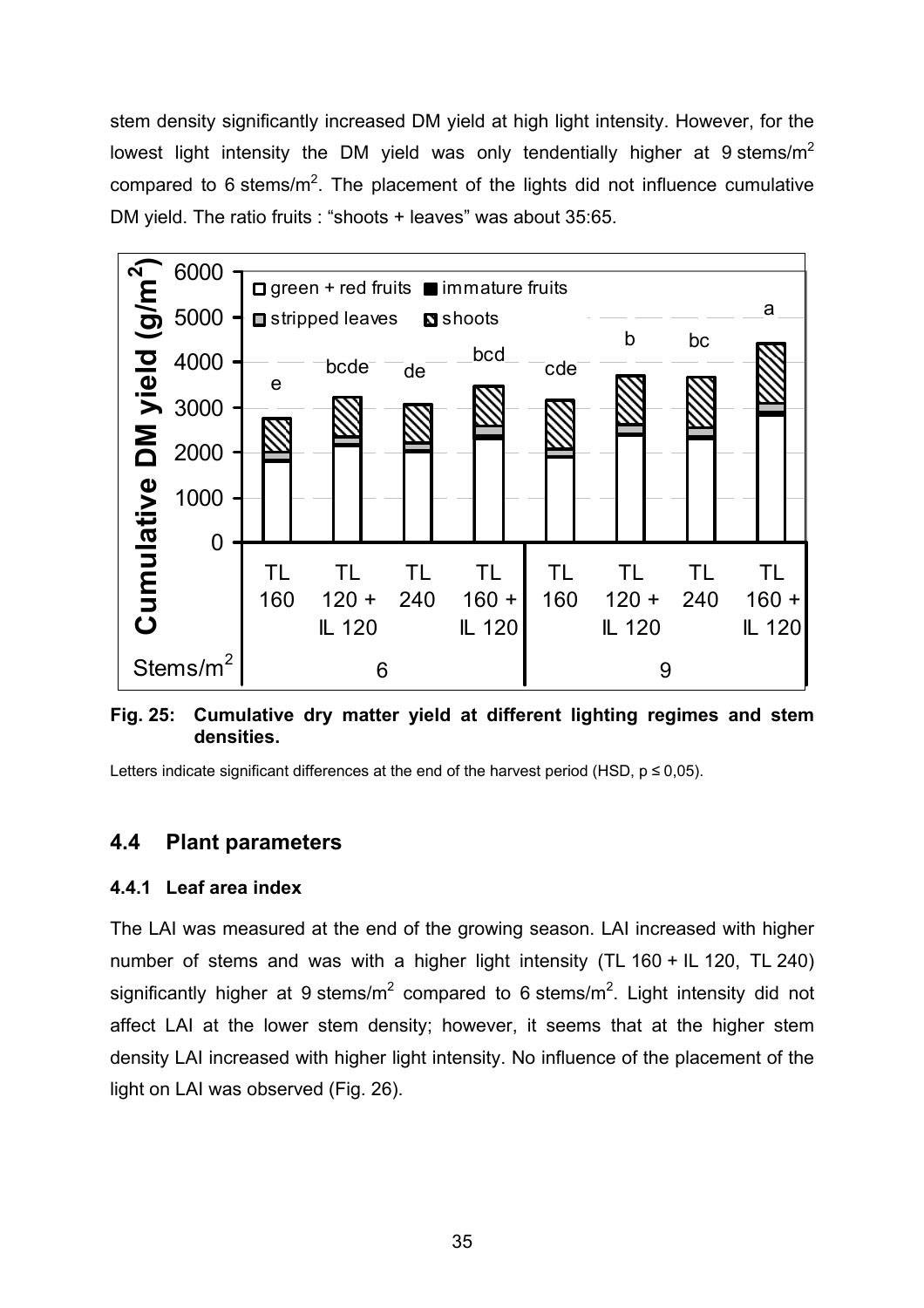



Error bars indicate standard deviations.

Letters indicate significant differences at the end of the harvest period (HSD,  $p \le 0.05$ ).

For all tested light intensities and stem densities, the LAI was significantly related to the weight of the leaves  $(r^2 = 0.94^{***})$  (Fig. 27).



**Fig. 27: Relationship between weight of leaves and their LAI.**  Coefficient of determination was significant at the 0,1 % probability level ( $n = 32$ ).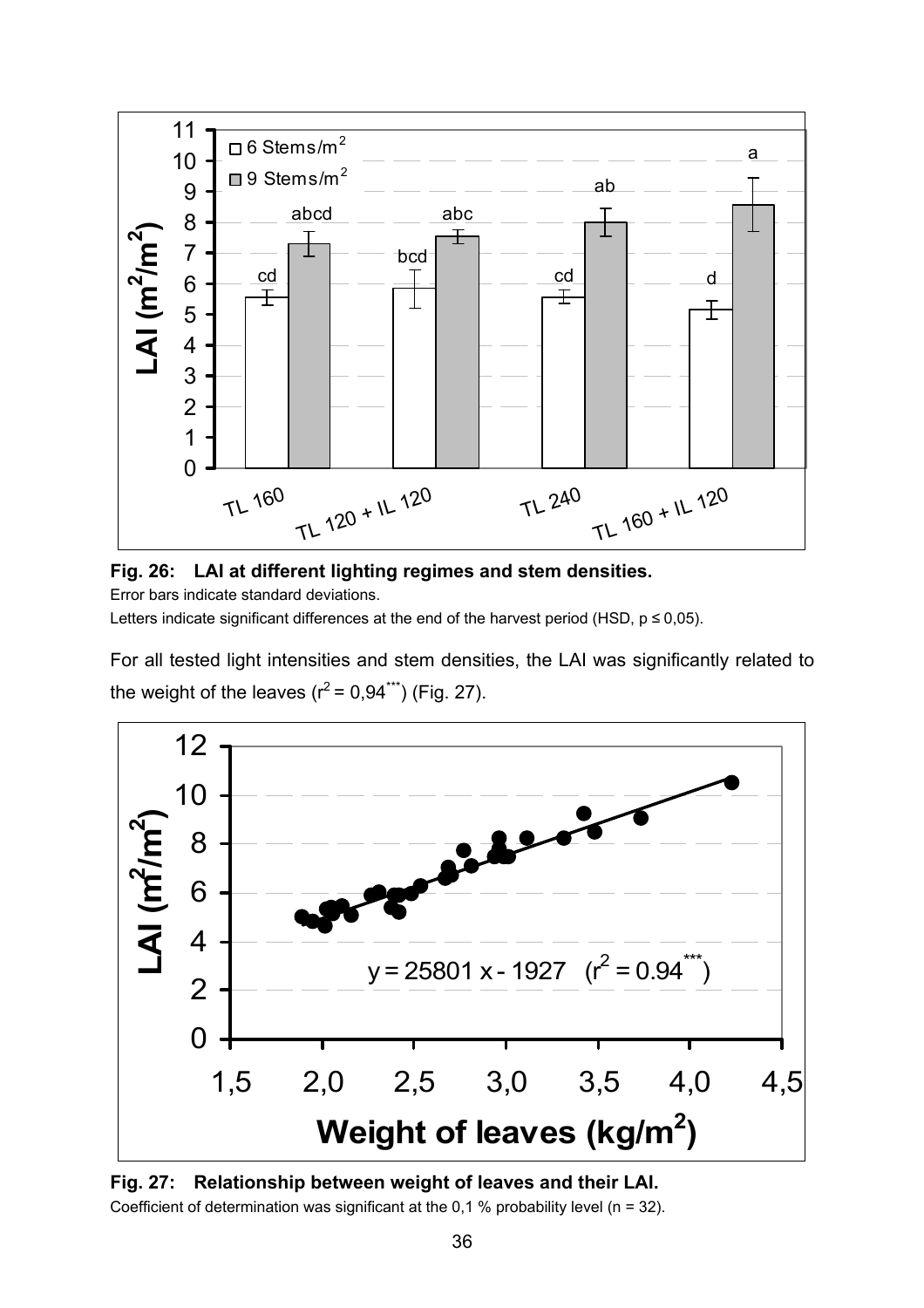#### **4.4.2 Distance between internodes**

The distance between internodes was measured at the end of the growing season. The distance between internodes decreased with height  $(1<sup>st</sup>$  internode: counted from the division of the main stem into two stems), but from ca.  $5<sup>th</sup>$  internode it stayed around 2-4 cm. Neither light intensity nor stem density seems to influence the distance between internodes (Fig. 28). However, if the average distance between internodes is examined, the distance decreased with higher light intensity (Tab. 5), with the difference in the average distance between internodes being significantly smaller for the highest light intensity than for the lowest light intensity. The average distance of internodes was predominantly influenced by the light intensity used, but also to a lesser degree by the stem density. The distance decreased tendentially with lower number of stems (Tab. 5). The placement of the light (compare TL 240 with TL 120 + IL 120) did not influence average distance between internodes. No difference in the number of internodes between treatments was observed (Tab. 5). Also, the height of the main stem until the division into two stems did not differ between treatments (data not shown) and amounted 17,5-19,5 cm.



**Fig. 28: Distance between internodes at different lighting regimes and stem densities. The distance was measured at the end of the growing period.**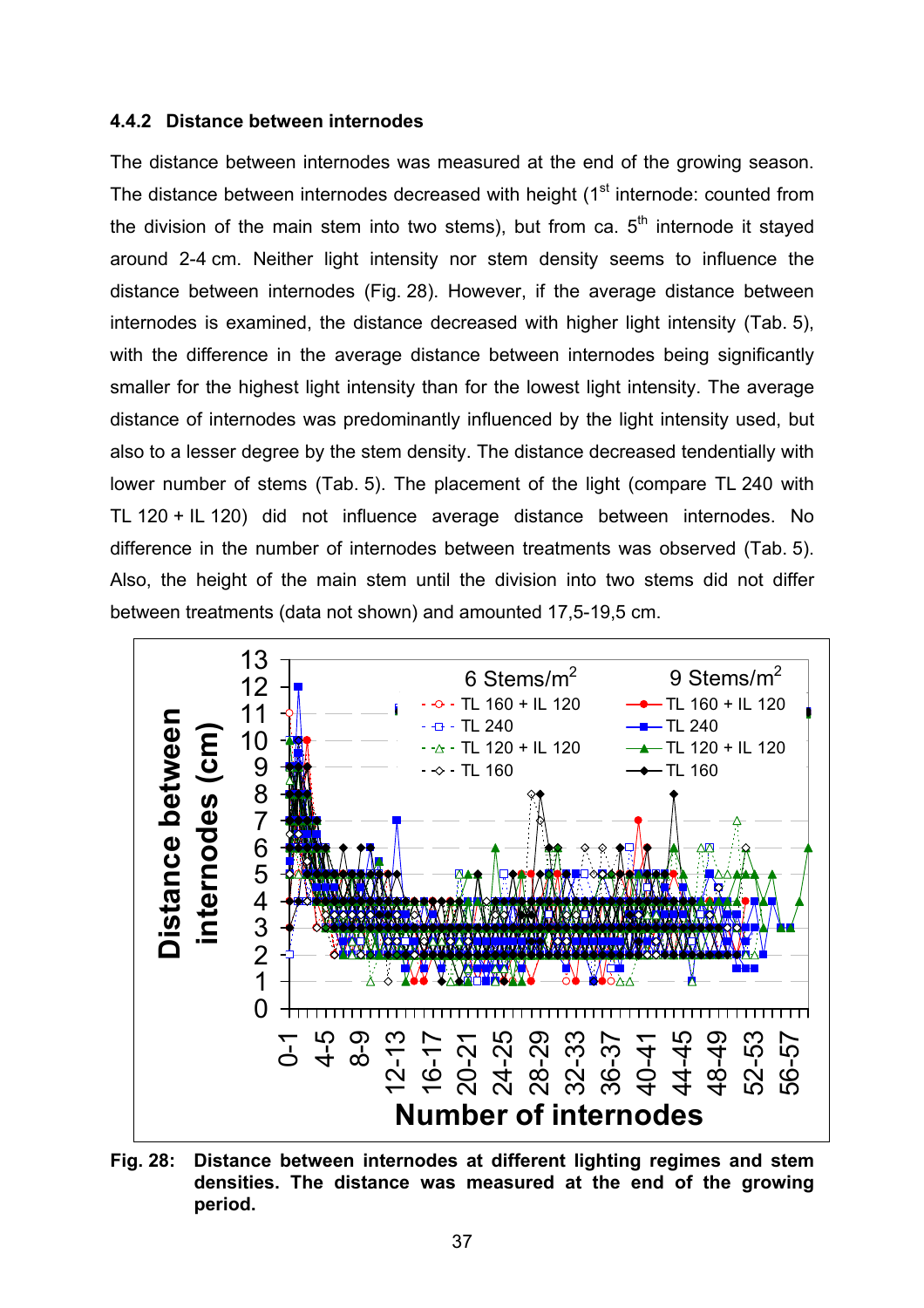|                        | <b>Stem density</b><br>Stems/ $m^2$ |                  |          |    |      |                             |      |  |  |
|------------------------|-------------------------------------|------------------|----------|----|------|-----------------------------|------|--|--|
| <b>Light intensity</b> |                                     |                  |          |    |      |                             |      |  |  |
|                        | 6<br>6<br>9<br>9                    |                  |          |    |      |                             |      |  |  |
|                        | Average distance between            | internodes in cm |          |    |      | <b>Number of internodes</b> |      |  |  |
| TL 160 + IL 120        | 2,93                                | C                | 3,03     | bc | 46 a |                             | 44 a |  |  |
| <b>TL 240</b>          | 3,23 abc                            |                  | 3,23 abc |    | 47 a |                             | 48 a |  |  |
| TL 120 + IL 120        | 3,20                                | abc              | 3,35     | ab | 46 a |                             | 45 a |  |  |
| TL 160                 | 3,43 a                              |                  | 3,55 a   |    | 43 a |                             | 45 a |  |  |

# **Tab. 5: Average distance between internodes and number of internodes at different lighting regimes and stem densities.**

Letters indicate significant differences (HSD,  $p \le 0.05$ ).

# **4.5 Nitrogen uptake und N accounting**

# **4.5.1 Nitrogen uptake by plants**

The cumulative N uptake included N uptake of all harvested red and green fruits, the immature fruits at the end of the growth period, the stripped leaves during the growth period and the shoots. The shoots and fruits contributed much more than the leaves to the cumulative N uptake (Fig. 29).





Letters indicate significant differences (HSD,  $p \le 0.05$ ).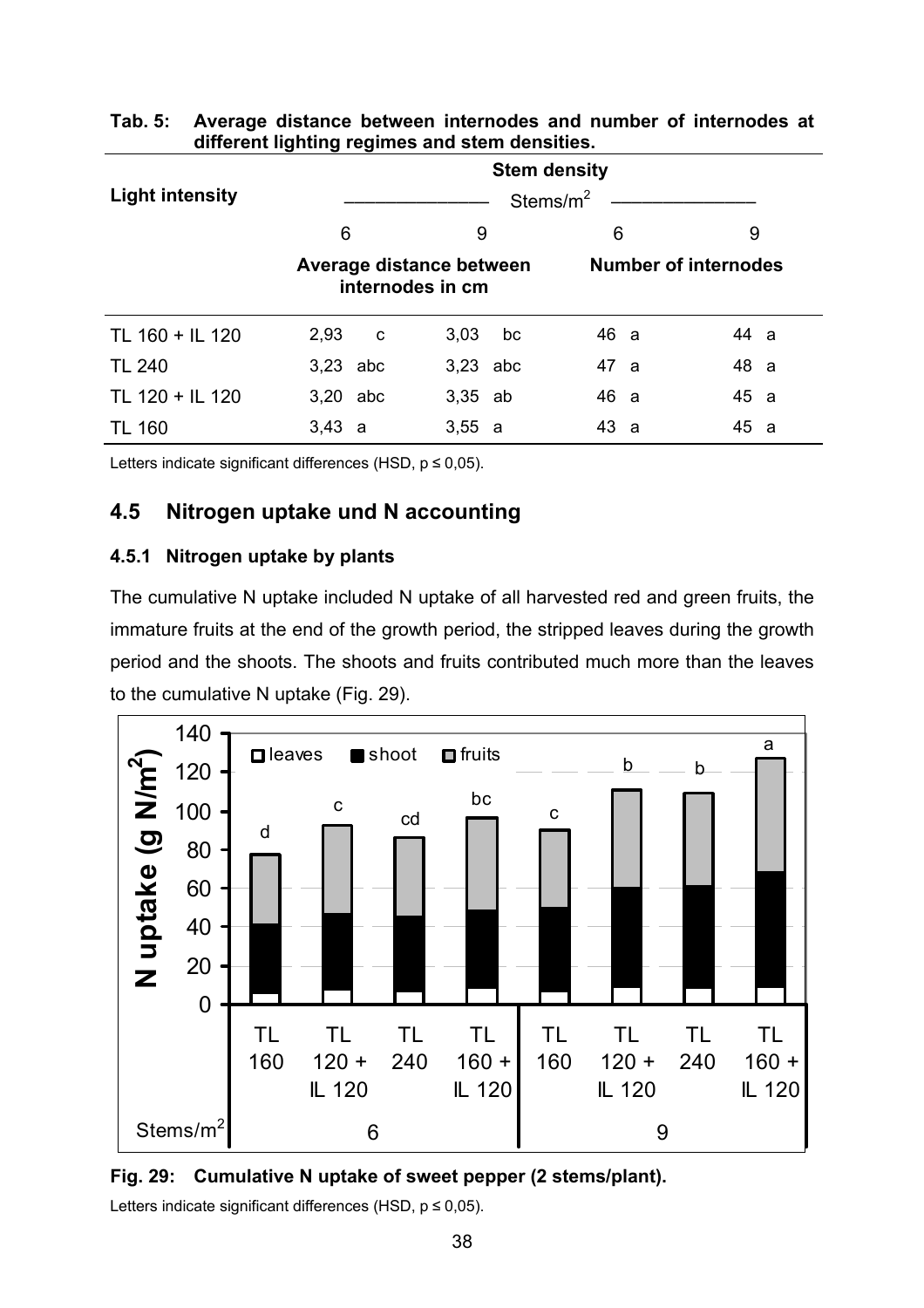Cumulative N uptake increased with light intensity (Fig. 29, Fig. 30). A higher stem density significantly increased N uptake at all light intensities. The placement of the lights did not influence cumulative N uptake (Fig. 29).



**Fig. 30: Relationship between light intensity and cumulative N uptake of sweet pepper.** 

# **4.5.2 N accounting**

N accounting was calculated to include beside N uptake by plants, nitrate-N and ammonium-N remaining in pumice at the end of the growth period, for loss evaluation through comparing of the amount of fertilized N through the irrigation water (sum of N uptake by plants, N in runoff, N in soil and N losses).

N applied through the irrigation water differed between stem densities (6 stems/m<sup>2</sup>: around 300 g N/m<sup>2</sup>, 9 stems/m<sup>2</sup>: around 400 g N/m<sup>2</sup>), but was comparable within lighting regimes except for the highest light intensity, where this value was about 100-150 g N/ $m^2$  higher and can be explained by higher water uptake (Fig. 31).

N losses were lowest for medium light intensity (30-70 g N/m<sup>2</sup>), but increased for the lowest light intensity (70-120 g N/m<sup>2</sup>) as well as the highest light intensity (140-210 g N/m<sup>2</sup>). In addition, nitrogen losses increased with a higher stem density (Fig. 31).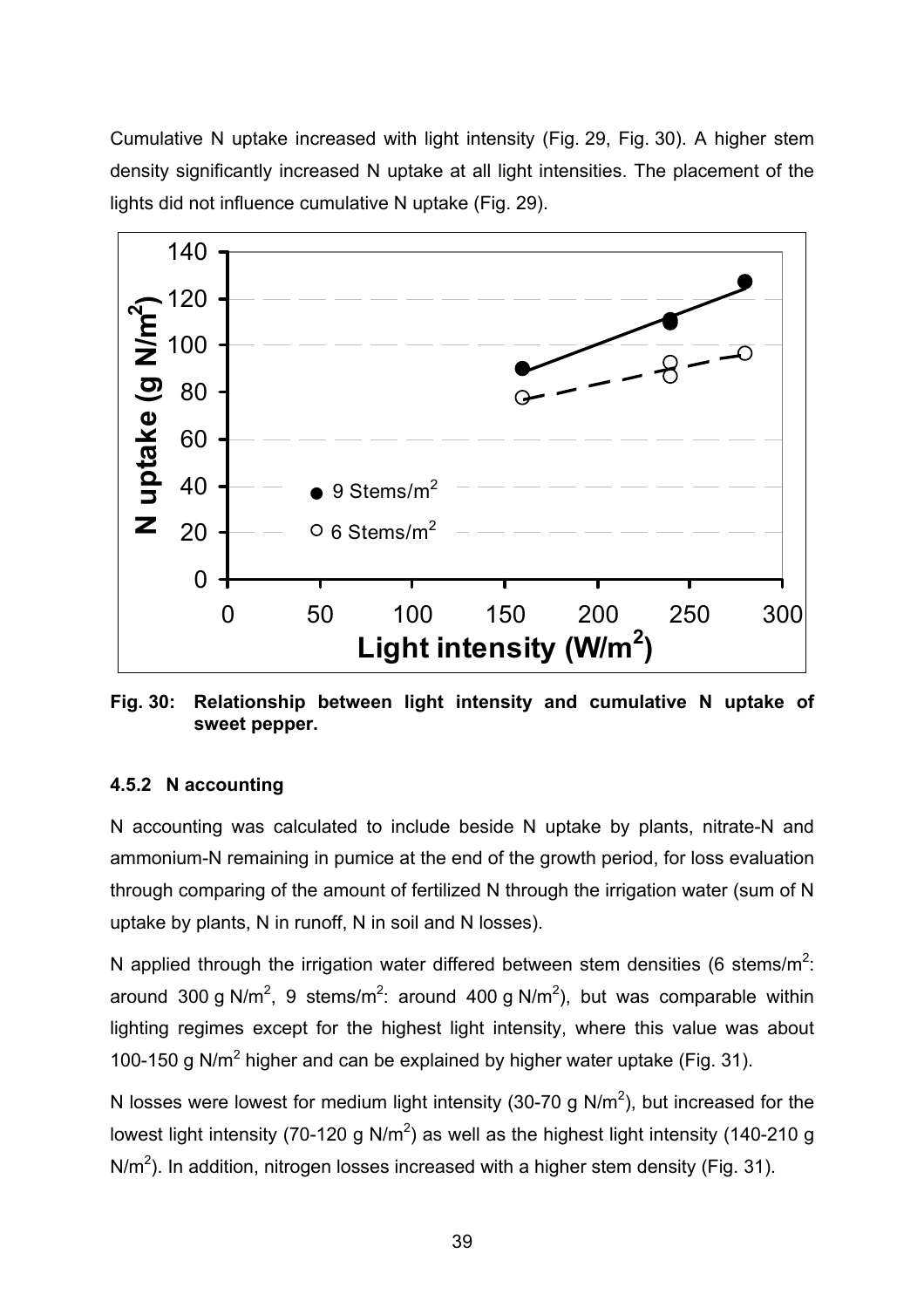

**Fig. 31: N accounting of sweet pepper cultivation at different lighting regimes and stem densities. The fertilized N through the irrigation water is known (cumulative pillars) and making losses obvious through addition of N uptake by plants, N in runoff and N in soil.** 

# **4.6 Economics**

# **4.6.1 Lighting hours**

The number of lighting hours is contributing to high annual costs and needs therefore special consideration in order to find the most efficient lighting treatment to be able to decrease lighting costs per kg marketable yield.

The total hours of lighting during the growth period of sweet pepper from 20.10.2008- 27.07.2009 was known. The amount for top lighting and interlighting was in all cabinets the same. For economic calculations average lighting hours per day were calculated based on solar radiation and on lighting hours set up in the computer and extrapolated to lighting hours for one year (Tab. 6). Lamps for interlighting were turned off during harvest and during tending strategies. Therefore, the number of lighting hours was lower for interlighting than for top lighting. Lighting hours per month increased with less solar irradiation in winter month (Tab. 6).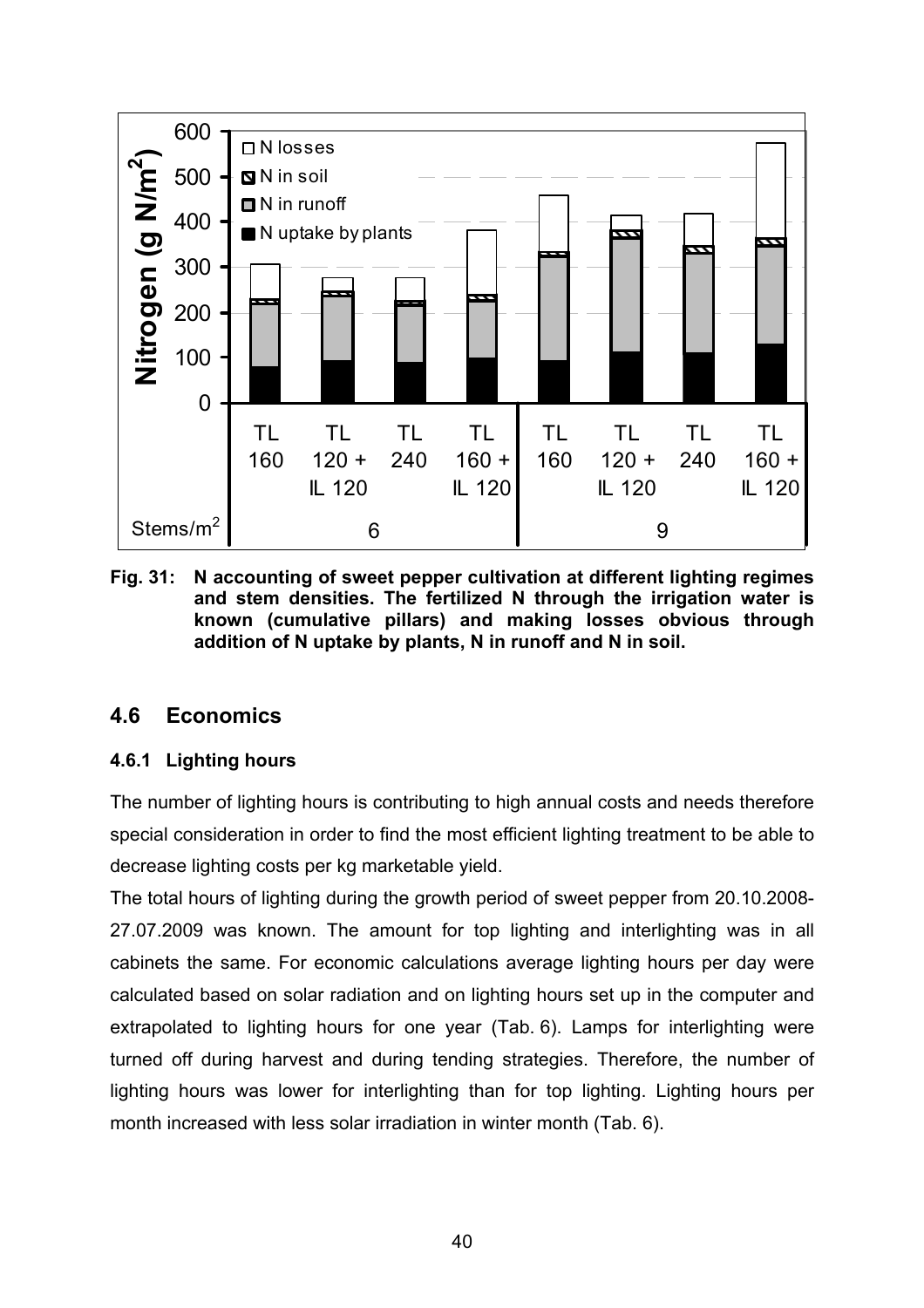| <b>Month</b>        | <b>Number of days</b> | <b>Top lighting</b> |                  |                  | Interlighting    |
|---------------------|-----------------------|---------------------|------------------|------------------|------------------|
|                     |                       | Average<br>h/day    | Total<br>h/month | Average<br>h/day | Total<br>h/month |
| October             | 31                    | 18,00               | 558,00           | 17,50            | 542,50           |
| November            | 30                    | 18,00               | 540,00           | 17,50            | 525,00           |
| December            | 31                    | 18,00               | 558,00           | 17,50            | 542,50           |
| January             | 31                    | 18,00               | 558,00           | 17,25            | 534,75           |
| February            | 28                    | 17,75               | 497,00           | 17,00            | 476,00           |
| March               | 31                    | 17,25               | 534,75           | 16,50            | 511,50           |
| April               | 30                    | 15,50               | 465,00           | 15,00            | 450,00           |
| May                 | 31                    | 13,50               | 418,50           | 13,00            | 403,00           |
| June                | 30                    | 13,50               | 405,00           | 13,00            | 390,00           |
| July                | 27                    | 13,00               | 351,00           | 12,50            | 337,50           |
| August              | 31                    | 13,50               | 418,50           | 13,00            | 403,00           |
| September           | 30                    | 13,50               | 465,00           | 13,00            | 450,00           |
| <b>Total Winter</b> |                       |                     | 3711             |                  | 3582             |
| <b>Total Summer</b> |                       |                     | 2058             |                  | 1984             |

# **Tab. 6: Overview of lighting hours.**

# **4.6.2 Energy prices**

Since the application of the electricity law 65/2003 in 2005, the cost for electricity has been split between the monopolist access to utilities, transmission and distribution and the competitive part, the electricity itself. Most growers are due to their location, mandatory customers of RARIK, the distribution system operator (DSO) for most of Iceland except in the Southwest and Westfjords (*Eggertsson*, 2009).

RARIK offers basically three types of tariffs:

- a) energy tariffs, for smaller customers, that only pay fixed price per kWh,
- b) "time dependent" tariffs with high prices during the day but much lower during the night, which mostly suites customers with electrical heating, but seem to be restricting for growers, and
- c) demand based tariffs, for larger users, who pay according to the maximum power demand (*Eggertsson*, 2009).

It is assumed that most growers will be using demand based tariffs, because the other two types of tariffs are not economic. Since 2009, RARIK has offered special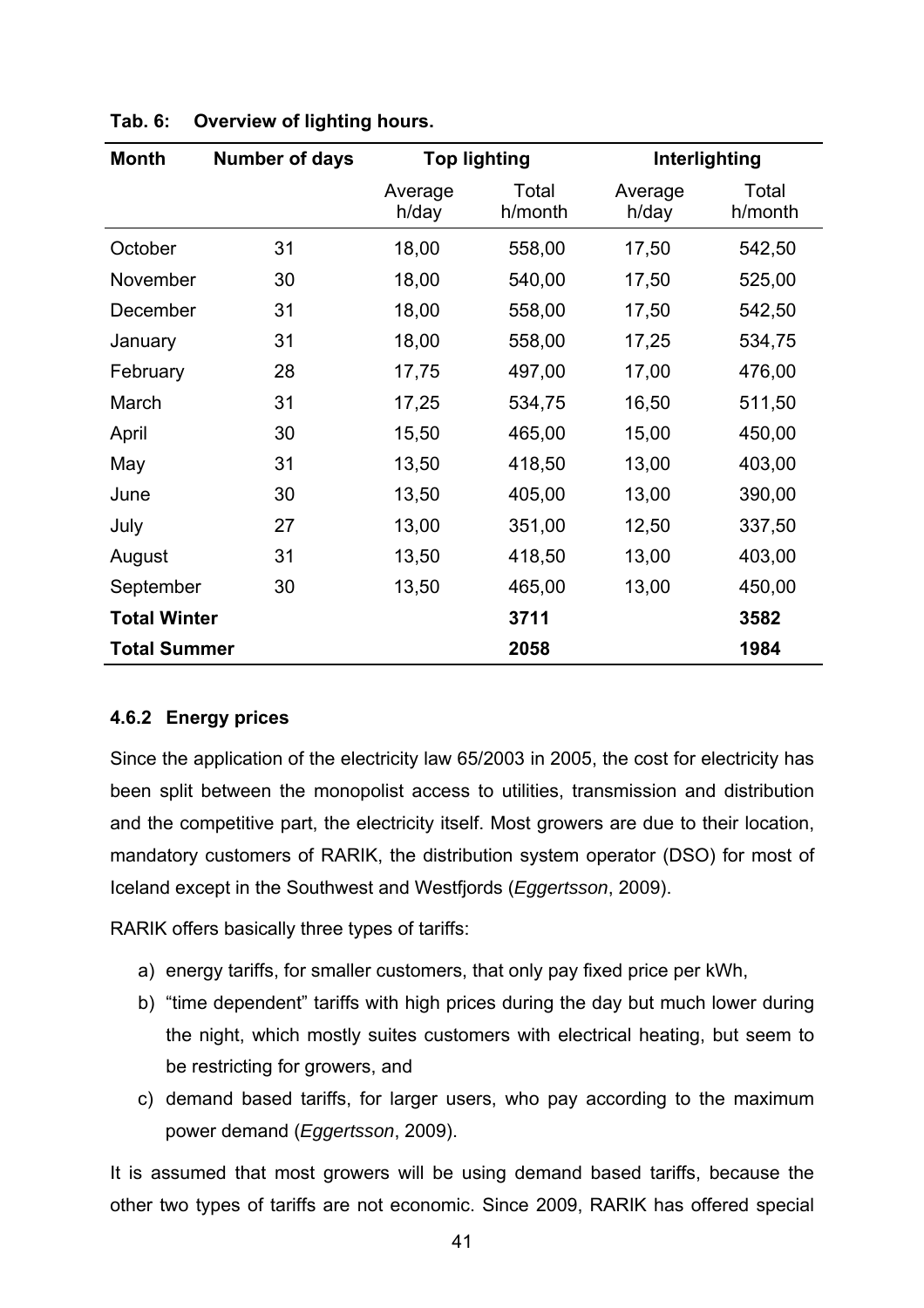high voltage tariffs ("VA410" and "VA430") for large users, that must either be located close to substation of the transmission system operator (TSO) or able to pay considerable upfront fee for the connection. RARIK has also applied for special rural tariff area, where tariffs are higher than in the urban areas, even though they are subsidised by the state. Many growers are situated in the rural areas and must therefore pay higher prices (similar to the most expensive urban tariffs) than those in urban areas of RARIK (*Eggertsson*, 2009).

Costs for distribution are divided into an annual fee and costs for the consumption based on used energy (kWh) and maximum power demand (kW) (Tab. 8). Growers in an urban area in "RARIK areas" can choose between "VA110" and "VA210" and possibly "VA410" and growers in a rural area can choose between "VA130" and "VA230" and possibly "VA430" (*Eggertsson*, 2009).

Since 2005 the growers have been free to choose from which electricity sellers, they buy the electricity. And due to their size they are in good position to exploit the competition between various sellers. However, many of the sales companies do not advertise their large consumers' tariffs. In this report, the cheapest advertised tariff, ("B4" from Orkuveita Reykjavíkur) is used. It can however be assumed that growers should be able to get some discount from that price. The general rule is that electricity is cheaper in the summer than in winter (*Eggertsson*, 2009).

The government subsidises the distribution cost of growers that comply to certain criterias. Currently 67,0 % and 75,9 % of variable cost of distribution for urban and rural areas respectively. This amount can be expected to change in the future. Based on this percentage of subsidy and the lighting hours (Tab. 6), for each cabinet the energy costs per m<sup>2</sup> and year that growers have to pay were calculated (subsidy is already subtracted). Not surprisingly the costs of electricity increased with light intensity (Tab. 7). When 50 % of the lamps were top lights and 50 % interlights, costs were slightly lower compared to 100 % top lighting, because interlights were turned off more often than top lights (due to harvest and tending strategies).

Growers should decide the most efficient tariff for electricity according to their lightened greenhouse area (Tab. 8). E.g. for a greenhouse in an urban area and a light intensity of 160 W/m<sup>2</sup> in 300 m<sup>2</sup> tariff "VA110" should be chosen, but tariff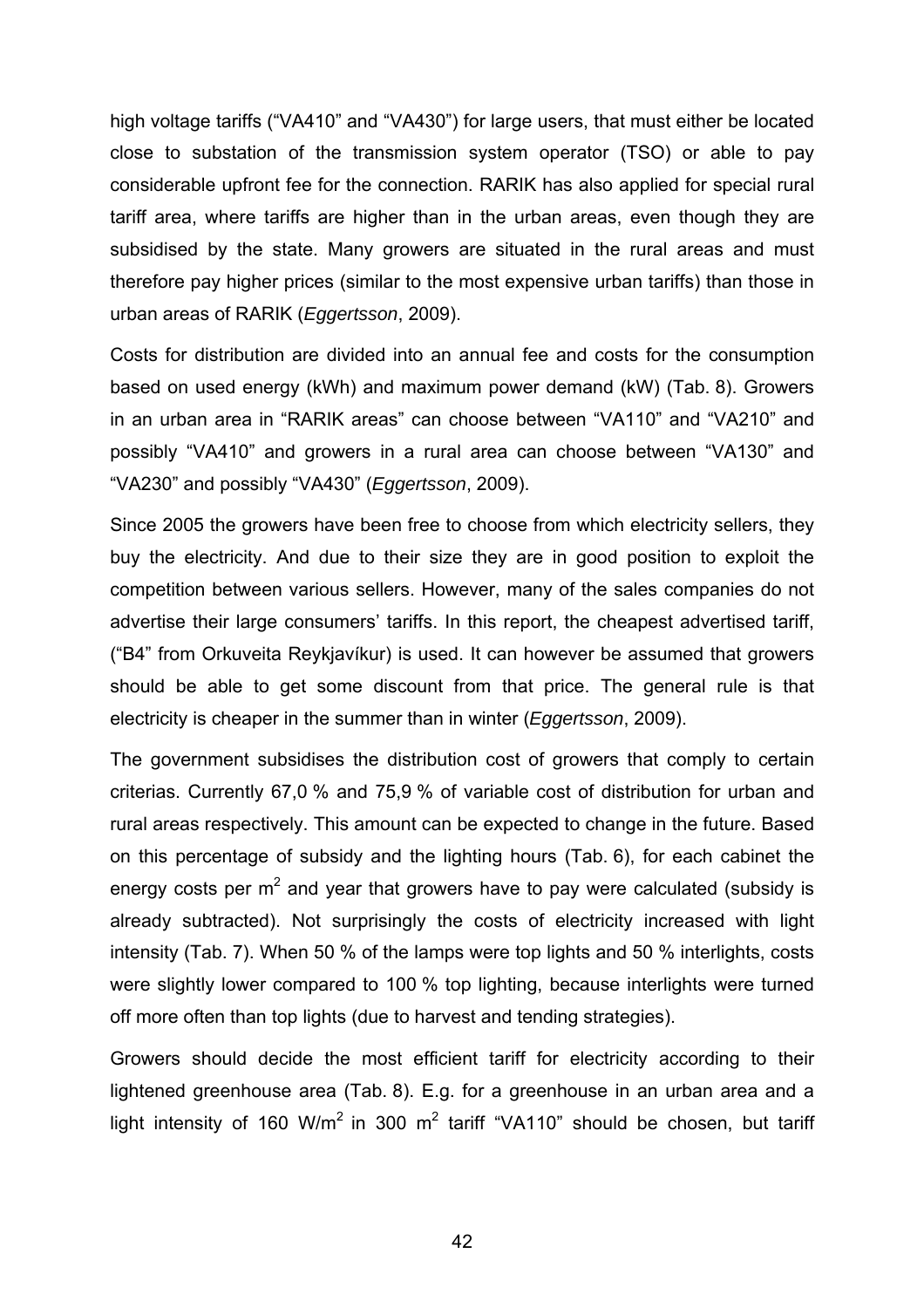|                    | <b>Annual</b>           | <b>Costs for consumption</b> |                               |                          |        |                                                   |      |                    |  |  |
|--------------------|-------------------------|------------------------------|-------------------------------|--------------------------|--------|---------------------------------------------------|------|--------------------|--|--|
|                    | costs<br>ISK/y          | <b>Power</b><br>ISK/kW/y     |                               | <b>Energy</b><br>ISK/kWh |        | Energy costs with subsidy per $m2$<br>$ISK/m^2/y$ |      |                    |  |  |
| Light<br>intensity |                         |                              |                               |                          | TL 160 | TL 120 +<br>IL 120                                | 240  | TL 160 +<br>IL 120 |  |  |
|                    |                         |                              |                               | <b>DISTRIBUTION</b>      |        |                                                   |      |                    |  |  |
| <b>RARIK Urban</b> |                         |                              |                               |                          |        | 67,0 % subsidy from the state                     |      |                    |  |  |
| <b>VA110</b>       | 145848                  | 6608                         |                               | 1,88                     | 922    | 1367                                              | 1382 | 1598               |  |  |
| <b>VA210</b>       | 179714                  | 6179                         |                               | 1,73                     | 853    | 1266                                              | 1280 | 1479               |  |  |
| <b>VA410</b>       | 1663935                 | 5887                         | 1,15                          |                          | 661    | 982                                               | 992  | 1148               |  |  |
| <b>RARIK Rural</b> |                         |                              | 75,9 % subsidy from the state |                          |        |                                                   |      |                    |  |  |
| <b>VA130</b>       | 174800                  | 8190                         | 2,76                          |                          | 930    | 1378                                              | 1395 | 1611               |  |  |
| <b>VA230</b>       | 222785                  | 7661                         | 2,58                          |                          | 869    | 1289                                              | 1304 | 1506               |  |  |
| <b>VA430</b>       | 1663935                 | 5887                         |                               | 1,26                     | 507    | 754                                               | 761  | 880                |  |  |
|                    |                         |                              |                               | <b>SALE</b>              |        |                                                   |      |                    |  |  |
|                    |                         |                              | Winter                        | Summer                   |        |                                                   |      |                    |  |  |
|                    | Orkuveita Reykjavíkur   |                              |                               |                          |        |                                                   |      |                    |  |  |
| <b>B1</b>          |                         | 7256                         | 2,24                          | 1,33                     | 2929   | 4347                                              | 4393 | 5079               |  |  |
| <b>B4</b>          |                         | 10057                        | 1,55                          | 0,91                     | 2829   | 4211                                              | 4244 | 4919               |  |  |
|                    | Hitaveitu Suðurnesja hf |                              |                               |                          |        |                                                   |      |                    |  |  |
| <b>BS</b>          |                         | 6029                         | 2,66                          | 1,58                     | 3064   | 4541                                              | 4596 | 5307               |  |  |
|                    | Orkubú Vestfjarða       |                              |                               |                          |        |                                                   |      |                    |  |  |
| <b>B10S</b>        |                         | 6200                         | 2,41                          | 2,41                     | 3216   | 4766                                              | 4825 | 5570               |  |  |

# **Tab. 7: Annual costs and costs for consumption of energy for distribution and sale of energy.**

Source: Composition from *Eggertsson* (2009)

"VA210" if 500  $m^2$  are lightened. The minimum lightened area decreased with light intensity. Growers that are using a high light intensity should therefore change earlier than growers with a low light intensity to larger tariffs. Because of the subsidy, the overall cheapest tariff and the cheapest tariff for the grower, may not be the same, as high fixed prices will be paid by the grower alone while the state will participate in sharing the lower variable cost. Thus, tariffs like "VA410" and "VA430" would require much less area without the subsidy.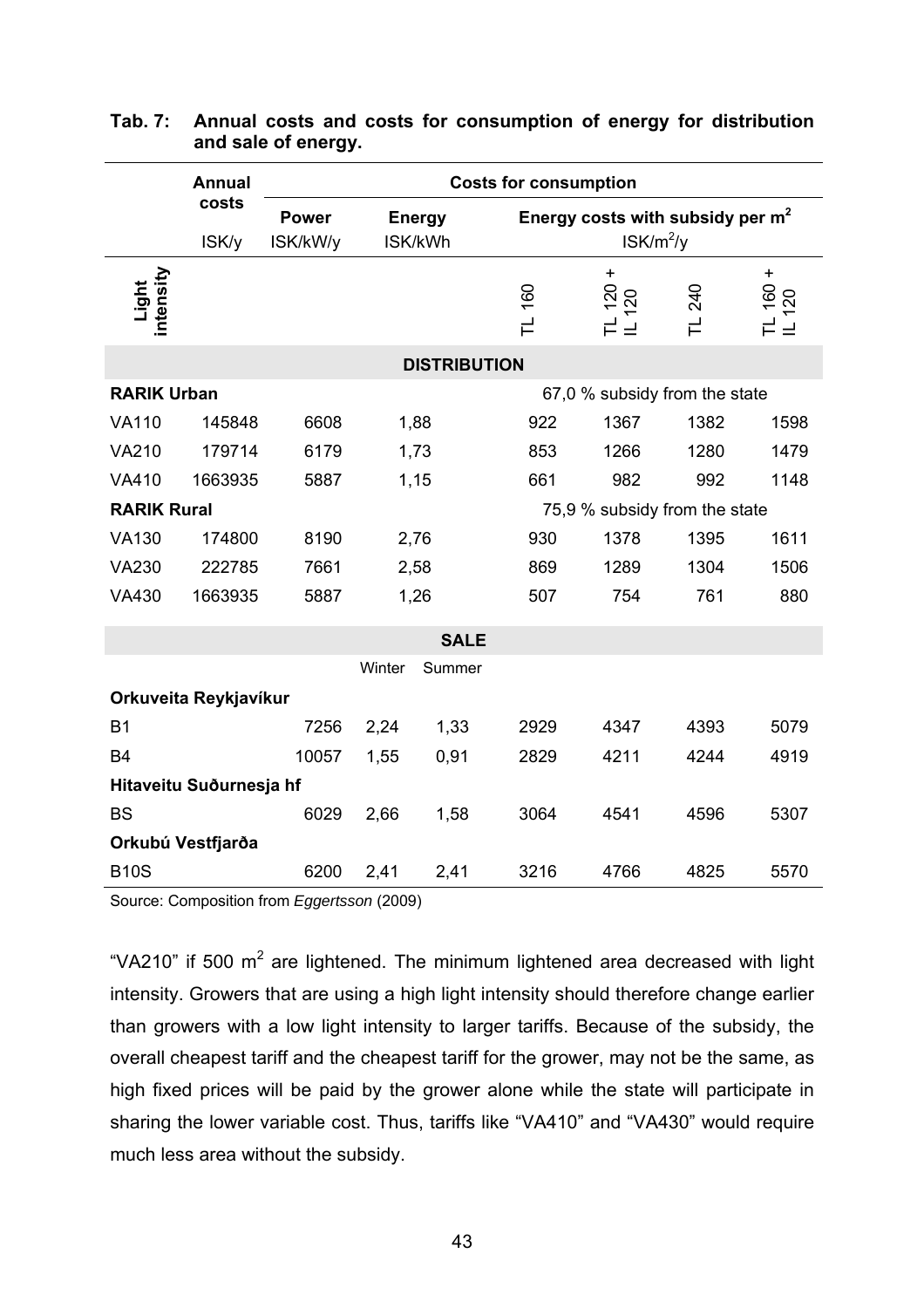|                        |               | Minimum lightened area<br>m <sup>2</sup> |               |                 |  |  |  |  |
|------------------------|---------------|------------------------------------------|---------------|-----------------|--|--|--|--|
| <b>Light intensity</b> | <b>TL 160</b> | TL 120 + IL 120                          | <b>TL 240</b> | TL 160 + IL 120 |  |  |  |  |
| <b>RARIK Urban</b>     |               |                                          |               |                 |  |  |  |  |
| <b>VA110</b>           | 0             | 0                                        | 0             | 0               |  |  |  |  |
| <b>VA210</b>           | 496           | 334                                      | 330           | 286             |  |  |  |  |
| <b>VA410</b>           | 7727          | 5236                                     | 5151          | 4478            |  |  |  |  |
| <b>RARIK Rural</b>     |               |                                          |               |                 |  |  |  |  |
| <b>VA130</b>           | 0             | 0                                        | 0             | 0               |  |  |  |  |
| <b>VA230</b>           | 794           | 536                                      | 529           | 458             |  |  |  |  |
| <b>VA430</b>           | 3981          | 2692                                     | 2654          | 2303            |  |  |  |  |

## **Tab. 8: Overview of minimum lighting area at different tariffs.**

Source: Composition from *Eggertsson* (2009)

# **4.6.3 Costs of electricity in relation to yield**

Costs of electricity in relation to yield were calculated. In contrast to the measured lighting hours that were extrapolated to lighting hours for one year (Tab. 6), yield was not extrapolated to one year. It is assumed, that the increase in yield would be the same in all treatments in the missing weeks with high solar irradiation and yield was therefore not extrapolated to decrease possible mistakes. However, it has to take into account, that yield per year would be higher and therefore, costs of electricity in relation to yield would decrease (Tab. 9).

While for the distribution several tariffs were possible, for the sale the tariff "B4" from Orkuveita Reykjavíkur was most attractive and was therefore only considered. The costs of electricity increased with higher light intensity and ranged between 127-152 ISK/kg for 160 W/m<sup>2</sup>, 162-211 ISK/kg yield for 240 W/m<sup>2</sup> and 161-218 ISK/kg for 280 W/m<sup>2</sup>. The placement of the light did nearly not influence the costs for the electricity per kg yield at the higher stem density, but was higher for only top lighting at 6 stems/m<sup>2</sup>. The stem density was contributing to a minor effect than the light intensity: The costs for the electricity were slightly lower at a higher stem density. With a larger tariff, costs of electricity per kg yield decreased (Tab. 9). At both smaller tariffs there were minimal differences in the costs between urban and rural areas. However, with the largest tariff there was a surprising advantage for rural areas, due to the subsidy distortion.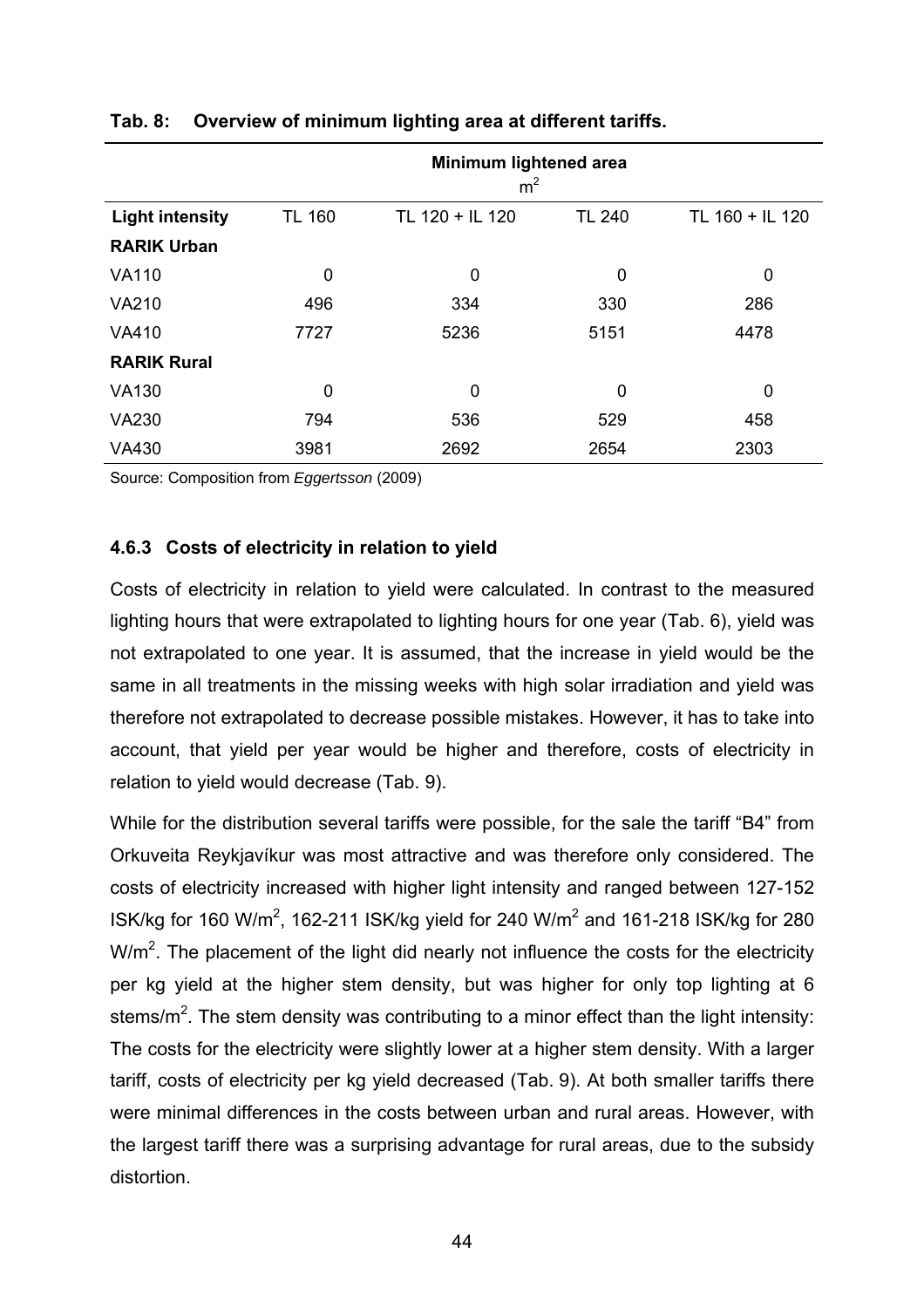|                                         | Variable costs of electricity per kg yield<br>ISK/kg |               |      |                 |      |               |      |                 |  |
|-----------------------------------------|------------------------------------------------------|---------------|------|-----------------|------|---------------|------|-----------------|--|
| <b>Light intensity</b>                  |                                                      | <b>TL 160</b> |      | TL 120 + IL 120 |      | <b>TL 240</b> |      | TL 160 + IL 120 |  |
| <b>Stem density</b>                     | 6                                                    | 9             | 6    | 9               | 6    | 9             | 6    | 9               |  |
| Yield/ $m2$                             | 24,7                                                 | 26,2          | 28,1 | 30,7            | 26,7 | 30,9          | 30,0 | 36,0            |  |
| Urban area (Distribution + Sale)        |                                                      |               |      |                 |      |               |      |                 |  |
| VA110 + BS                              | 152                                                  | 143           | 198  | 182             | 211  | 182           | 217  | 181             |  |
| VA210 + BS                              | 149                                                  | 141           | 195  | 179             | 207  | 179           | 214  | 178             |  |
| VA410+ BS                               | 141                                                  | 133           | 185  | 169             | 196  | 169           | 202  | 169             |  |
| <b>Rural area (Distribution + Sale)</b> |                                                      |               |      |                 |      |               |      |                 |  |
| VA130 + BS                              | 152                                                  | 144           | 199  | 182             | 211  | 182           | 218  | 182             |  |
| VA230 + BS                              | 150                                                  | 141           | 195  | 179             | 208  | 180           | 214  | 179             |  |
| VA430 + BS                              | 135                                                  | 127           | 176  | 162             | 188  | 162           | 194  | 161             |  |

## **Tab. 9: Variable costs of electricity in relation to yield.**

## **4.6.4 Energy use efficiency**

Energy use efficiency is an indicator how efficient the kWhs are converted into yield, whereby a high value is showing better efficiency. The energy use efficiency decreased with light intensity and increased slightly with a higher stem density (Fig. 32). However, if the trend line would be imagined to be lengthened, with lower light intensity a lower stem density would result in a higher efficiency.



**Fig. 32: Relationship between light intensity and energy use efficiency.**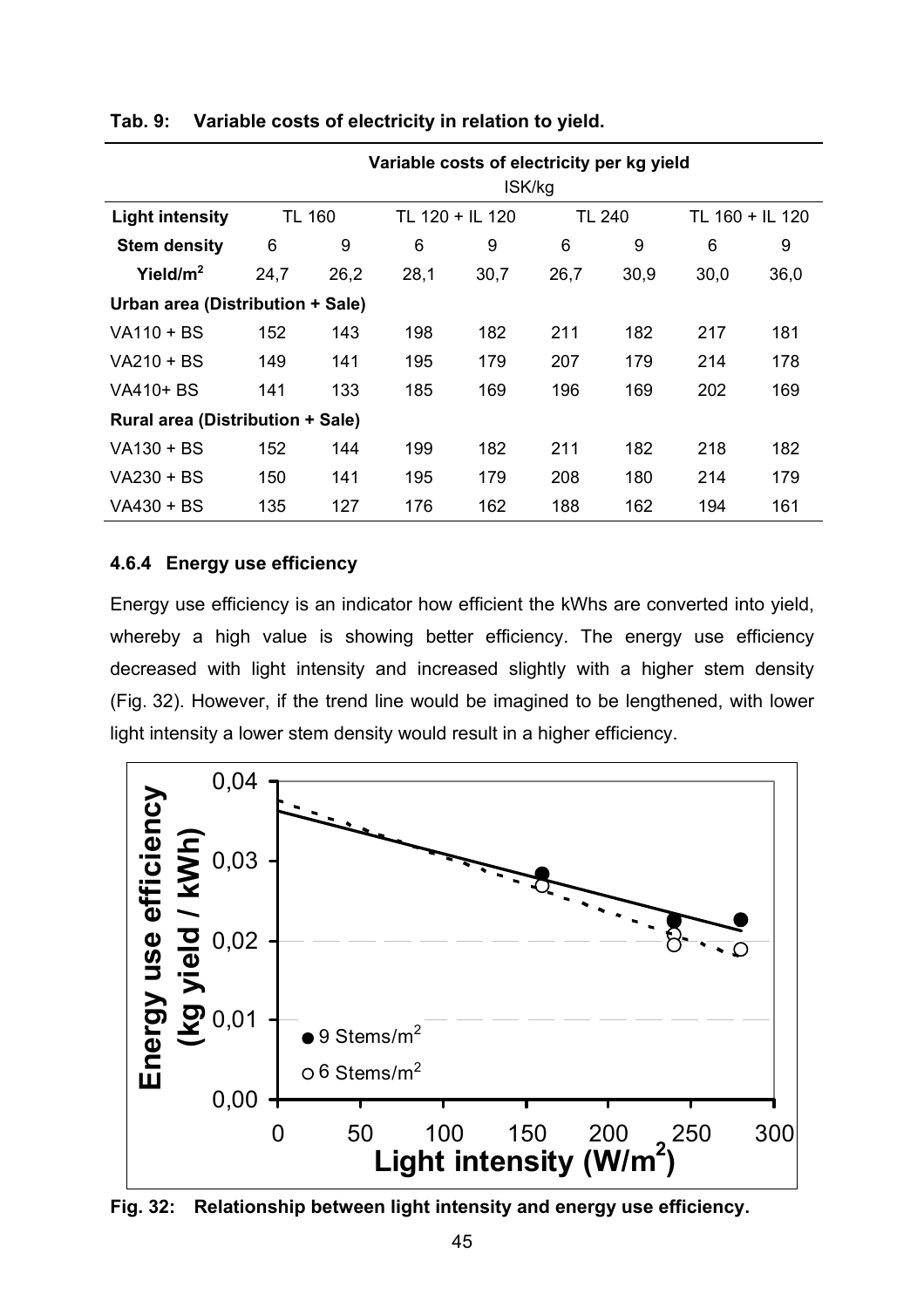### **4.6.5 Profit margin**

The profit margin is a parameter for the economy of growing a crop. It is calculated by subtracting the variable costs from the revenues. The revenues itself, is the product of price of the sale of the fruits and kg yield. For each kg of sweet pepper, growers are getting about 386 ISK from Sölufélag garðyrkjumanna (SfG) and in addition nearly 200 ISK from the government. Naturally, the revenues are higher with more yield and therefore the revenues increased with light intensity (Fig. 33).



**Fig. 33: Revenues at different light intensities and stem densities.** 

When considering the results of previous chapter, one must keep in mind that there are other cost drivers in growing sweet peppers than electricity alone (Tab. 10). Among others, a huge amount was the costs of seeds ( $\approx$  400 ISK/m<sup>2</sup>) and seedling production (600 ISK/m<sup>2</sup>), costs for wasps for plant protection (≈ 500 ISK/m<sup>2</sup>), NPK Bröste for plant nutrition (≈ 500 ISK/m<sup>2</sup>), liquid CO<sub>2</sub> (≈ 1000 ISK/m<sup>2</sup>) and rent of the tank (≈ 400 ISK/m<sup>2</sup>) as well as the black platter (≈ 500 ISK/m<sup>2</sup>) and the rent of the green box ( $\approx 400$  ISK/m<sup>2</sup>) for preparing sweet pepper for selling (Fig. 34).

However, in Fig. 34 three of the biggest cost drivers are not included and that is the investment into lamps and bulbs, the electricity and the labour costs. These variable costs are also included in Fig. 35 and it is obvious, that especially the electricity and the investment into lamps and bulbs are contributing much to the variable costs and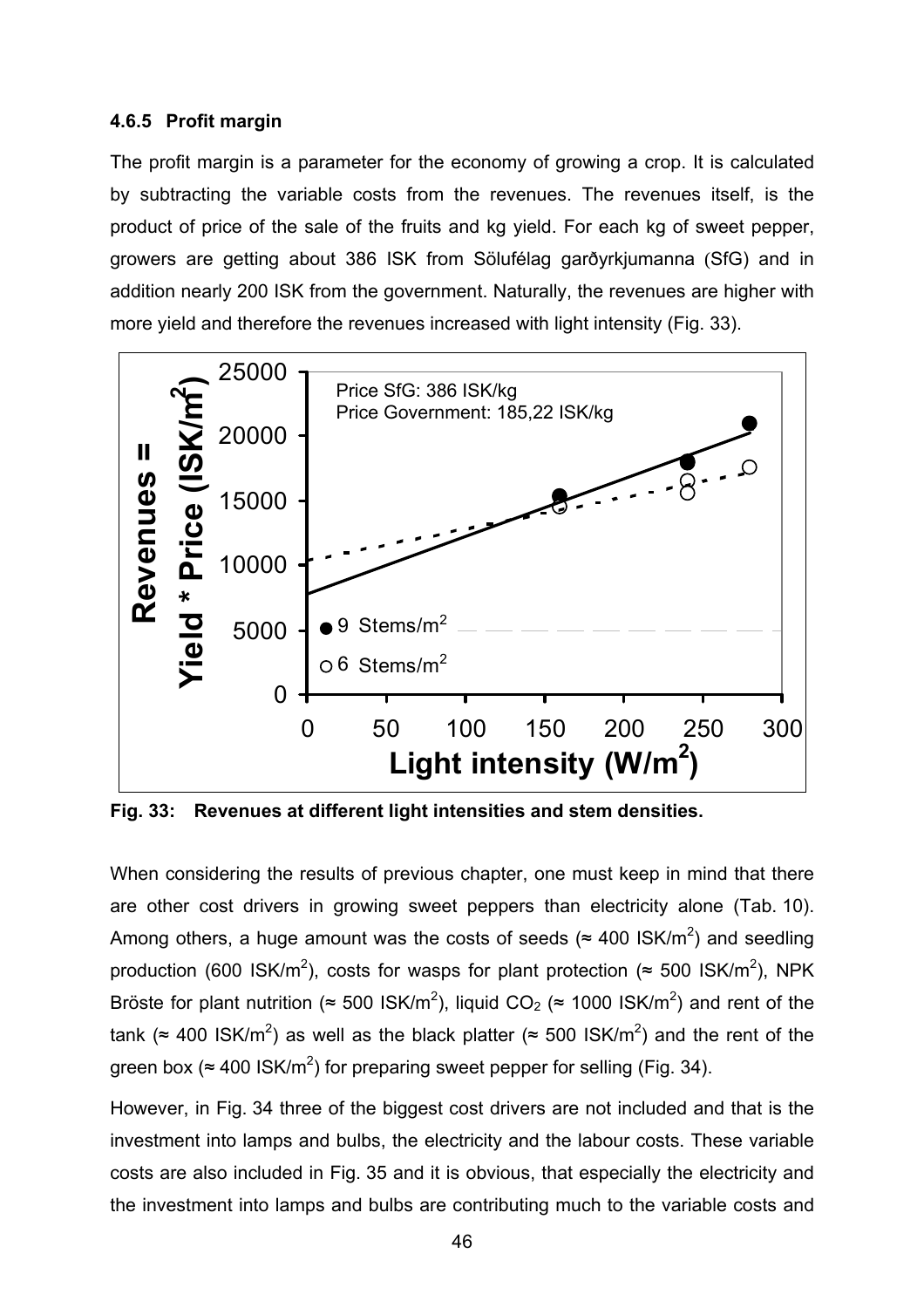to a lesser degree the labour costs. The highest amount of the last group is the costs of packing and marketing, and the  $CO<sub>2</sub>$  costs.







**Fig. 35: Division of variable costs.** 

A detailed composition of the variable costs at each treatment is shown in Tab. 10.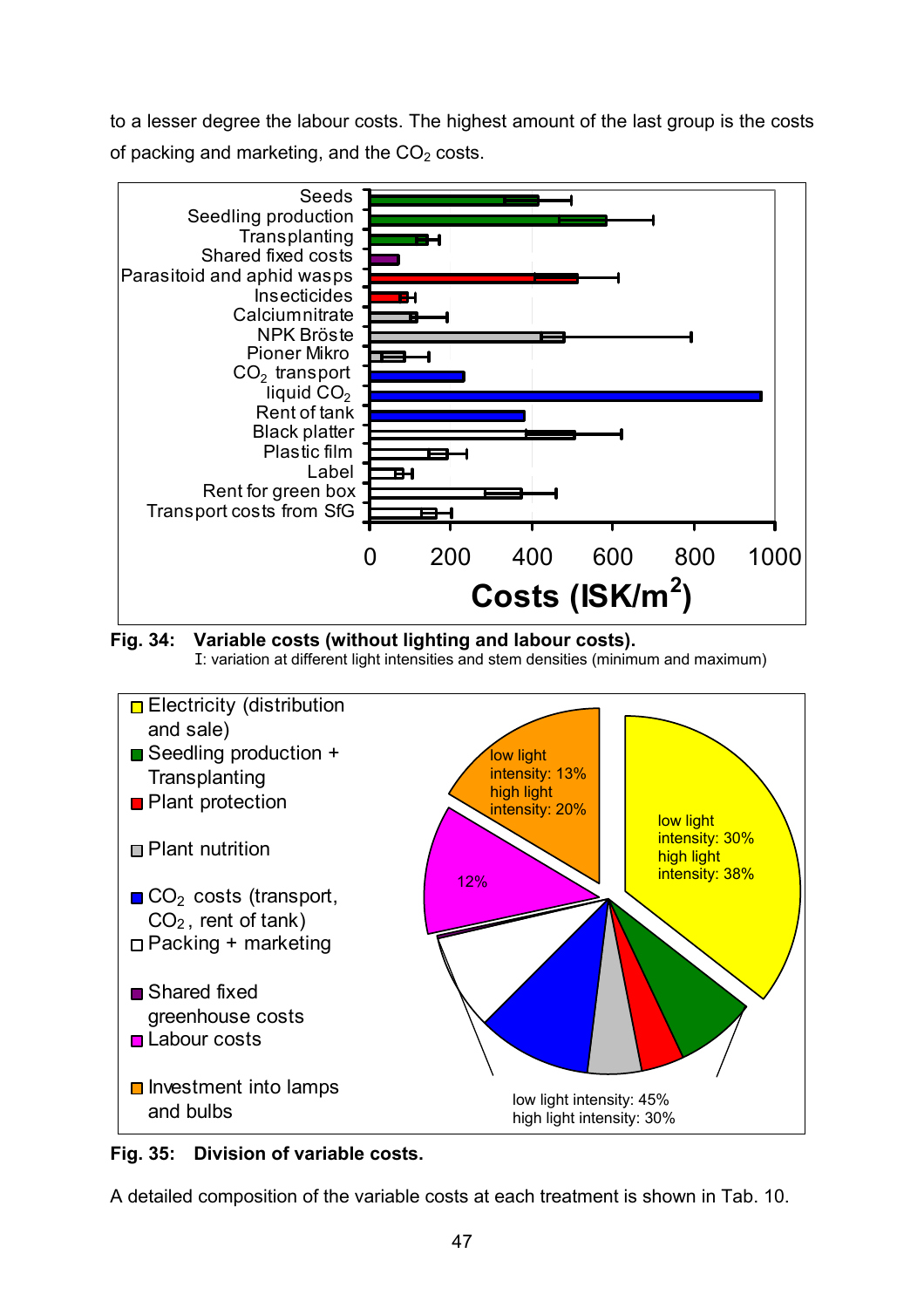| <b>Light intensity</b>                       | <b>TL 160</b> |        | TL 120 + IL 120 |        | <b>TL 240</b> |        | TL 160 + IL 120 |        |
|----------------------------------------------|---------------|--------|-----------------|--------|---------------|--------|-----------------|--------|
| <b>Stem density</b>                          | 6             | 9      | 6               | 9      | 6             | 9      | 6               | 9      |
| Marketable yield/m <sup>2</sup>              | 24,7          | 26,2   | 28,1            | 30,7   | 26,7          | 30,9   | 30,0            | 36,0   |
| <b>Sales</b>                                 |               |        |                 |        |               |        |                 |        |
| SfG (ISK/kg)                                 | 386           | 386    | 386             | 386    | 386           | 386    | 386             | 386    |
| Government (ISK/kg) <sup>1</sup>             | 185,22        | 185,22 | 185,22          | 185,22 | 185,22        | 185,22 | 185,22          | 185,22 |
| Revenues ( $\text{ISK/m}^2$ )                | 14114         | 14950  | 16074           | 17510  | 15245         | 17653  | 17116           | 20540  |
| Variable costs (ISK/m <sup>2</sup> )         |               |        |                 |        |               |        |                 |        |
| Electricity distribution <sup>2</sup>        | 1033          | 1033   | 1446            | 1446   | 1460          | 1460   | 1659            | 1659   |
| <b>Electricity sale</b>                      | 2829          | 2829   | 4211            | 4211   | 4244          | 4244   | 49193           | 4919   |
| Seeds $3$                                    | 332           | 498    | 332             | 498    | 332           | 498    | 332             | 498    |
| Seedling production                          | 285           | 427    | 285             | 427    | 285           | 427    | 285             | 427    |
| Grodan small <sup>4</sup>                    | 34            | 50     | 34              | 50     | 34            | 50     | 34              | 50     |
| Grodan big <sup>5</sup>                      | 149           | 224    | 149             | 224    | 149           | 224    | 149             | 224    |
| Pumice <sup>6</sup>                          | 98            | 146    | 98              | 146    | 98            | 146    | 98              | 146    |
| Parasitoid wasps <sup>7</sup>                | 241           | 361    | 241             | 361    | 241           | 361    | 241             | 361    |
| Aphid wasps <sup>8</sup>                     | 168           | 252    | 168             | 252    | 168           | 252    | 168             | 252    |
| Insecticides                                 | 76            | 114    | 76              | 114    | 76            | 114    | 76              | 114    |
| Calciumnitrate <sup>9</sup>                  | 102           | 153    | 92              | 139    | 93            | 139    | 127             | 191    |
| NPK 9-5-30 Bröste <sup>10</sup>              | 423           | 635    | 383             | 575    | 385           | 578    | 528             | 793    |
| Pioner Mikro <sup>11</sup>                   | 78            | 116    | 70              | 105    | 71            | 106    | 97              | 145    |
| $CO2$ transport <sup>12</sup>                | 231           | 231    | 231             | 231    | 231           | 231    | 231             | 231    |
| Liquid $CO2$ <sup>13</sup>                   | 966           | 966    | 966             | 966    | 966           | 966    | 966             | 966    |
| Rent of $CO2$ tank $14$                      | 383           | 383    | 383             | 383    | 383           | 383    | 383             | 383    |
| <b>Strings</b>                               | 17            | 25     | 17              | 25     | 17            | 25     | 17              | 25     |
| Black platter <sup>15</sup>                  | 428           | 453    | 487             | 531    | 462           | 535    | 519             | 623    |
| Plastic film 16                              | 163           | 173    | 186             | 203    | 177           | 204    | 198             | 238    |
| Label $17$                                   | 71            | 76     | 81              | 89     | 77            | 89     | 87              | 104    |
| 18<br>Rent of box from SfG                   | 317           | 336    | 361             | 393    | 343           | 397    | 385             | 461    |
| Transport from SfG                           | 140           | 148    | 159             | 173    | 151           | 175    | 169             | 203    |
| Shared fixed costs <sup>19</sup>             | 71            | 71     | 71              | 71     | 71            | 71     | 71              | 71     |
| Lamps <sup>20</sup>                          | 1071          | 1071   | 1646            | 1646   | 1429          | 1429   | 2003            | 2003   |
| Bulbs <sup>21</sup>                          | 571           | 571    | 1295            | 1295   | 762           | 762    | 1486            | 1486   |
| $\sum$ variable costs                        | 10278         | 11345  | 13469           | 14555  | 12702         | 13867  | 15227           | 16574  |
| <b>Revenues -</b><br>$\Sigma$ variable costs | 3836          | 3605   | 2605            | 2954   | 2543          | 3785   | 1889            | 3966   |
| Working hours $(h/m^2)$                      | 1,05          | 1,23   | 1,26            | 1,46   | 1,17          | 1,41   | 1,36            | 1,63   |
| Salary (ISK/h)                               | 1352          | 1352   | 1352            | 1352   | 1352          | 1352   | 1352            | 1352   |
| Labour costs ( $\text{ISK/m}^2$ )            | 1417          | 1660   | 1705            | 1978   | 1588          | 1910   | 1833            | 2207   |
| Profit margin $(ISK/m^2)$                    | 2419          | 1945   | 900             | 976    | 955           | 1876   | 56              | 1759   |

### **Tab. 10: Profit margin of sweet pepper at different lighting regimes and stem densities.**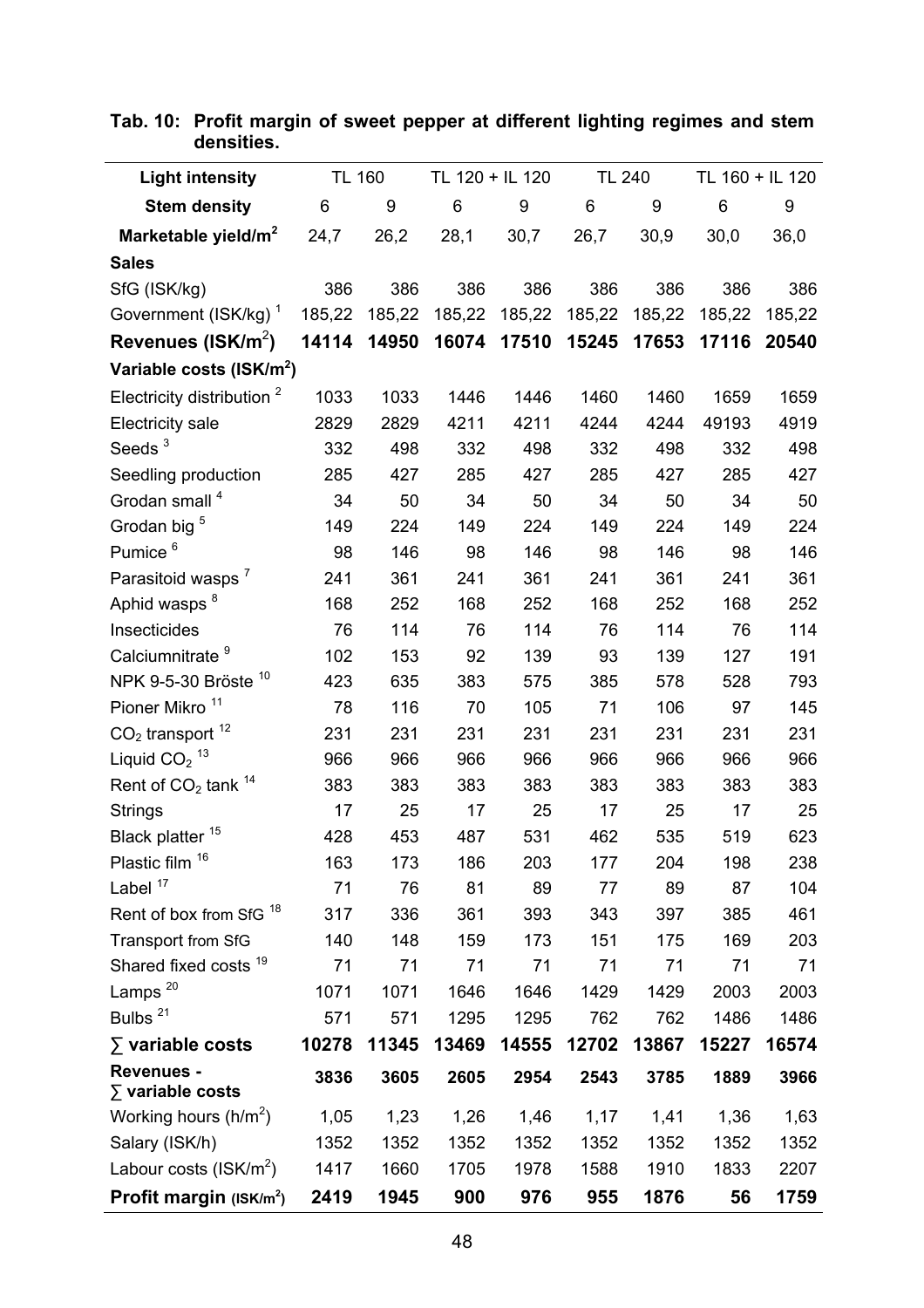- <sup>1</sup> Final price for 2008: 198,92 ISK/kg Final price for 2009: 185,22 ISK/kg In the report the final price for 2009 was chosen. However, changes of the price should be considered in the economic calculation for the future.
- <sup>2</sup> Assumption: urban area, tariff "VA210", annual fee in relation to 1000 m<sup>2</sup> lightened area
- 3 8735 ISK / 100 seeds
- 4 36x36x40mm, 25584 ISK / 2900 Grodan small
- 5 6,75 42/40, 9679 ISK / 216 Grodan big
- 6 4650  $\text{ISK/m}^3$
- 7 3760 ISK / 3000 parasitoid wasps
- 8 2625 ISK / 500 aphid wasps
- 9 1950 ISK / 25 kg Calciumnitrate
- 10 9300 ISK / 25 kg NPK Makro 9-5-30 rauður Bröste
- <sup>11</sup> 5790 ISK / 10 l Pioner Mikro plús járn
- <sup>12</sup> CO<sub>2</sub> transport from Rvk to Hveragerði / Flúðir: 5,06 ISK/kg CO<sub>2</sub><br><sup>13</sup> Linuid CO + 24,44 ISK/kg CO
- liquid  $CO<sub>2</sub>$ : 21,14 ISK/kg  $CO<sub>2</sub>$
- <sup>14</sup> rent for 6 t tank: 42597 ISK/month, assumption: rent in relation to 1000 m<sup>2</sup> lightened area
- <sup>15</sup> 4.85 ISK / black platter
- 16 350 mm x 1000 m, 8100 ISK/roll
- $17$  0.81 ISK/label
- $18$  77 ISK / 6 kg box
- $19$  94 ISK/m<sup>2</sup>/year for common electricity, real property and maintenance
- <sup>20</sup> top lights: 30000 ISK/lamp, interlights: 16300 ISK/lamp, life time: 8 years
- <sup>21</sup> bulbs for top lights and interlights: 4000 ISK/bulb, life time: 2 years

The profit margin varies between 50 to about 2400 ISK/m<sup>2</sup> and was at the low light intensity slightly higher at 6 stems/m<sup>2</sup> than at 9 stems/m<sup>2</sup>, but at the highest light intensity much higher at the higher stem density (1760 ISK/m<sup>2</sup>) compared to the lower stem density (60 ISK/m<sup>2</sup>). The trend line through profit margin at 9 stems/m<sup>2</sup> shows at each light intensity the same profit margin. However, focussing on the 6 stems/m<sup>2</sup> trend line makes it obvious, that it would be advantageous to have a lower light intensity and get a much higher profit margin (Fig. 36).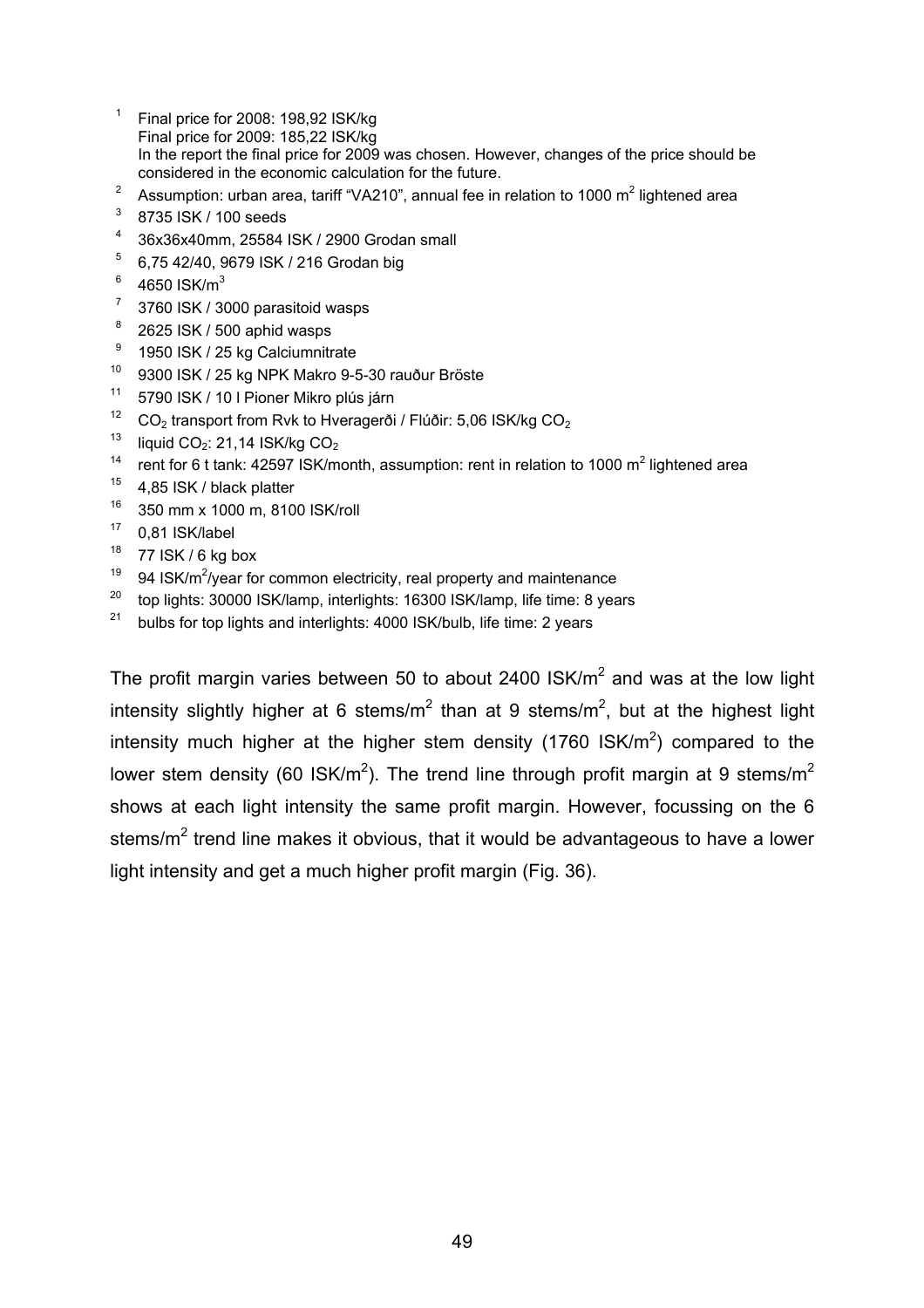

**Fig. 36: Profit margin in relation to light intensity and stem density.**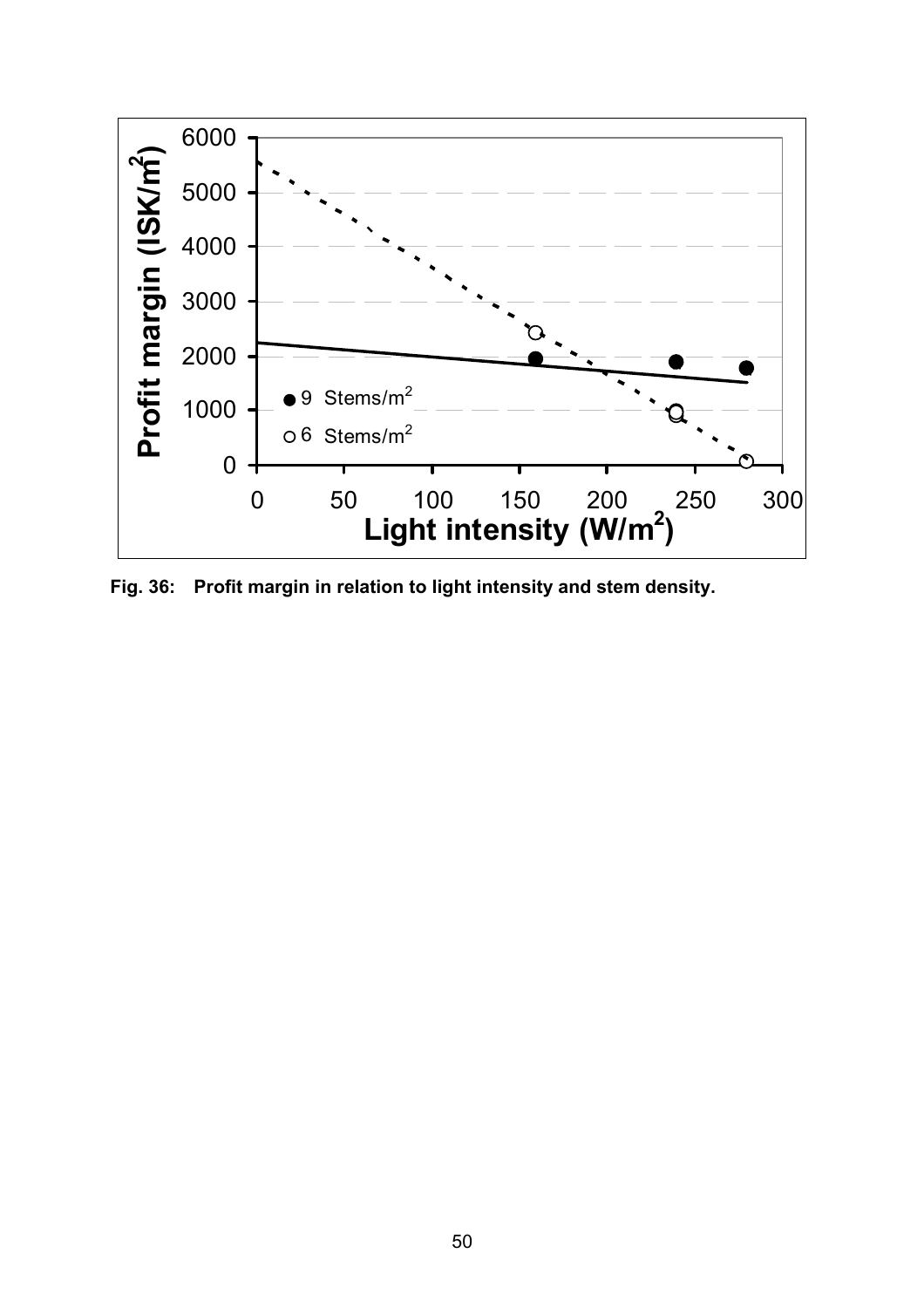# **5 DISCUSSION**

### **5.1 Yield in dependence of light intensity and stem density**

The yield of sweet pepper was compared at different lighting regimes and stem densities. The results clearly show that it is possible to enhance sweet pepper productivity by distributing a higher amount of light intensity. At low natural light level the yield was higher at higher light intensities (yield at TL 240 was higher than at TL 160, yield at TL 160 + IL 120 was higher than TL 120 + IL 120), whereas at low light intensities, stem density did not influence yield. However, with a higher light intensity it was advantageous to have a higher stem density. This is indicating, that higher light intensities allow for the increase of stem density, which was also obtained by *Dorais* et al. (1991).

Generally, it can be said, that 1 % increase of light intensity is resulting in a yield increase of 0,7-1,0 % for fruit vegetables (*Marcelis* et al., 2006). These values are fitting well to the present findings. However, this value may not apply to all varieties of sweet pepper, because of a possible significant interaction between varieties and supplemental lighting (*Blain* et al., 1987).

The reason for the higher yield at higher light intensity was an increased number of harvested fruits, whereas the average fruit weight of sweet pepper was equal between lighting regimes. These results concur with the findings of *Dorais* et al. (1991), who attributed the increased yield with a higher light intensity to more, rather than heavier fruits. However, in the literature there are also other explanations for a higher yield. For example, pulled *Lorenzo* & *Castilla* (1995) in their conclusion a higher LAI together with a higher yield; i.e. higher values of LAI in the high density treatment lead to an improved radiation interception and, subsequently, to higher biomass and yield of sweet pepper than in the low density treatment. Also, in the present study a higher stem density was going along with a higher LAI, which was in accordance with *Motsenbocker* (1996), and resulting in a higher yield especially at higher light intensities. Beside that, plant density was affecting the PAR value: *Papadopoulos* & *Ormrod* (1988) observed that the proportion of available PAR intercepted increased with closer planting, but PAR penetration increased and distribution improved with increasing plant spacing. Plant density also had a large effect on the quality of canopy transmitted light.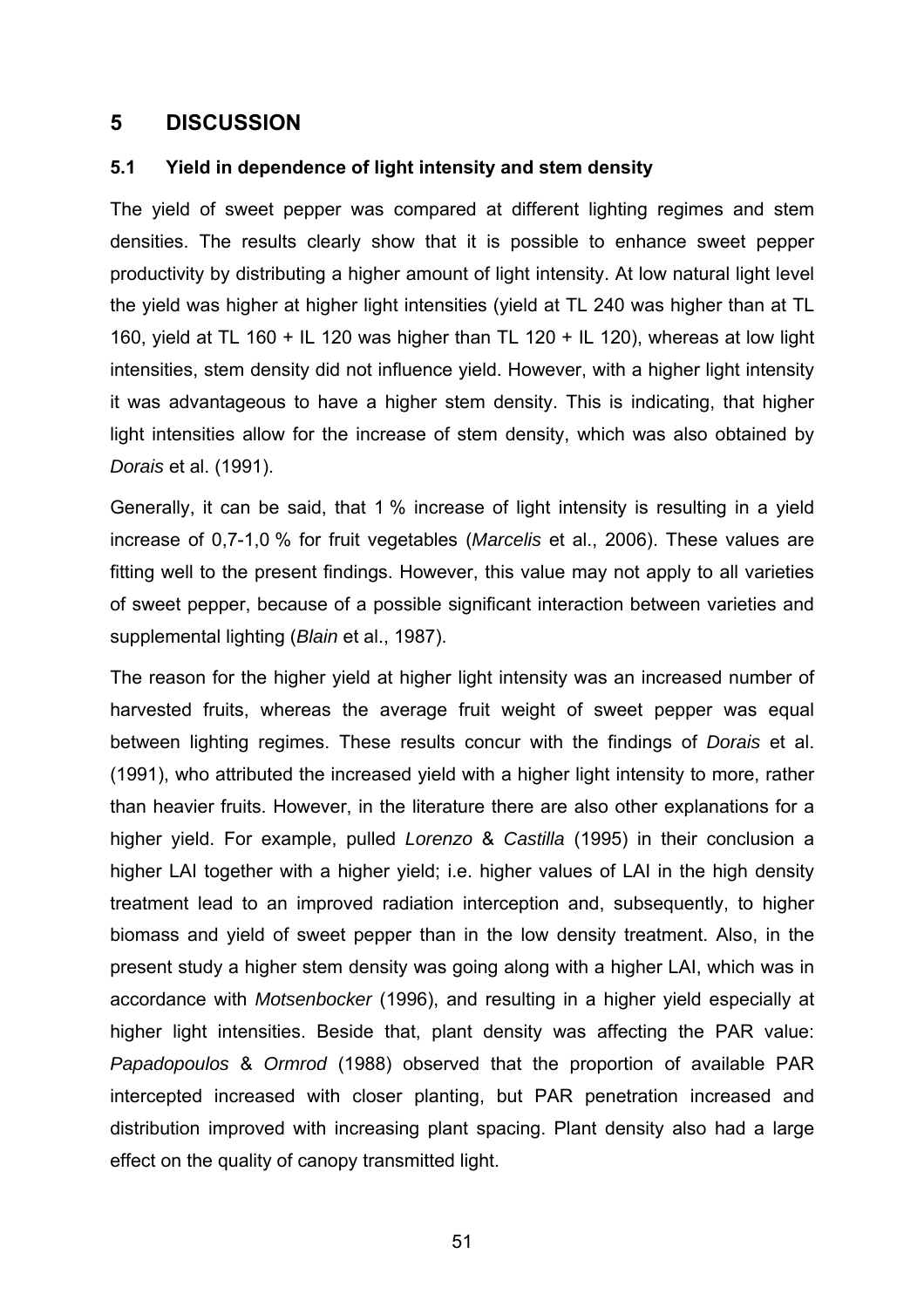Whereas the use of a high light intensity significantly increased marketable yield of sweet pepper during periods of low natural light level, the gain decreased with increasing natural light level and the yield was at high natural light level neither different within light intensities nor within stem densities. These results consist with the ones from *Hao* & *Papadopoulos* (1999) who reported that the response of leaf photosynthesis to supplemental lighting was much more obvious under low than under strong solar irradiance. Also, illuminance and air temperature measurements have shown that environmental conditions for growing were comparable at high solar irradiation. Therefore, it can be expected that with increasing solar irradiation vegetable growers could possibly decrease supplemental lighting without a reduction in yield and thus reduce energy costs.

However, beside the positive effect of higher yield due to increased fruit set, increasing the light intensity had also disadvantages to a more difficult harvest due to a decreased average distance of internodes, whereas number of internodes was unaffected. Also, *Heuvelink* et al. (2006) reported that plants were less elongated and had more internodes, when supplemental light was applied 13 h with 188  $\mu$ mol/m<sup>2</sup>/s compared to 17 h and 125  $\mu$ mol/m<sup>2</sup>/s. A higher light intensity improved yield by better fruit set while average fruit weight was hardly affected. In contrast, *Jolliffe* & *Gaye* (1995) indentified number of nodes as the most important contributor to the density effects and therefore as a direct source of yield variation.

Yield differences within different experiments may be induced by the kind of fertilizer. Measuring the N uptake is a way to see, how much of the applied N was apparently taken up by the plant. With a similar growth period (242 days and equal season) in Israel without artificial light, but grown in a climate-controlled greenhouse, N uptake of sweet pepper was with 32 g/m<sup>2</sup> (for the treatment with the highest yield) less than half of the present study (*Bar-Tal* et al., 2001b). However, both these values are fitting well together, if the trendline in Fig. 30 would be extrapolated. Regarding N accounting, the high losses especially with the highest light intensity (Fig. 31) may be explained by the fact that a higher amount of the irrigation water was not measured as runoff, because it disappeared due to evaporation and transpiration.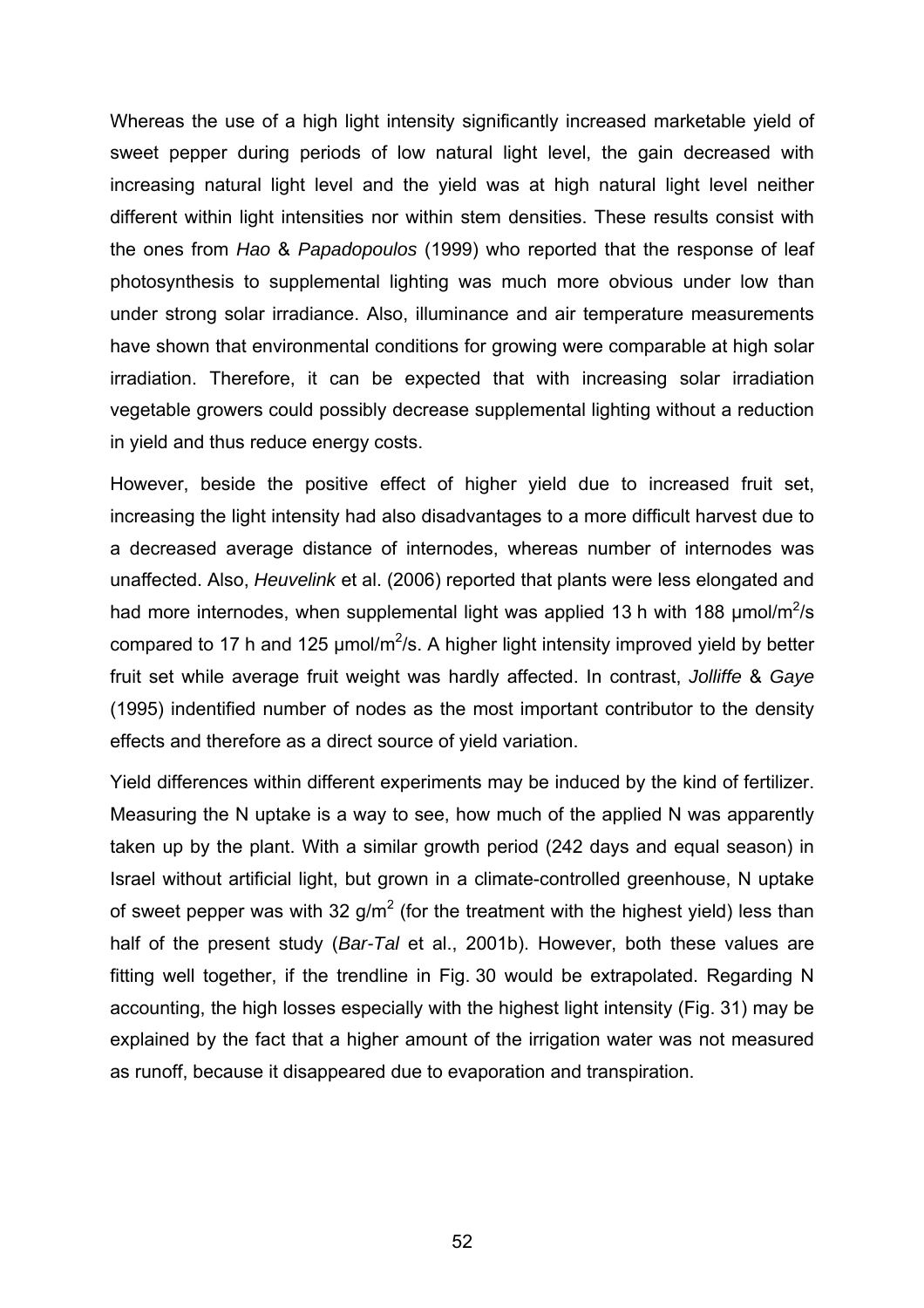#### **5.2 Placement of lights**

Light response curves of leaf photosynthesis showed that photosynthesis and transpiration decreased from the top to the bottom of a sweet pepper canopy. *Dueck* et al. (2006) reported that these reductions in gas exchange lower in the canopy, likely result from adaption to lower ambient light conditions as well as leaf aging. Hence, side lighting / interlighting has the potential of improving photosynthetic activity of dense plant canopies by developing efficient forms of inner canopy illumination due to increased photosynthetic activity when used jointly with top lighting (*Grodzinski* et al., 1999). The mean artificial photosynthetic photon flux at different heights of the canopy was 14 % higher in the interlighting system (50 % top lamps and 50 % of lamps mounted vertically between the single plant rows) than with top lighting (*Hovi-Pekkanen* et al., 2006). Due to a better vertical light distribution (*Hovi* et al., 2004) and by increasing the amount of PPF in the lower parts of the canopy and thereby decreasing the abortion of flowers or small fruits, *Hovi-Pekkanen* et al. (2006) assumed that interlighting probably increased the source strength. The improved yield with interlighting was probably mainly due to higher illuminance, as there was no consistent difference observed in the temperature inside the canopy between the lighting regimes.

So far, several authors have conducted experiments with fluorescent tubes and HPS lights as interlights and reported an increase in yield compared to top lighting. For example, *Grimstad* (1987) reported that fluorescent tubes (44 W/m<sup>2</sup> installed) maintained within the canopy (permanently 1,30 m above the rock wool slabs) were more effective than lamps over the top of a tomato crop (2,70 m above the rock wool slabs), resulting in a significantly higher marketable yield primarily (83 %) due to the increase in fruit number as opposed to fruit weight (17 %). Also, in cucumbers top lighting + interlighting (163 W/m<sup>2</sup>, either 24 or 48 % of the lamps were mounted between the rows at 1,30 m height) increased both the early yield and the annual yield compared to top lighting (170 W/m<sup>2</sup>), mainly due to higher fruit weight, as there was no significant effect on the total yield in number (*Hovi-Pekkanen*, 2007). In sweet pepper top lighting + interlighting (50 % of top lamps and 50 % of lamps mounted vertically between the single plant rows) was shown to enhance productivity, increasing both the total and first class cumulative fruit yield in weight (19 % with 24 % interlights, 23 % with 48 % interlights) and number (*Hovi-Pekkanen* et al., 2006).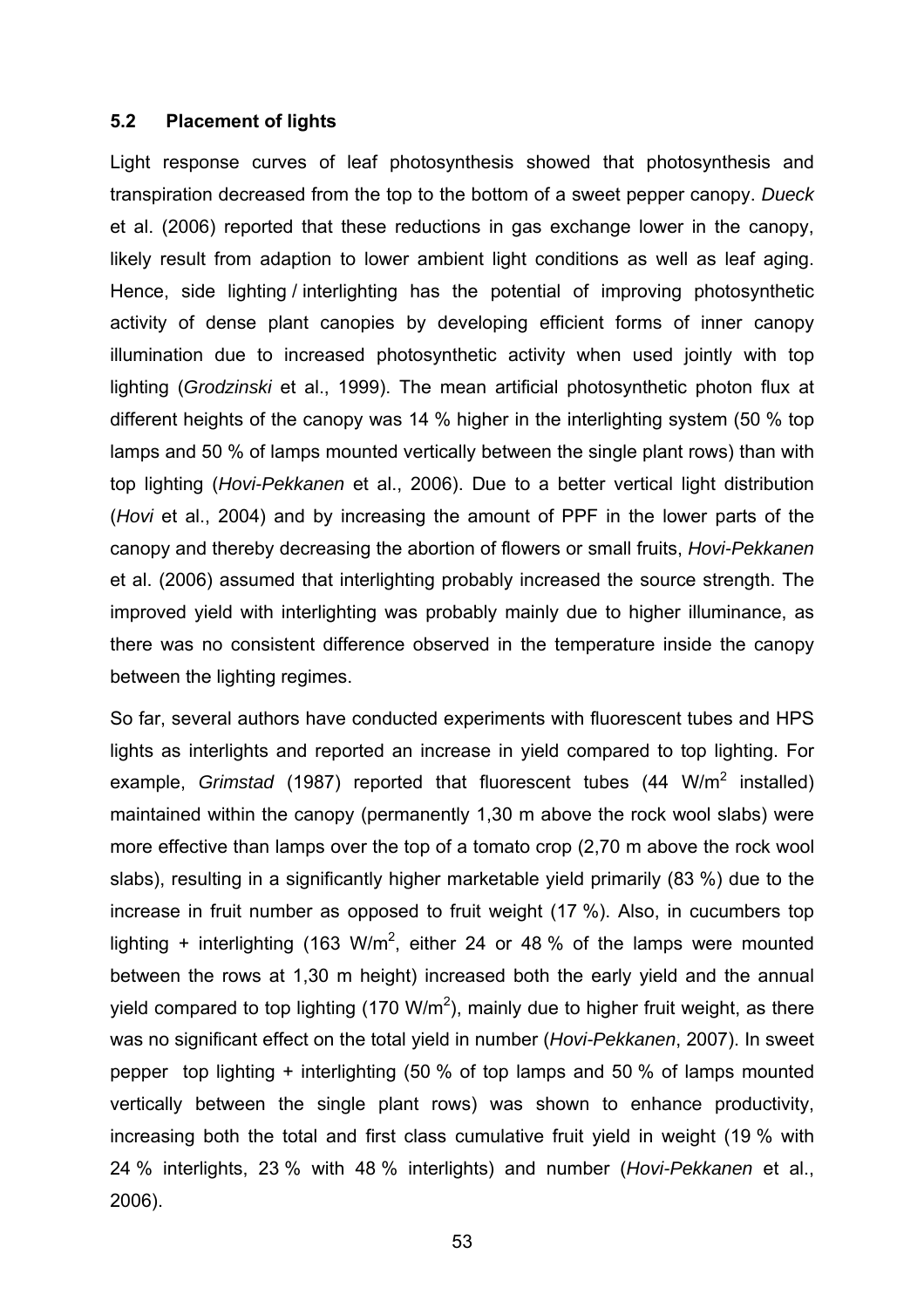In contrast to this, in the present sweet pepper experiment an effect of the placement of the light on total and marketable yield as well as on number of fruits was not observed. This may possibly be because of a variety dependent yield advantage effect of interlighting. So have *Gunnlaugsson* & *Adalsteinsson* (2006) indicated, that some varieties of tomato grow equally well whether they are lit (238 W/m<sup>2</sup>) by only top lights (600 W lamps) or in addition to that by interlights: The amount of interlight (22 or 45 % interlights, 250 W lamps) did not affect the tomato yield of the variety "Geysir" whereas "Espero" gave the highest yield when illuminated with 45 % interlight and the lowest yield when only top lights were used. Also *Heuvelink* et al. (2006) reported, that an application of 50 % of the light within the crop by fluorescent tubes instead of only HPS lamps above the crop, did not improve production but improved fruit quality in cucumber.

Beside a variety dependent effect, *Näkkilä* et al. (2007) observed a seasonal variation in yield increase (400 W HPS lamps, 171 W/m<sup>2</sup> installed lighting capacity, top lighting + interlighting: 50 % of the lamps mounted 3,50 m above ground and 50 % vertically 1,00-1,60 m above ground between plant rows). The interlighting regime gave a 23 % higher sweet pepper yield, increased the total number of fruits by 18 %, yielded 15 % more of first class fruits and a 30 / 8 % higher tomato yield in spring / summer was obtained with top lighting + interlighting than with top lighting alone. However, after midsummer both lighting regimes were equally productive. Also with cucumbers, the effects of the interlighting regime were more prominent in lower natural light conditions in winter and spring (*Hovi-Pekkanen & Tahvonen*, 2008; *Hovi-Pekkanen* et al., 2006). This can be explained by the fact that in winter, the environmental conditions (carbon dioxide concentration, air temperature) in the greenhouse were more easily controlled due to low outdoor temperature. Additionally, the difference between the lighting regimes became smaller as the proportion of artificial light of total light energy received by plants, decreased by increasing natural light and lower use of artificial lighting (*Hovi-Pekkanen* et al., 2006). Summing up, it is concluded that interlighting is efficient in low natural light conditions (*Näkkilä* et al., 2007).

The stem density was also interacting with the placement of the light. Increased plant density from 2,5 tops/m<sup>2</sup> to 3,3 tops/m<sup>2</sup> gave 9 % more yield when lit by top light but 12 % more when lit with 45 % interlight, indicating that interlight is more effective in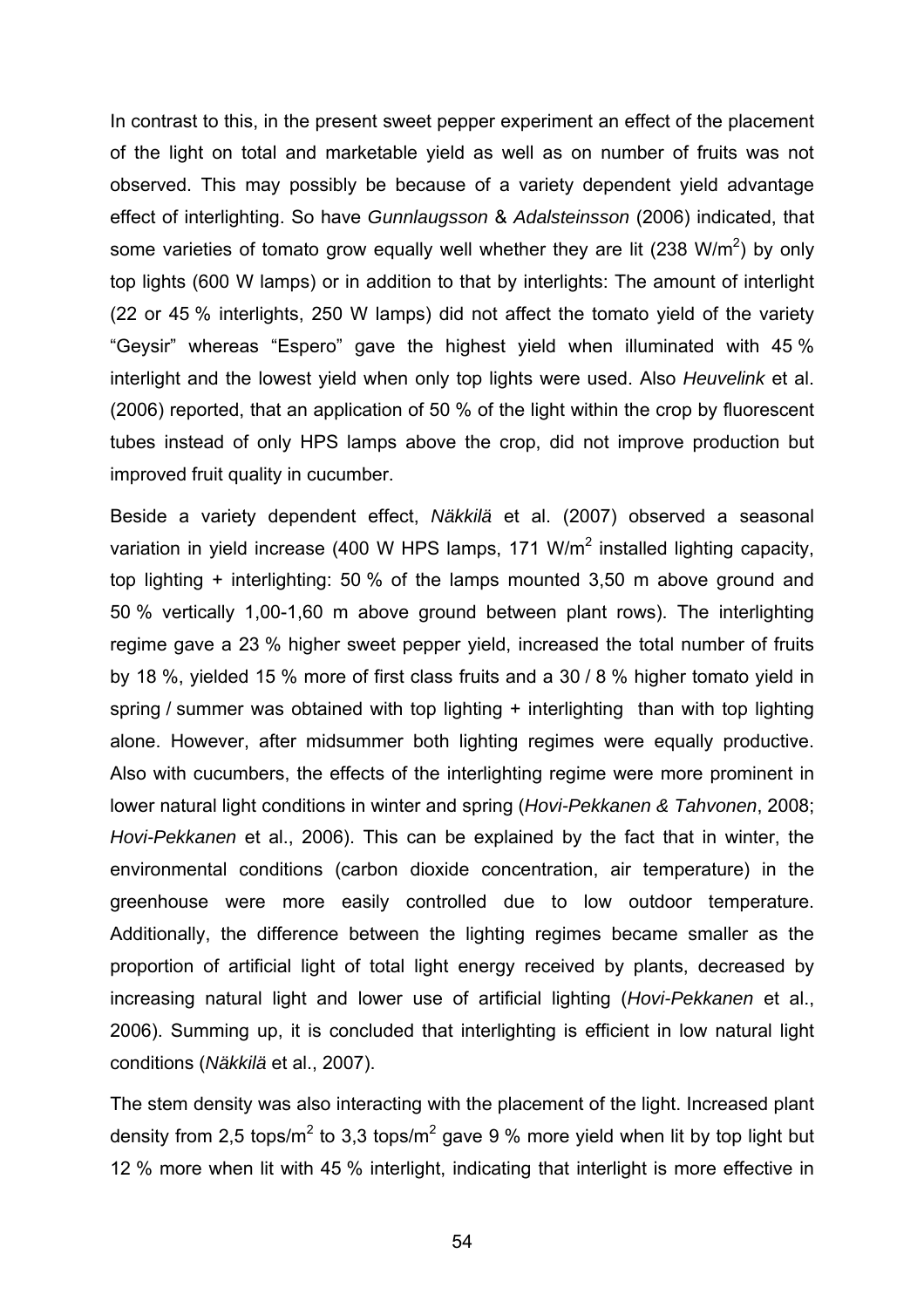increasing the yield at higher plant density (*Gunnlaugsson* & *Adalsteinsson*, 2006). This result was not in accordance with the present study.

In the present sweet pepper experiment also other yield parameters like DM yield of stripped leaves, cumulative DM yield, inner quality (sugar content, taste) were not affected by the placement of the light. In addition, no effect of the interlights on the morphology (height, LAI, average distance between internodes) of sweet pepper was observed. Also, *Hovi-Pekkanen* et al. (2006) found no significant difference between treatments in the number and length of the internodes, in the plant height at the end of the experiment or in the growth rate of the stem during the cultivation period.

However, with interlighting the amount of fruits with damage from lighting and also with blossom end rot increased. According to *Bar-Tal* et al. (2001a), an increase in the NH4 concentration in the irrigation water is the main reason of the suppression of Ca concentration in the leaves and fruits and the increased incidence of blossom end rot. However, this was not investigated in the present study.

Also, *Hovi-Pekkanen* et al. (2006) reported, that blossom end rot was slightly increased in top lighting + interlighting (50 % interlights) and increased in each treatment (171 W/m<sup>2</sup>) with increasing natural light and temperature during the summertime and was highest with top lighting + interlighting and two stems per sweet pepper plant. But in cucumbers, top lighting + interlighting decreased unmarketable yield in weight and number, increased chlorophyll concentration of fruit skin in each stand, made visually greener fruits and slightly extended the post-harvest shelf life of fruits, with the best results achieved by mounting one quarter of the installed lighting capacity in the lower part of the canopy (*Hovi-Pekkanen*, 2007). Also, supplemental lighting (135 W/m<sup>2</sup>) with a combination of 50 % fixed HPS lamps at the top and 50 % interlighting with fluorescent tubes (total 194  $\mu$ mol/m<sup>2</sup>/s) showed a darker green colour of cucumbers than 100 % fixed HPS lamps on top of the canopy of 210 µmol/m<sup>2</sup> /s (*Heuvelink* et al., 2006).

In contrast to *Gunnlaugsson* & *Adalsteinsson* (2006), where top lighting + interlighting seems to enhance fruit maturation of tomatoes, possibly because of higher fruit temperature as a result of heat irradiation from the interlights, the present study shows no effect of placement of light on ripening.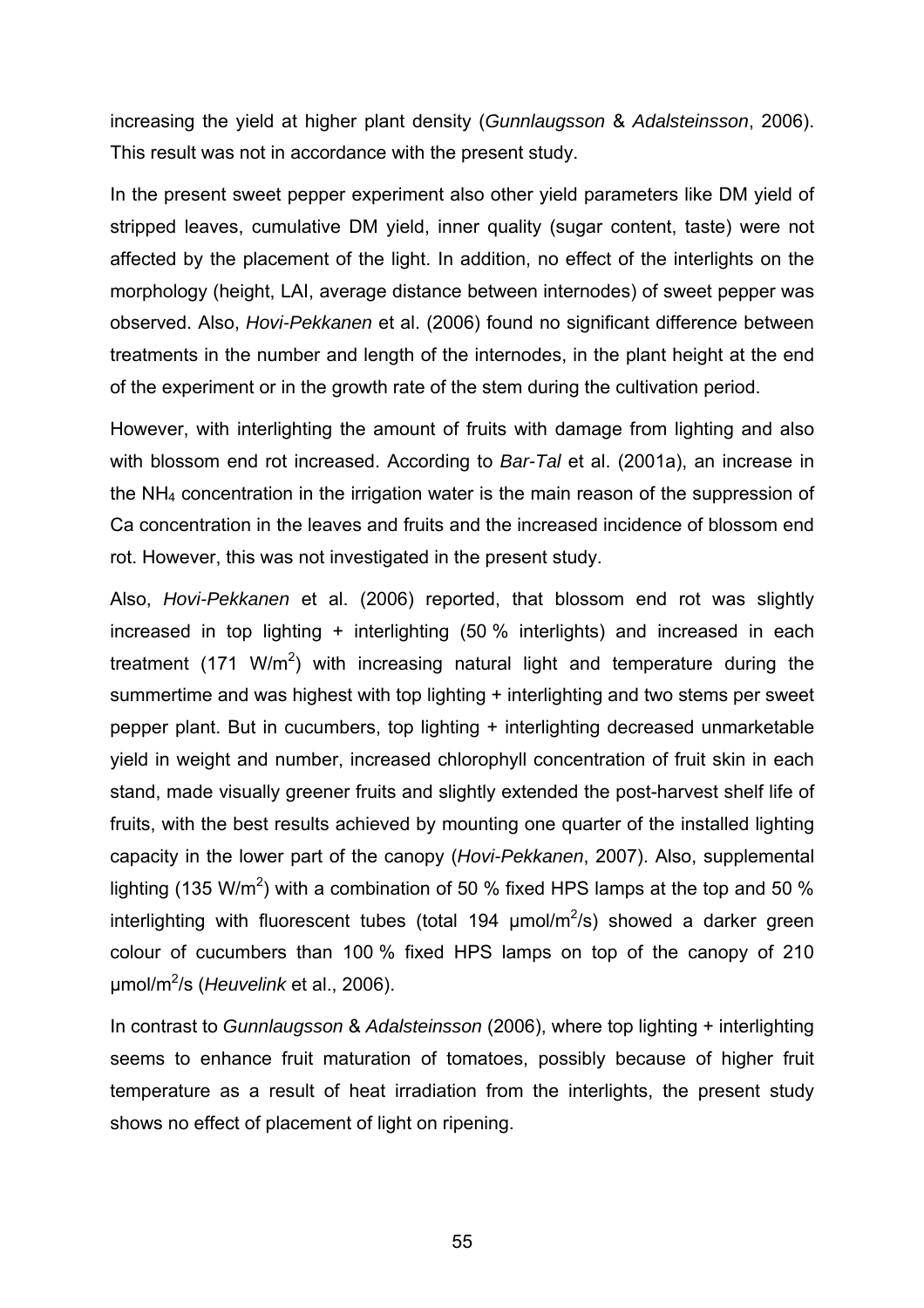### **5.3 Economy of lighting**

The present experiment has shown, that it is recommended to lighten at low solar radiation, but reduce lighting at high solar irradiation due to no yield advantage. To a similar suggestion came *Hovi* et al. (2004), who considered the electricity consumption at different seasons when cucumbers were lit (170 W/m<sup>2</sup>) either with top lighting or top lighting + interlighting (25 % interlights). The authors came to the conclusion, that both lighting systems were most efficient in springtime. In winter and spring, top lighting + interlighting was considerably more efficient than top lighting, but top lighting alone was more efficient in summer, possibly because plants suffered from high temperatures and were neither able to yield nor to exploit the interlighting efficiently. This is indicating that electricity consumption should be reduced during the summer.

Also with sweet pepper, a similar effect was observed. Top lighting + interlighting (50 % top lamps and 50 % of lamps mounted vertically between the single plant rows) increased both the total and first class cumulative fruit yield of sweet pepper (19/23 %) and number. There was a steady increase in yield with top lighting  $+$ interlighting from February until June, but thereafter the weekly yield was almost similar with top lighting. The efficiency of electricity consumption in lighting was 23 (top lighting), 40 (top lighting + interlighting, 1 stem) and 42 (top lighting+interlighting, 2 stems) g total yield/kWh (*Hovi-Pekkanen* et al., 2006). In the present study energy use efficiency was in the same range, however, with 19-28 g yield/kWh at the lower value and also with no differences regarding the placement of light, but increased with a lower light intensity.

*Hovi-Pekkanen & Tahvonen* (2008) investigated the amount of interlights and concluded that 24 % interlights is a better alternative than 48 % interlights, because the yield is similar, and with a smaller number of interlighting lamps, the installation costs are lower. However, if the grower's main goal is to produce fruits with good quality, then a higher proportion of interlight is worth considering. It is suggested, that interlighting accelerated the growth rate of fruits. However, according to the present study top lighting + interlighting is not resulting in a gain of yield compared to top lighting alone.

Same as for the energy use efficiency, highest values for the profit margin were reached with a lower light intensity (with 6 stems/m<sup>2</sup>), whereas with a higher stem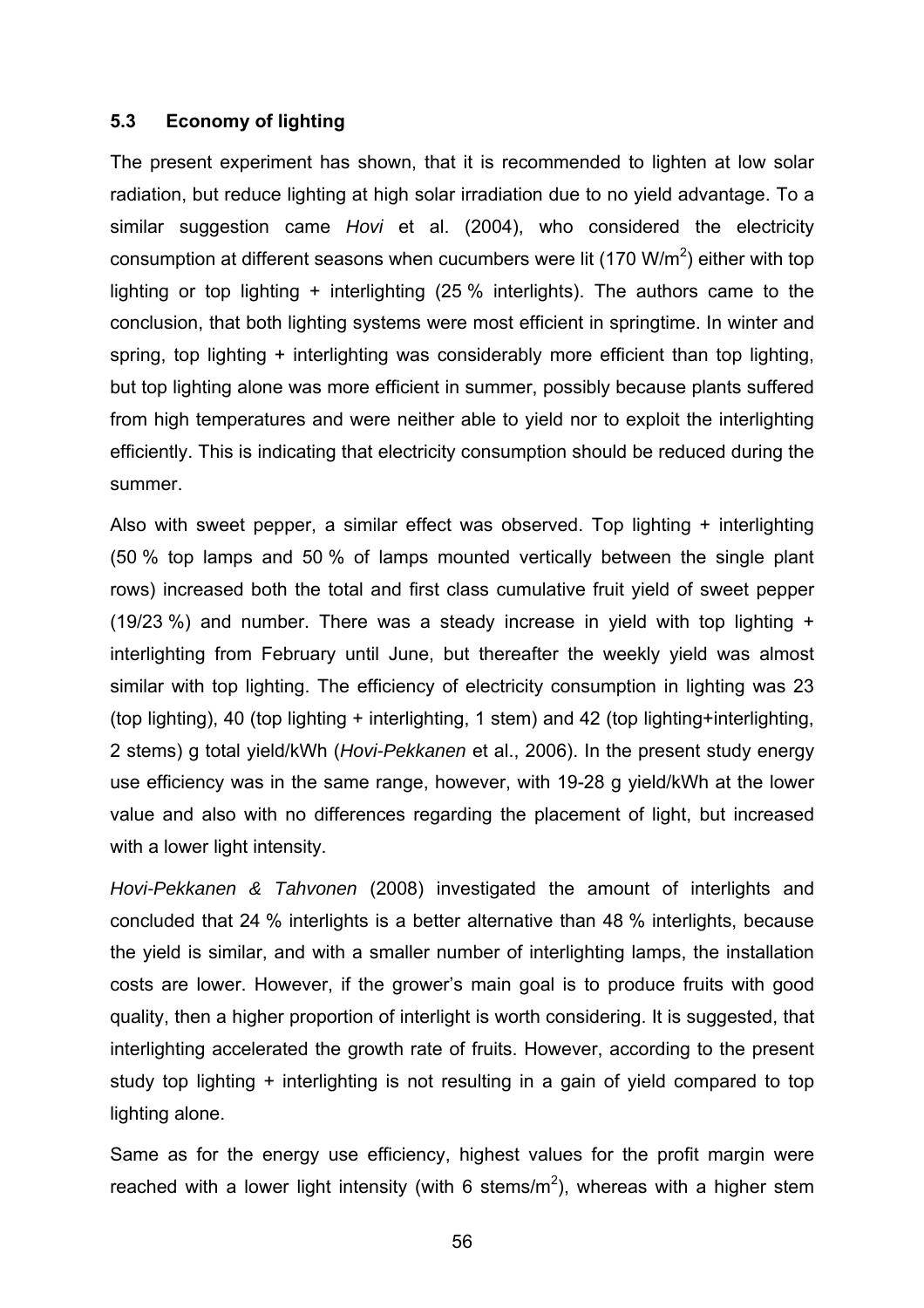density the light intensity was not affecting profit margin. Growers that decide to use a high light intensity have to use a high stem density to grow sweet pepper more economically. In order to make the economics of lighting in sweet pepper in Iceland more favourable, the results clarify that growers should reduce lighting at high solar radiation. Supplemental lighting in sweet pepper should only be used in low natural light conditions, which may possibly also apply for other vegetables. Furthermore, from the economic side of view, it is recommended to reduce the light intensity to be able to make sweet pepper production in Iceland more feasible.

Not only in Iceland, but also in other countries, sweet pepper production with supplemental lighting was evaluated. For instance for the Netherlands, *Heuvelink* et al. (2006) concluded, that supplementary assimilation light was not economically feasible.

#### **5.4 Future speculations concerning energy prices**

In terms of the economy of lighting – which is not looking very promising from the growers' side – it is also worth to make some future speculations about possible developments. In the past and present there have been and there are still a lot of discussions concerning the energy prices. Therefore, it is necessary to highlight possible changes in the energy prices. The black columns are representing the profit margin according to Fig. 36. Where to be assumed, that growers would get no subsidy from the state for the distribution of the energy, that would result in a negative profit margin for nearly all treatments (red columns, Fig. 37). In this case it would not be economic to grow sweet pepper in Iceland for the grower. So, without the subsidy of the state, probably no Icelandic grower would produce sweet pepper over the winter months. When it is assumed that the energy costs, both in distribution and sale, would increase by 25 %, but growers would still get the subsidy, then again, in many cases the profit margin would be negative or range between 100- 1500 ISK/m<sup>2</sup> (grey columns). Probably the sweet pepper production would decrease, if the growers would have to pay 25 % more for the electricity. When it is assumed, that growers have to pay 25 % less for the energy, the profit margin would increase to 1700 to 3400 ISK/m<sup>2</sup>. From these scenarios it can be concluded that from the grower's side it would be necessary to pay not more for the electricity than they do at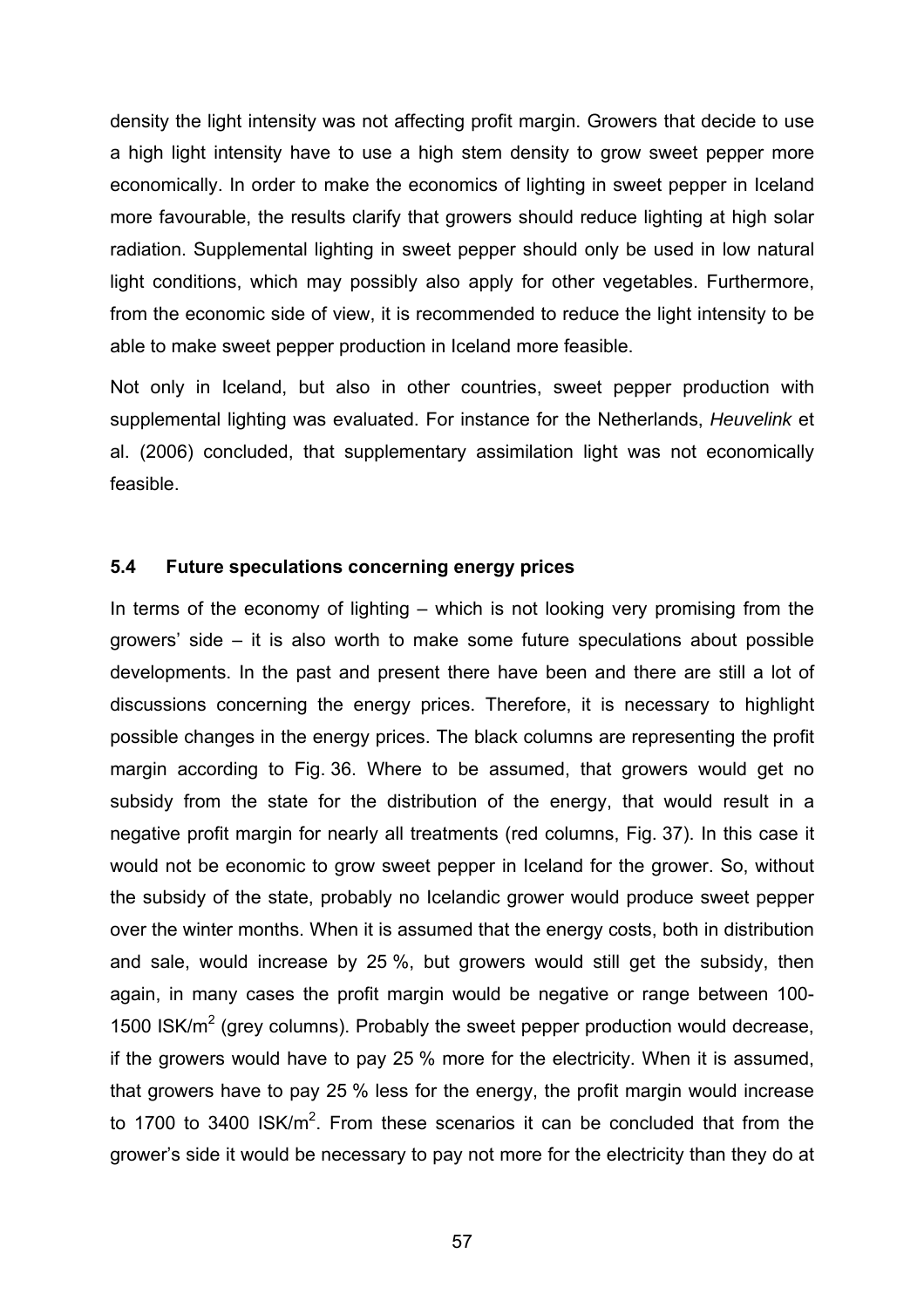the moment when all the other costs would stay stable. The current subsidy should therefore not be decreased.



**Fig. 37: Profit margin in relation to light intensity and stem density – calculation scenarios.** 

# **5.5 Recommendations for saving costs**

The current economic situation for growing sweet pepper and the calculation scenarios for future speculations regarding energy prices, necessitate for reducing production costs to be able to heighten profit margin for sweet pepper production.

It can be suggested, that growers can improve their profit margin of sweet pepper by:

1. Getting higher price for the fruits

It may be expected to get a higher price, when consumers would be willing to pay more for Icelandic fruits than imported ones. Growers could also get a higher price for the fruits with direct marketing to consumers (which is of course difficult for large growers) and also when  $2<sup>nd</sup>$  class fruits would be sold or processed.

2. Decrease plant nutrition costs Growers can decrease their plant nutrition costs by mixing their own fertilizer. When growers would buy different nutrients separately for a lower price and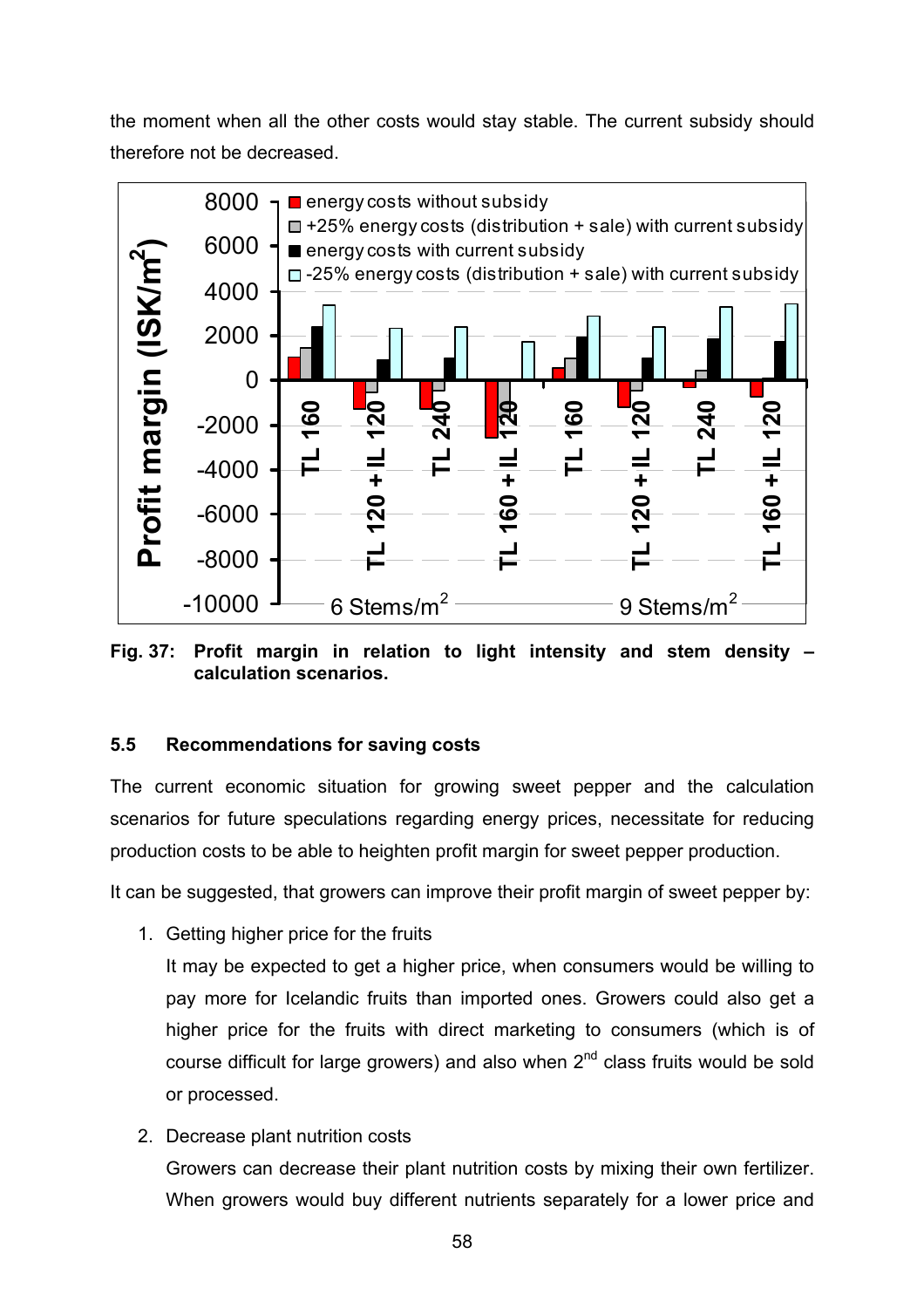mix out of this their own composition, they would save about 50 % of their fertilizer costs.

3. Lower  $CO<sub>2</sub>$  costs

The costs for  $CO<sub>2</sub>$  are pretty high. Therefore, the question arises, if it is worth to use that much  $CO<sub>2</sub>$  or if it would be better to use less and get a lower yield but all together have a possible higher profit margin. The  $CO<sub>2</sub>$  selling company has currently a monopoly and a competition might be good.

4. Decrease packing costs

The costs for packing, especially the costs for the black platter or the rent of the box are high. Maybe there is a possibility to decrease these costs by finding other channels of distribution, where less or cheaper packing material is used.

5. Efficient employees

The efficiency of each employee has to be checked regularly and growers will have an advantage to employ faster workers.

- 6. Decrease energy costs
	- Lower prices for distribution and sale of energy (which is less realistic)
	- Growers should decrease artificial light intensity at increased solar irradiation, because this would result in no lower yield.
	- Growers should check if they are using the right RARIK tariff and the cheapest energy sales company tariff. Unfortunately, it is not so easy, to say, which is the right tariff, because its grower dependent.
	- Growers should check if they are using the power tariff in the right way to be able to get a lowered peak during winter nights and summer (max. power -30 %). It is important to use not so much energy when it is expensive, but have a high use during cheap times.
	- Growers can save up to 8 % of total energy costs when they would divide the winter lighting over all the day. That means growers should not let all lamps be turned on at the same time. This would be practicable, when they would grow in different independent greenhouses. Of course, this is not so easy realisable, when greenhouses are connected together, but can also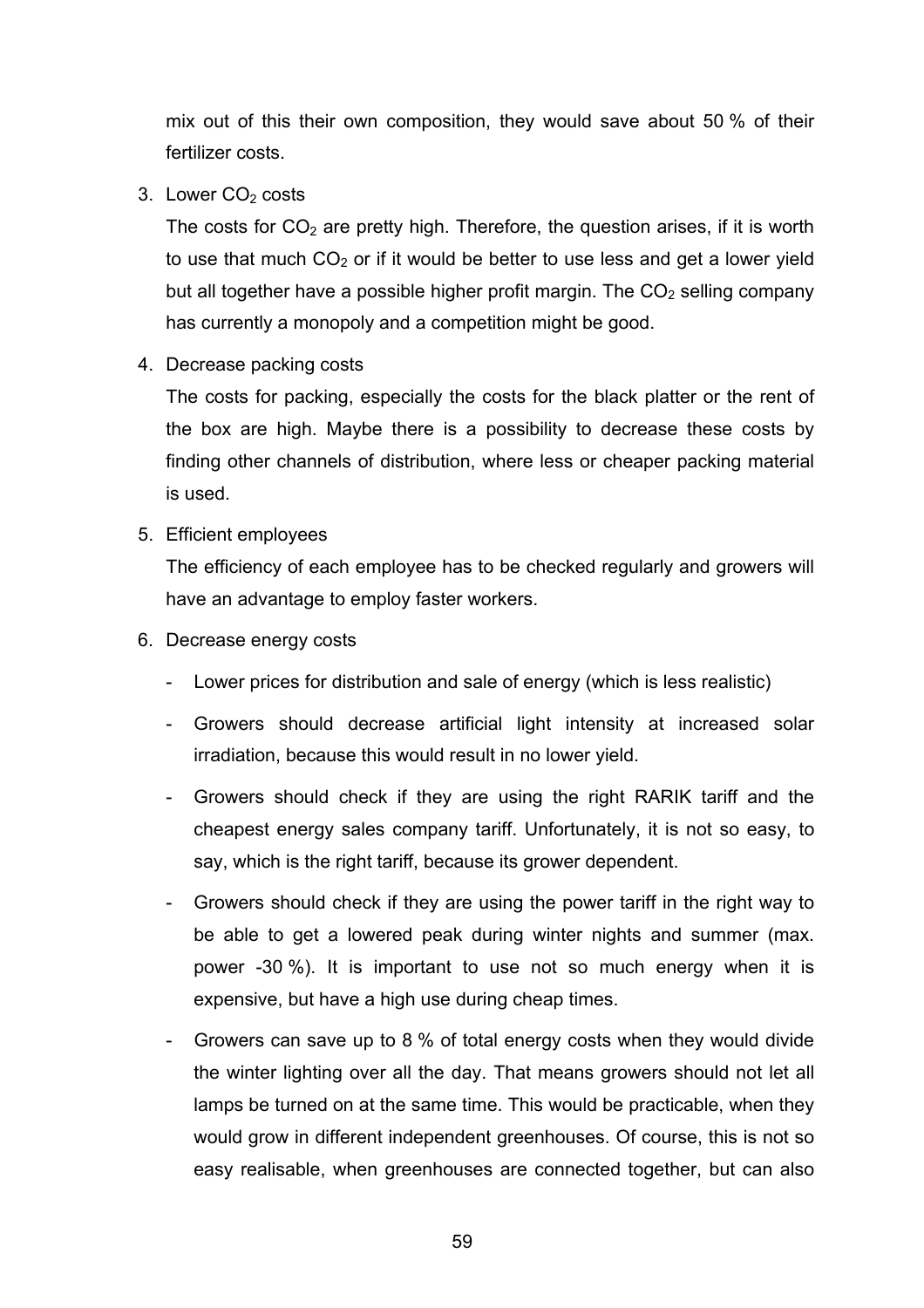be solved there by having different switches for the lamps to be able to turn one part of the lamps off at a given time.

- For large growers, that are using a minimum of 2 GWh it could be recommended to change to "stórnotendataxti" in RARIK and save up to 35 % of distribution costs.
- Growers should try to utilize the energy better by lighting at cheaper times.
- It also needs to be tested, if LED lights are recommended due to their energy efficiency and if they can keep an appropriate yield.
- It is expected, that growers are cleaning their lamps to make it possible, that all the light is used effectively and that they are replacing their bulbs before the expensive season is starting.
- *Aikman* (1989) suggests to use partially reflecting material to redistribute the incident light by intercepting material to redistribute the incident light by intercepting direct light before it reaches those leaves facing the sun, and to reflect some light back to shaded foliage to give more uniform leaf irradiance.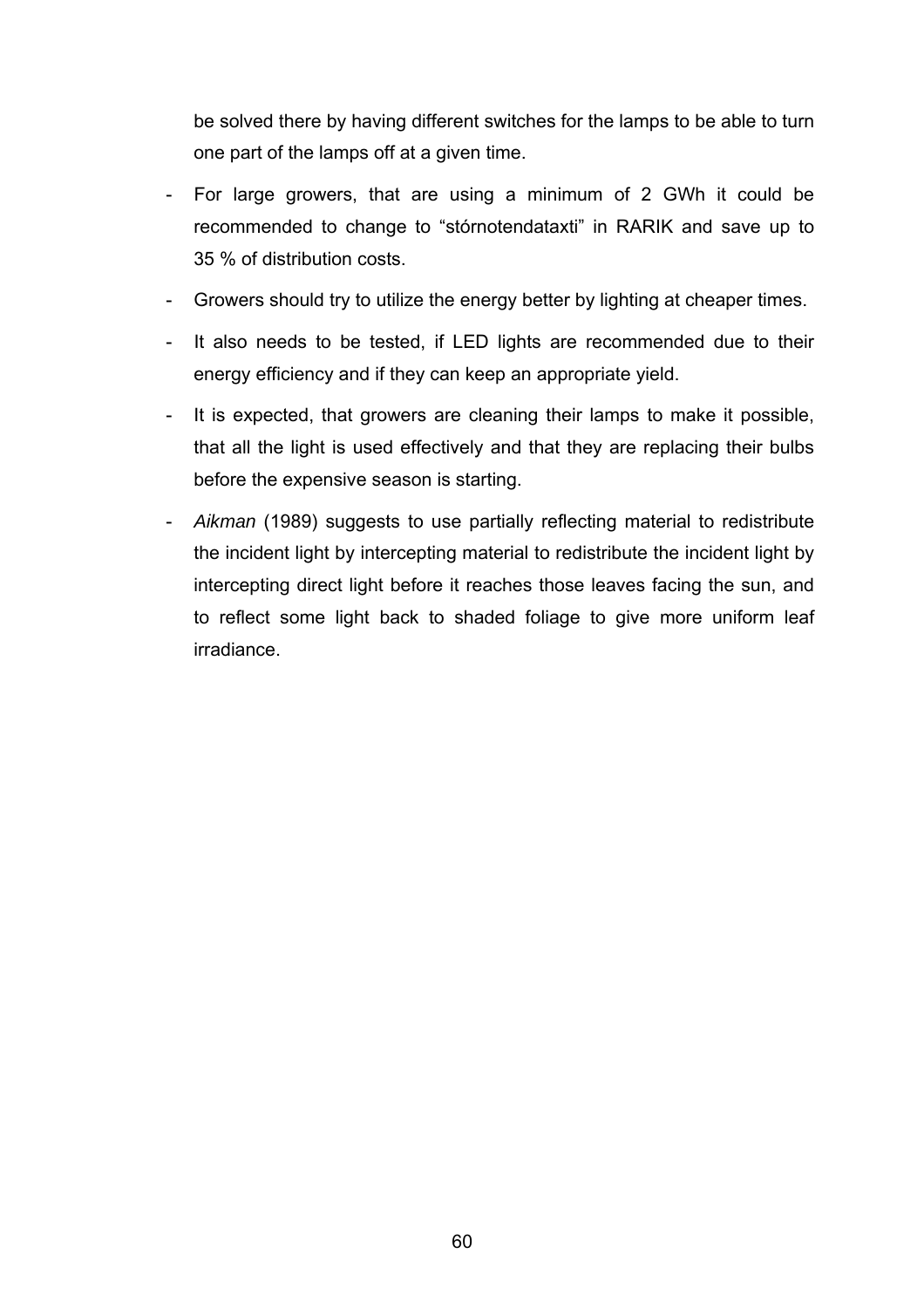# **6 CONCLUSIONS**

- 1. The yield of sweet pepper can be increased by a higher light intensity. With respect to a light intensity adapted plant density, it is supposed that at higher light intensities, a higher stem density should be used to have a positive effect on yield. However, this higher yield at higher light intensities was not implicated in a higher profit margin. Therefore, it is recommended to use only a high light intensity if energy costs can be reduced and / or the revenues of the fruits can be increased, so that higher expenses for the electricity are feasible. From the current economic situation and calculation scenarios for future developments, growers are better off in using a low light intensity.
- 2. Supplemental lighting should only be used at low solar irradiation. It can be expected that with increasing solar irradiation vegetable growers could possibly decrease supplemental lighting without a reduction in yield and thus reduce energy costs.
- 3. Top lighting together with interlighting don´t appears to be a more suitable and recommendable lighting method for sweet pepper production (with the variety Ferrari) as compared to top lighting alone. Therefore growers do not need to change the lighting method of their greenhouse production. However, it may possible that other varieties would react with a significant gain when interlighting systems are used. Further investigation would be needed.
- 4. Growers should pay attention to possible reduction in their production costs for sweet pepper other than energy costs.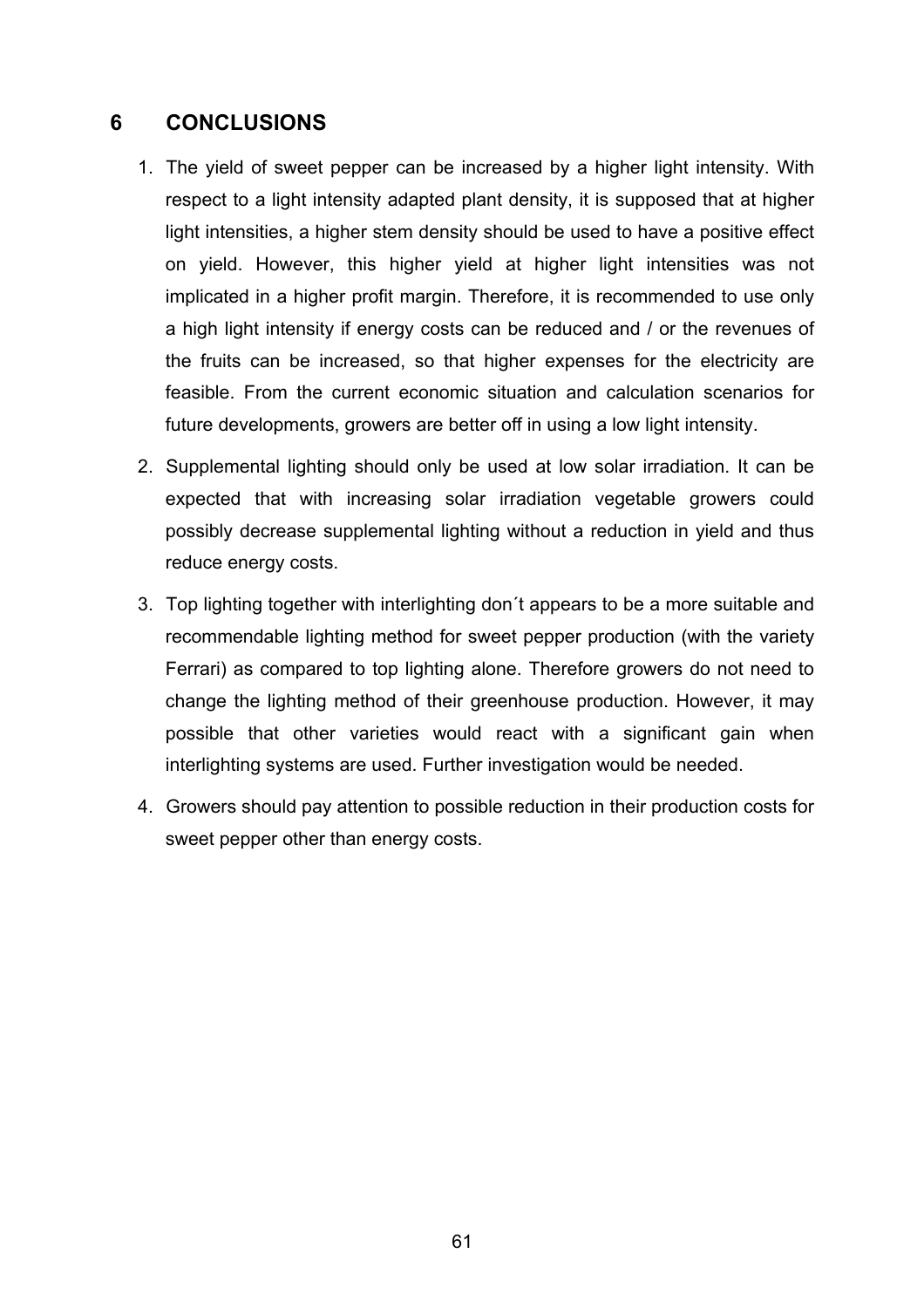# **7 REFERENCES**

- AIKMAN DP, 1989: Potential increase in photosynthetic efficiency from the redistribution of solar radiation in a crop. J. Exp. Bot. 40, 855-864.
- ÁRNASON GR, 2004: Vaxtarrými og millilýsing við ræktun á papriku. Tilraun árið 2004. Garðyrkjufréttir 217.

ÁRNASON GR, 2006: Vaxtarlýsing papriku að sumri. Garðyrkjufréttir 220.

- BAR-TAL A, ALONI B, KARNI L, OSEROVITZ J, HAZAN A, ITACH M, GANTZ S, AVIDAN A, POSALSKI I, TRATKOVSKI N, ROSENBERG R, 2001a: Nitrogen nutrition of greenhouse pepper. I. Effects of nitrogen concentration and  $NO<sub>3</sub>$ : NH4 ratio on yield, fruit shape, and the incidence of blossom-end rot in relation to plant mineral composition. HortScience 36, 1244-1251.
- BAR-TAL A, ALONI B, KARNI L, ROSENBERG R, 2001b: Nitrogen nutrition of greenhouse pepper. II. Effects of nitrogen concentration and  $NO<sub>3</sub>$ : NH<sub>4</sub> ratio on growth, transpiration, and nutrient uptake. HortScience 36, 1252-1259.
- BJÖRNSSON H, 2008: Heilsársræktun papriku með aðstoð vaxtarlýsingar 2005/2006. unpublished.
- BLAIN J, GOSSELIN A, TRUDEL MJ, 1987: Influence of HPS supplementary lighting on growth and yield of greenhouse cucumbers. HortScience 22, 36-38.
- DAVIES JN, HOBSON GE, 1981: The constituents of tomato fruit The influence of environment, nutrition and genotype. C.R.C. Critical Rev. Food Sci. Nutr. 15, 205-280.
- DEMERS DA, CHARBONNEAU J, GOSSELIN A, 1991: Effets de l'éclairage d'appoint sur la croissance et la productivité du poivron cultivé en serre. Can. J. Plant Sci. 71, 587-594.
- DEMERS DA, DORAIS M, WIEN CH, GOSSELIN A, 1998: Effects of supplemental light duration on greenhouse tomato (*Lycopersicon esculentum* Mill.) plants and fruit yields. Sci. Hortic. 74, 295-306.
- DEMERS DA, GOSSELIN A, 1998: Effects of supplemental light duration on greenhouse sweet pepper plants and fruit yields. J. Amer. Hort. Sci. 123, 202- 207.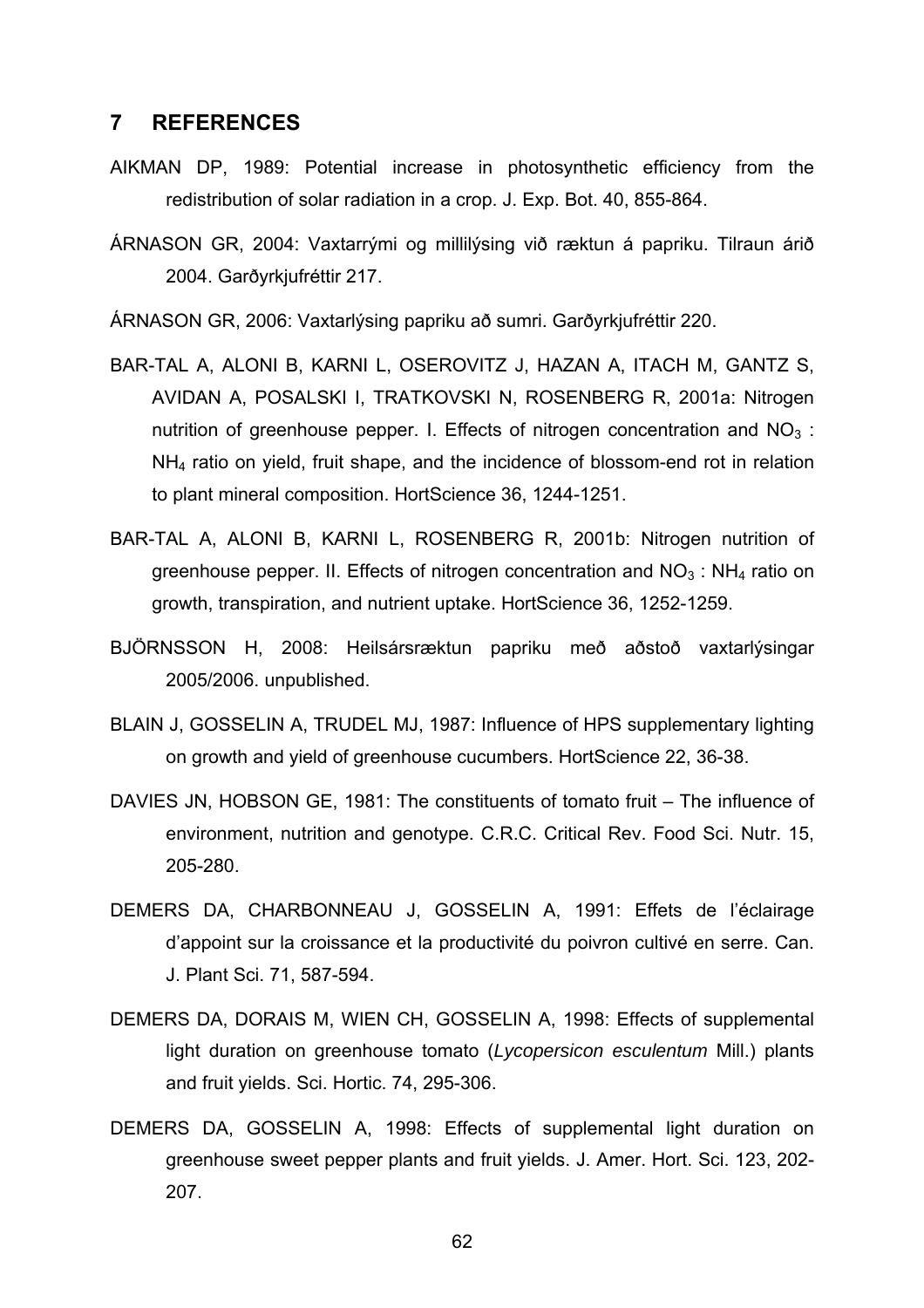- DORAIS M, GOSSELIN A, TRUDEL M, 1991: Annual greenhouse tomato production under a sequential intercropping system using supplemental light. Sci. Hortic. 45, 225-234.
- DUECK TA, GRASHOFF C, BROEKHUIJSEN G, MARCELIS LFM, 2006: Efficiency of light energy used by leaves situated in different levels of a sweet pepper canopy. Acta Hort. 711, 201-290.
- EGGERTSSON H, 2009: Personal communication (notice in writing) from Haukur Eggertsson, Orkustofnun, October 2009.
- EHRET DL, JOLLIFFE PA, MOLNAR JM, 1989: Lighting for greenhouse vegetable production – an overview. Can. J. Plant Sci. 69, 1309-1326.
- GRIMSTAD SO, 1987: Supplementary lighting of early tomatoes after planting out in glass and acrylic greenhouses. Scientia Hortic 33, 189-196.
- GRODZINSKI B, SCHMIDT JM, WATTS B, TAYLOR J, BATES S, DIXON MA, STAINES H, 1999: Regulating plant/insect interactions using  $CO<sub>2</sub>$  enrichment in model ecosystems. Adv. Space Res. 24, 281-291.
- GUNNLAUGSSON B, ADALSTEINSSON S, 2006: Interlight and plant density in year-round production of tomato at northern latitudes. Acta Hort. 711, 71-75.
- HAO X, PAPADOPOULOS AP, 1999: Effects of supplemental lighting and cover materials on growth, photosynthesis, biomass partitioning, early yield and quality of greenhouse cucumber. Sci. Hortic. 80, 1-18.
- HEUVELINK E, BAKKER MJ, HOGENDONK L, JANSE J, KAARSEMAKER R, MAASWINKEL R, 2006: Horticultural lighting in the Netherlands: New developments. Acta Hort. 711, 25-33.
- HOVI T, NÄKKILÄ J, TAHVONEN, 2004: Interlighting improves productivity of yearround cucumber. Sci. Hortic. 102, 283-294.
- HOVI-PEKKANEN T, TAHVONEN R, 2008: Effects of interlighting on yield and external fruit quality in year-round cultivated cucumber. Sci. Hortic. 116, 152- 161.
- HOVI-PEKKANEN T, NÄKKILÄ J, TAHVONEN R, 2006: Increasing productivity of sweet pepper with interlighting. Acta Hort*.* 711, 165-170.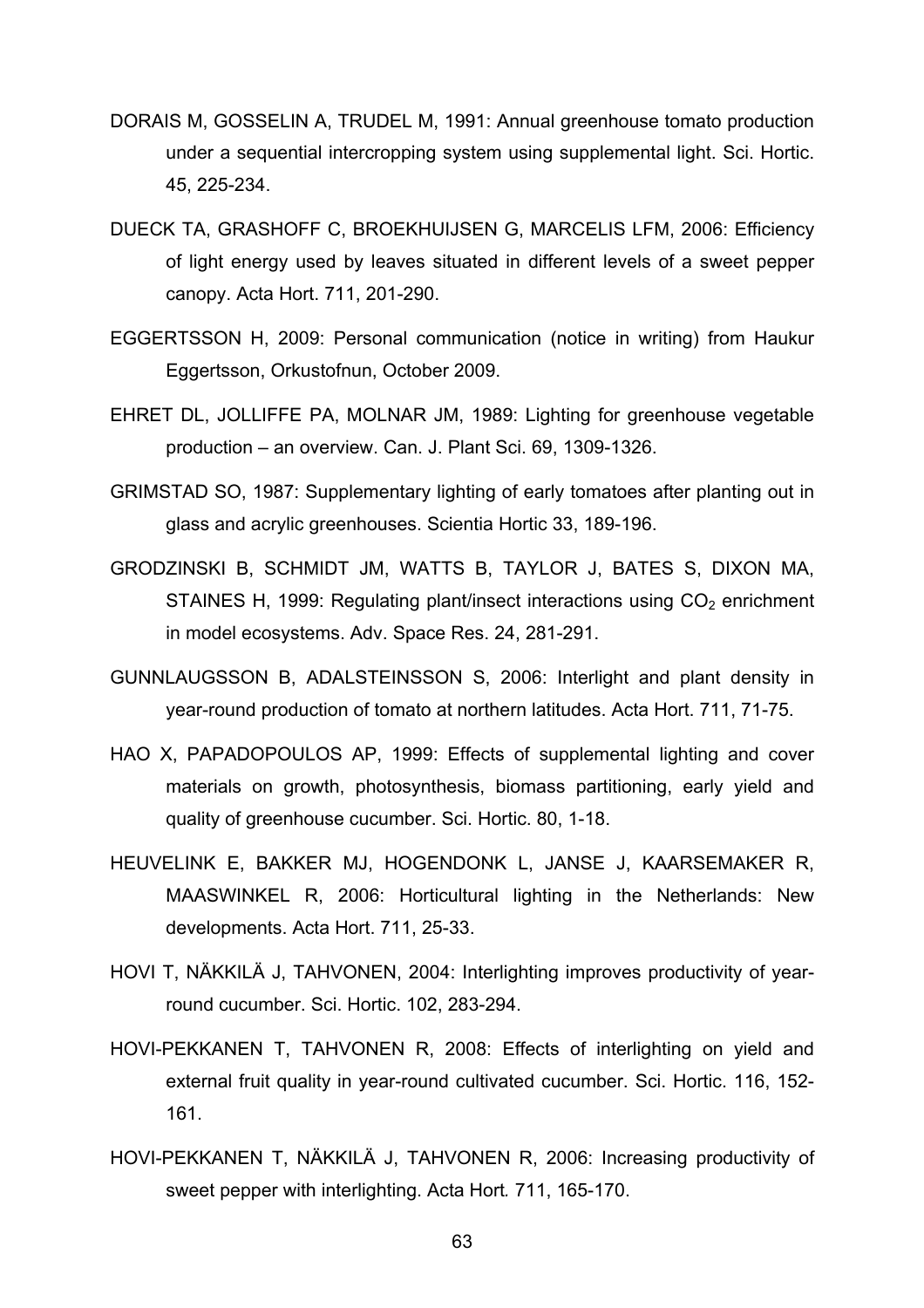- HOVI-PEKKANEN T, 2007: Interlighting improves cucumber production. In: Saila Karhu (ed.). Sadonkorjuu - Tutkittua puutarhatuotantoa 2003-2005 Harvest - Horticultural Research Results 2003-2005. MTT:n selvityksiä 139, 64-65. Verkkojulkaisu päivitetty 9.5.2007.
- JOLLIFFE PA, GAYE M-M, 1995: Dynamics of growth and yield component responses of bell pepper (*Capsicum annum* L.) to row covers and population density. Sci. Hortic. 62: 153-164.
- LORENZO P, CASTILLA N, 1995: Bell pepper response to plant density and radiation in unheated plastic greenhouse. Acta Hort. 412, 330-334.
- MARCELIS LFM, BROEKHUIJSEN AGM, MEINEN E, NIJS EHFM, RAAPHORST MGM, 2006: Quantification for the growth response to light quality of greenhouse grown crops. Acta Hort. 711, 97-104.
- MÉNARD C, DORAIS M, HOVI T, GOSSELIN A, 2006: Developmental and physiological responses of tomato and cucumber to additional blue light. Acta Hort. 711, 292-296.
- MOTSENBOCKER CE, 1996: In-row plant spacing affects growth and yield of pepperoncini pepper. Hort. Sci. 31, 198-200.
- NÄKKILÄ J, HOVI-PEKKANEN T, TAHVONEN R, 2007: Interlighting improves the production efficiency of tomato and sweet pepper. In: Saila Karhu (ed.): adonkorjuu - Tutkittua puutarhatuotantoa 2003-2005 Harvest - Horticultural Research Results 2003-2005. MTT:n selvityksiä 139, 62-63. Verkkojulkaisu päivitetty 9.5.2007.
- PAPADOPOULOS AP, ORMROD DP, 1988: Plant spacing effects on light interceptions by greenhouse tomatoes. Can. J. Plant Sci. 68, 1197-1208.
- PAPADOPOULOS AP, PARARAJASINGHAM S, 1997: The influence of plant spacing on light interception and use in greenhouse tomato (*Lycopersicon esculentum* Mill): A review. Sci. Hortic. 69, 1-29.
- RODRIGUEZ BP, LAMBETH VN, 1975: Artificial lighting and spacing as photosynthetic and yield factors in winter greenhouse tomato culture. J. Amer. Soc. Hort. Sci. 100, 694-697.